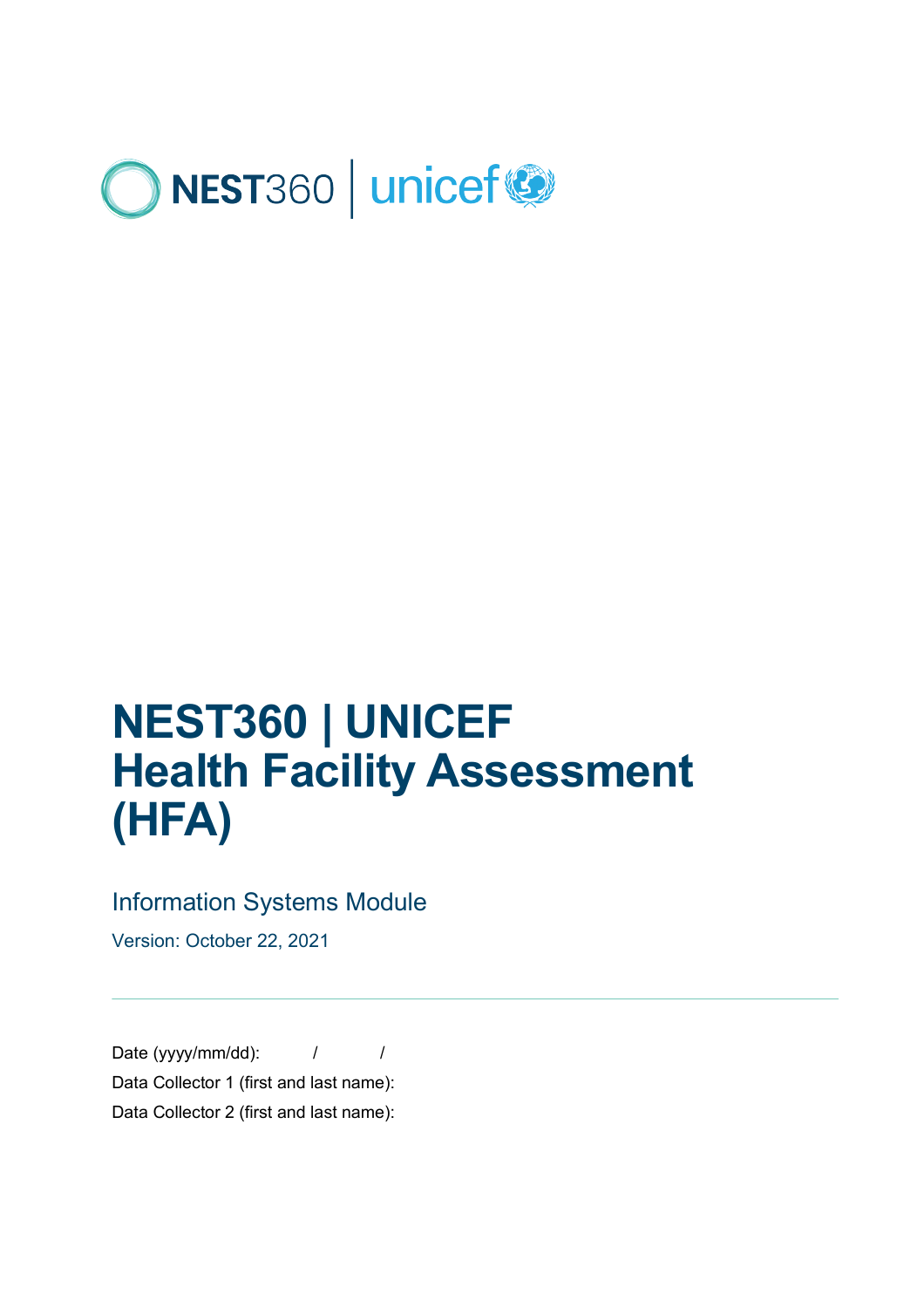### Module Overview for Information Systems

**Section 1.** Data Sources (Forms) – (direct towards data/ward clerk or HRIO)

**Section 2.** Data Sources (Registers and Tally Sheets) – (direct towards data/ward clerk or HRIO)

**Section 3.** Filing Systems (direct towards data/ward clerk or HRIO**)**

**Section 4.** Neonatal Data Clerks (direct towards data/ward clerk)

**Section 5.** Summary Data for Reporting (direct towards data/ward clerk or HRIO)

**Section 6.** Maternal Perinatal Death Surveillance and Response (direct towards data/ward clerk or HRIO)

**Section 7.** Civil Registration and Vital Statistics (direct towards data/ward clerk or HRIO)

**Section 8.** Electronic Information Systems and Infrastructure (direct towards IT officer)

**Appendix A.** Indicator Variables (direct towards data/ward clerk and nurse)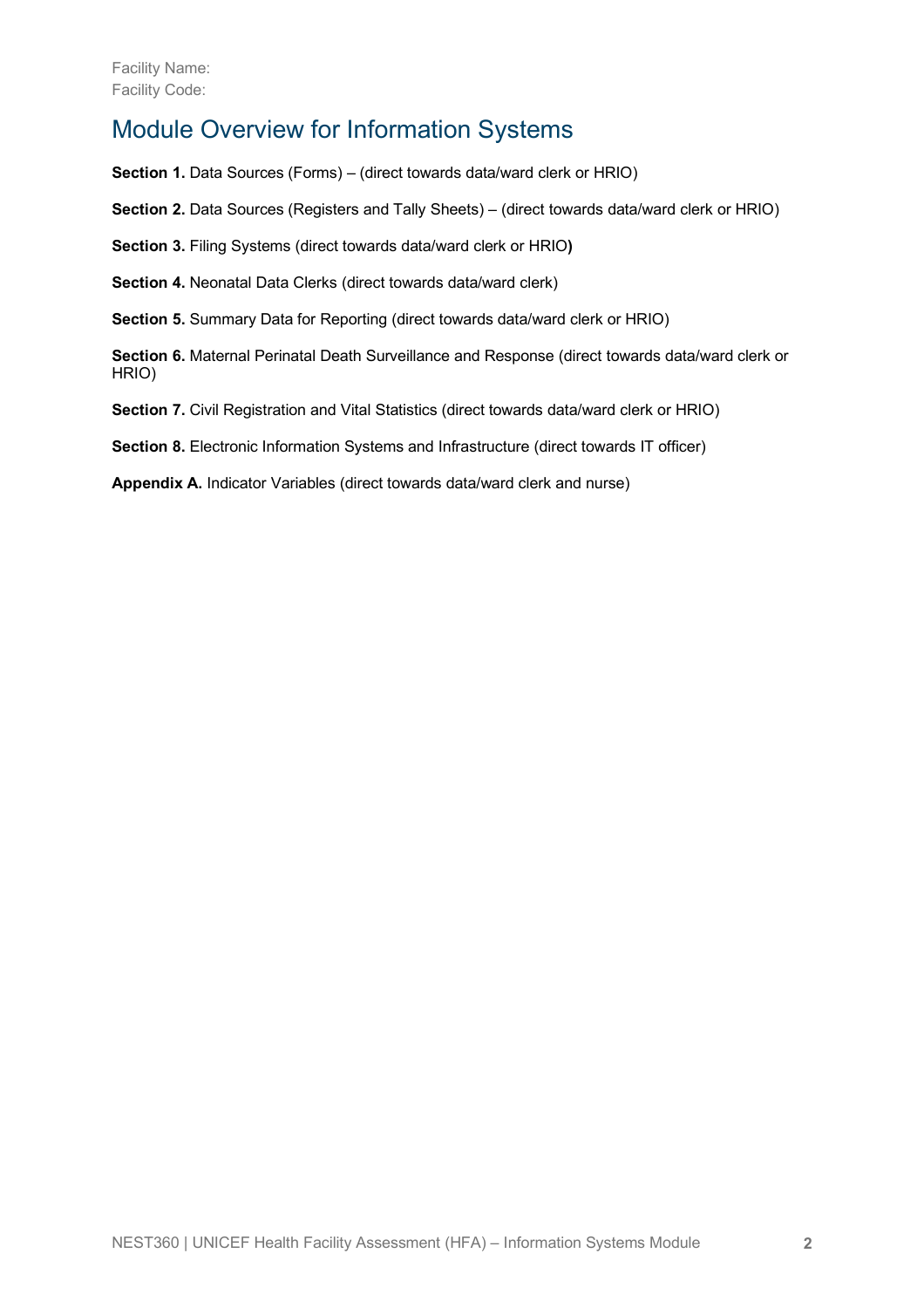# Section 1. Data Sources (Forms)

**Instructions:** Please have all participants fill in their names and positions below, before completing the following forms in *Section 1. Data Sources (Forms)*.

| Respondents                           |                            |
|---------------------------------------|----------------------------|
| Respondent Name (first and last name) | <b>Respondent Position</b> |
|                                       |                            |
| Respondent Name (first and last name) | <b>Respondent Position</b> |
|                                       |                            |
| Respondent Name (first and last name) | <b>Respondent Position</b> |
|                                       |                            |
| Respondent Name (first and last name) | <b>Respondent Position</b> |
|                                       |                            |
| Respondent Name (first and last name) | <b>Respondent Position</b> |
|                                       |                            |
| Respondent Name (first and last name) | <b>Respondent Position</b> |
|                                       |                            |
| Respondent Name (first and last name) | <b>Respondent Position</b> |
|                                       |                            |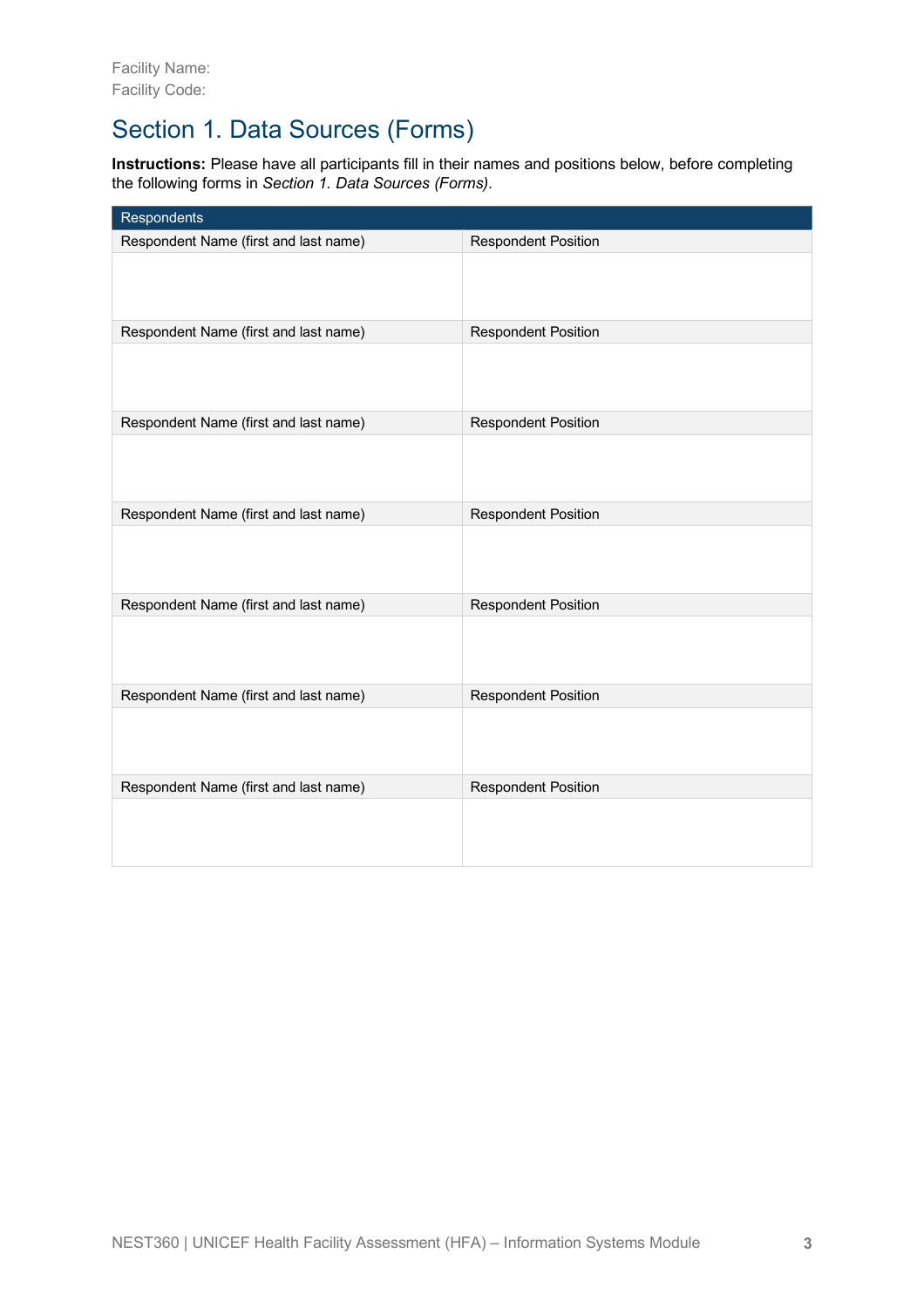# Section 1. Data Sources (Forms)

#### **Data Sources (Forms) Reference List**

| Form Type                              | Form Description                                                                                                                                                                                                                                                                                                                                                |
|----------------------------------------|-----------------------------------------------------------------------------------------------------------------------------------------------------------------------------------------------------------------------------------------------------------------------------------------------------------------------------------------------------------------|
| <b>Birth Forms</b>                     |                                                                                                                                                                                                                                                                                                                                                                 |
| <b>Birth Certificate</b>               | An official document issued to record a child/person's<br>birth and identify them by name, place, date of birth<br>and parentage.                                                                                                                                                                                                                               |
| <b>Birth Notification</b>              | An official document issued by the hospital where<br>birth took place within 6 months. Contains name of<br>the child, parents' names, the hospital in which the<br>child was delivered, the date, stamp and an<br>authorized signature from the hospital. Used to apply<br>for the Birth Certificate.                                                           |
| <b>Inpatient Forms</b>                 |                                                                                                                                                                                                                                                                                                                                                                 |
| Inpatient Diagnostic Index Card        | A card for coding and indexing of the inpatients<br>conditions involved.                                                                                                                                                                                                                                                                                        |
| Mother and Child Booklet               | A booklet containing information on safe pregnancy,<br>delivery and child health. This booklet is kept by the<br>mother/caregiver and used every time the<br>mother/caregiver visits clinic from the first antenatal<br>care visit until the child completes all required visits. It<br>ensures continuity of care and provides health<br>education to parents. |
| Inpatient/Clinical Medical Notes       | Medical notes documented by clinical staff in the<br>medical file during an inpatient stay. The notes<br>include details of every procedure or intervention that<br>was given to the patient to monitor patient progress,<br>for reference and continuity of care. Notes are usually<br>updated after every ward review.                                        |
| <b>Nursing Notes</b>                   | These notes are a quick summary of individual<br>patient needs that are used by nursing staff to<br>communicate important information about their<br>patients and updated at every shift change.                                                                                                                                                                |
| Inpatient Unit Perinatal Chart         | A structured and standardized form for assessment<br>and documentation of information about a pregnant<br>woman's health and care. This form is usually started<br>immediately after confirmation of pregnancy.                                                                                                                                                 |
| <b>Treatment Sheet/Chart</b>           | A record of all drug treatments administered to a<br>patient while in the ward. This record contains details<br>such as date drugs prescribed, started, stopped,<br>dose, route, frequency and names of prescribing<br>clinical staff.                                                                                                                          |
| Labour, Delivery, Postnatal Case Notes | Medical/clinical notes documented in patient file<br>during labour, deliver and post-natal care.                                                                                                                                                                                                                                                                |
| Reporting Form for Adverse Events      | A tool used to collect initial and follow-up information<br>for all adverse events in patients.                                                                                                                                                                                                                                                                 |
| <b>Admission Form</b>                  | A form for recording patient information at the time of<br>admission in the ward.                                                                                                                                                                                                                                                                               |
| Prescription Form (CC pathway)         | A document used by clinical staff to prescribe and/or<br>document the drugs required by a patient in an<br>outpatient clinic.                                                                                                                                                                                                                                   |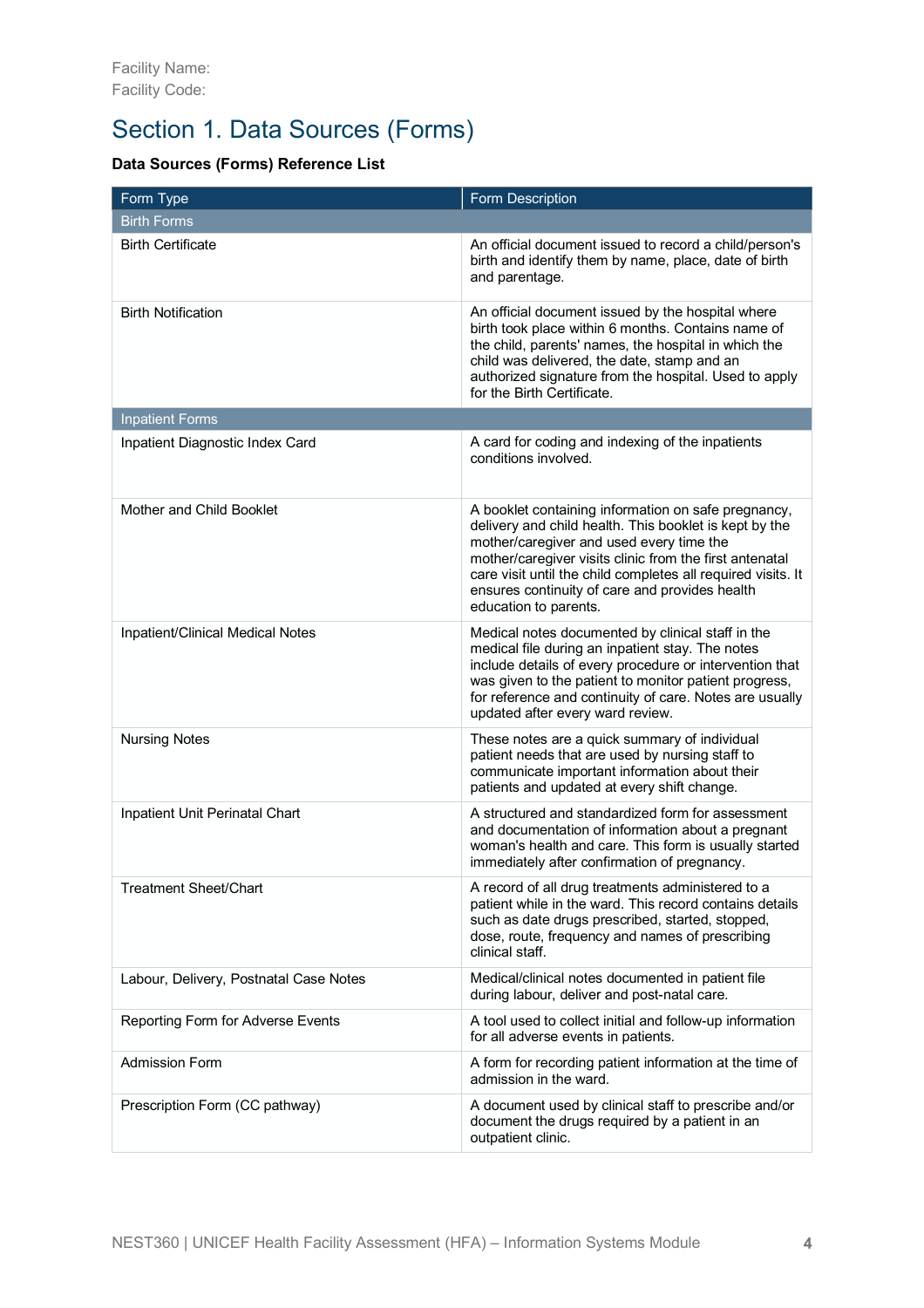Facility Name: Facility Code:

| Form Type                                  | Form Description                                                                                                                                                                                                                                                                                                                                                            |
|--------------------------------------------|-----------------------------------------------------------------------------------------------------------------------------------------------------------------------------------------------------------------------------------------------------------------------------------------------------------------------------------------------------------------------------|
| <b>KMC Chart</b>                           | A tool for monitoring the progress of each individual<br>baby enrolled in a Kangaroo Mother Care (KMC)<br>Programme. This usually contains details including<br>the baby's name, age, weight, hourly monitoring and<br>total KMC time.                                                                                                                                      |
| Vaccination Record (BCG Polio 0)           | A card used for documenting immunization progress<br>of each individual baby.                                                                                                                                                                                                                                                                                               |
| Facility/Ward Transfer Form (Referral)     | A tool for documenting patient information and/or<br>medical notes while being transferred from one ward<br>to another ward or from a hospital to another hospital.<br>This usually contains details such as patient biodata<br>(e.g., name, DOB, etc.), admission diagnosis,<br>treatment given and the reason for referral.                                               |
| Daily Bed Return Form (Occupancy)          | Daily summary statistics of ward data usually<br>compiled by a nurse on duty. This usually contains<br>details including the names and number of patients<br>admitted and discharged, number of beds and cots,<br>admission and discharge summary statistics, etc.                                                                                                          |
| Death and Discharge Forms                  |                                                                                                                                                                                                                                                                                                                                                                             |
| Discharge Form                             | A record for documenting patient information at the<br>time of discharge from the ward.                                                                                                                                                                                                                                                                                     |
| Neonatal Death Audit Form                  | A structured form for reviewing and/or documenting<br>cause of death for babies <28 days. This usually<br>contains details about the mother and infant,<br>including intrapartum care, neonatal causes of death,<br>place of death and resuscitation.                                                                                                                       |
| Perinatal Death Audit Form                 | A structured form for reviewing and/or documenting<br>cause of death for stillbirths or babies in the first 7<br>days of life. This usually contains details about the<br>mother and infant, including intrapartum care, causes<br>of death, place of death, and resuscitation.                                                                                             |
| Death Certification Form                   | An official document used by clinical staff to record<br>the cause of death for each patient.                                                                                                                                                                                                                                                                               |
| Neonatal Death Notification                | An official document issued by the hospital where<br>death took place for babies <28 days. This usually<br>contains details about the mother and infant,<br>including intrapartum care, causes of death, place of<br>death, the date, stamp and an authorized signature<br>from the hospital. Used to apply for the Death<br>Certificate.                                   |
| Perinatal Death Notification               | An official document issued by the hospital where<br>death took place for stillbirths or babies in the first 7<br>days of life. This usually contains details about the<br>mother and infant, including intrapartum care, causes<br>of death, place of death, the date, stamp and an<br>authorized signature from the hospital. Used to apply<br>for the Death Certificate. |
| Neonatal Unit Admission and Discharge Form | A neonatal unit discharge form is a structured record<br>for documenting neonatal information at discharge<br>from the neonatal unit. This usually contains details<br>like patient biodata (e.g., name, DOB, etc.), discharge<br>diagnosis, management while in the neonatal unit,<br>discharge outcome, follow-up care and name of<br>discharging clinical staff member.  |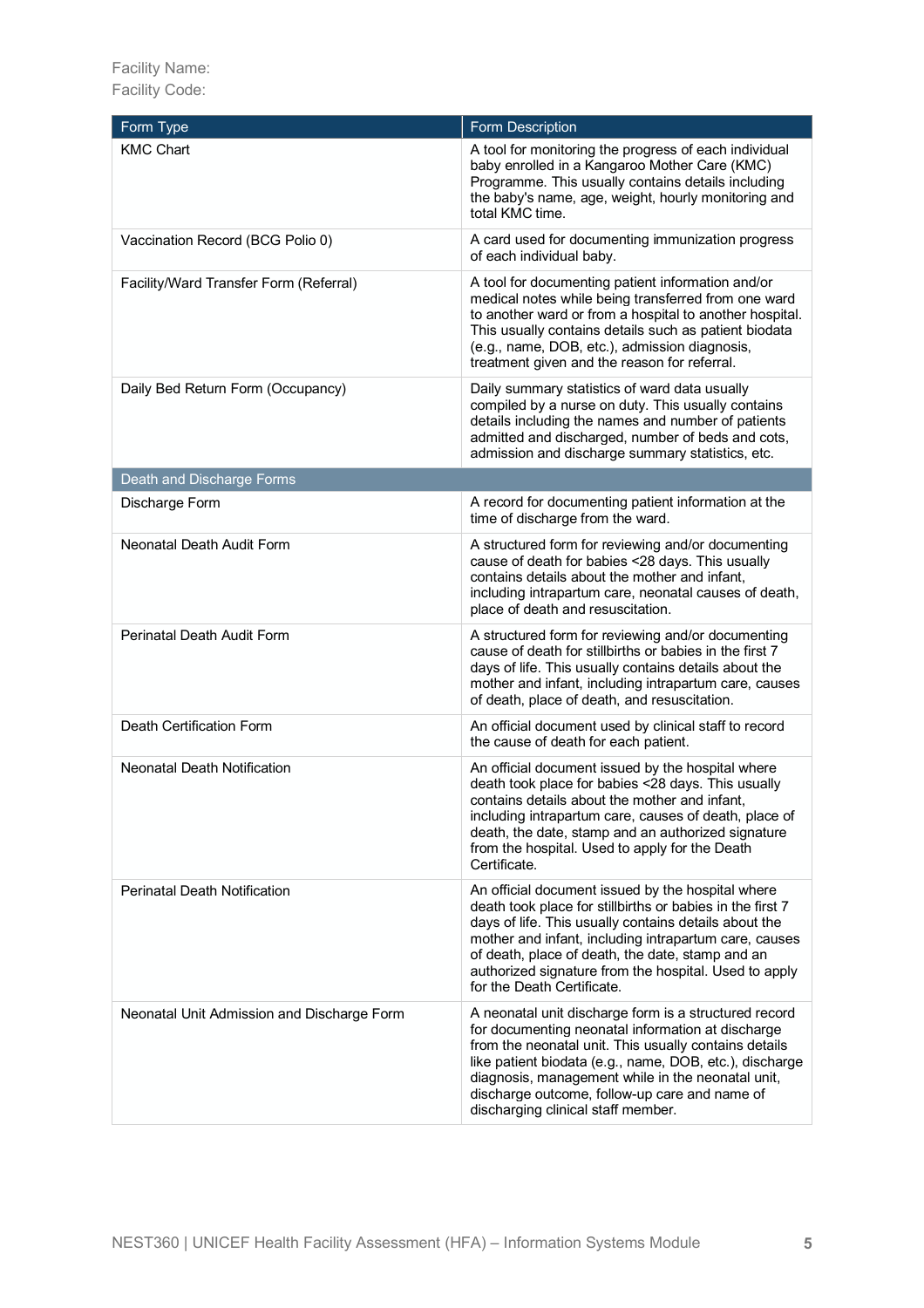Facility Name: Facility Code:

| Form Type                               | Form Description                                                                                                                                                                                                                                                                                                                                                                                                                                                                                                                                                                                                                                                                                       |
|-----------------------------------------|--------------------------------------------------------------------------------------------------------------------------------------------------------------------------------------------------------------------------------------------------------------------------------------------------------------------------------------------------------------------------------------------------------------------------------------------------------------------------------------------------------------------------------------------------------------------------------------------------------------------------------------------------------------------------------------------------------|
| Paediatric Admission and Discharge Form | A paediatric admission form is a structured record for<br>documenting information at time of admission and<br>during inpatient stay. This usually contains details like<br>patient biodata (e.g., name, DOB, etc.), history,<br>examination, investigations, admission diagnosis and<br>name of admitting clinical staff member. A paediatric<br>discharge form is a structured record for documenting<br>information at discharge from the paediatric ward.<br>This usually contains details like patient biodata (e.g.,<br>name, DOB, etc.), discharge diagnosis, management<br>while in the paediatric ward, discharge outcome,<br>follow-up care and name of discharging clinical staff<br>member. |
| Mortality and Cause of Death Book       | A register for recording all deaths that occur in the<br>facility and have been certified by a clinical staff<br>member.                                                                                                                                                                                                                                                                                                                                                                                                                                                                                                                                                                               |
| Follow-Up Card                          | A card providing details of any follow-up outpatient<br>appointment, including date, time and location.                                                                                                                                                                                                                                                                                                                                                                                                                                                                                                                                                                                                |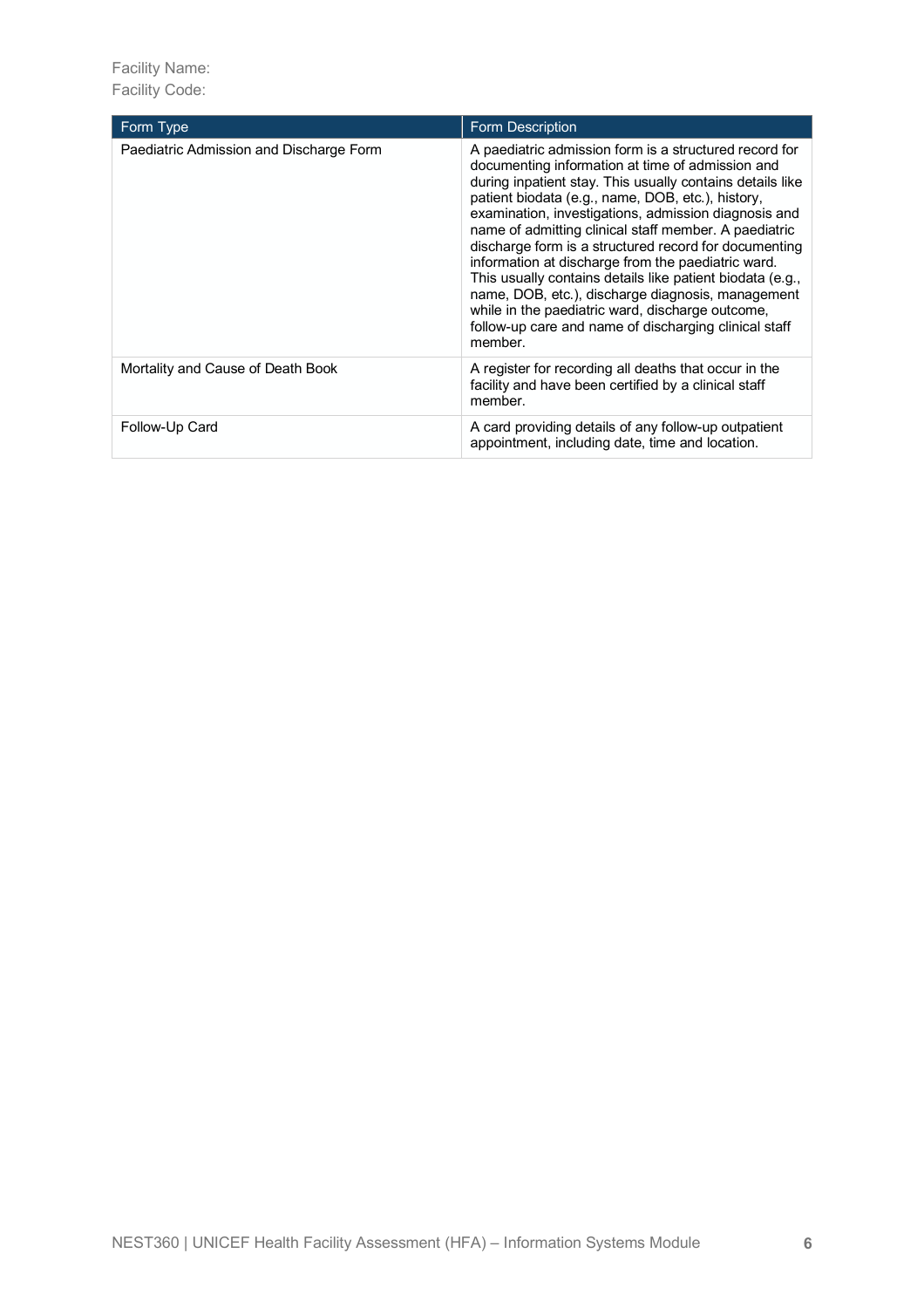# Section 1. Data Sources (Forms)

**Instructions:** Please direct these questions towards the data/ward clerk and/or the Health Records and Information Officer (HRIO). Select "Yes" if the document is used at the facility and "No" if it is not used at the facility. The document can be part of a larger document or booklet. If it is used at the facility, indicate who created the form and if it is paper-based or electronic. Examples of who created the document include "government" if it is an official ministry of health document, "facility" if the facility developed the document itself, "NGO" or "Project" if it is part of a special study or NGO-led program (e.g., WHO KMC study). If the form was created by the facility and is only used by the facility, the creator would be the facility.

Please circle the following letter corresponding to the form creator: **Gov/MOH** = Government/Ministry of Health **Facility**

**NGO** = NGO/Special Project **Other** (specify):

If the facility has an informal method of documenting this information, please specify in the description box. It is likely that you will have to walk around to different parts of the hospital to view all the documents. If some of these documents are combined at a facility, please indicate that each one is available in the separate lines.

Please do not leave any variable blank.

| No.               | Item                                                      | Is it used at<br>this facility? | What is the source?                                                            | What is the format?           |
|-------------------|-----------------------------------------------------------|---------------------------------|--------------------------------------------------------------------------------|-------------------------------|
| 1.01              | <b>Birth Forms</b>                                        |                                 |                                                                                |                               |
| 1.01a             | <b>Birth Certificate</b><br>Description:                  | O<br>Yes<br>O<br><b>No</b>      | O<br>Gov/MOH<br>O<br>Facility<br>O<br><b>NGO</b><br>O<br>Other (specify below) | O<br>Paper<br>O<br>Electronic |
| 1.01 <sub>b</sub> | <b>Birth Notification</b><br>Description:                 | O<br>Yes<br>O<br><b>No</b>      | Gov/MOH<br>O<br>O<br>Facility<br>O<br><b>NGO</b><br>O<br>Other (specify below) | O<br>Paper<br>О<br>Electronic |
| 1.02              | <b>Inpatient Forms</b>                                    |                                 |                                                                                |                               |
| 1.02a             | Inpatient Diagnostic<br><b>Index Card</b><br>Description: | Yes<br>O<br>О<br><b>No</b>      | Gov/MOH<br>O<br>O<br>Facility<br>O<br><b>NGO</b><br>O<br>Other (specify below) | O<br>Paper<br>О<br>Electronic |
| 1.02 <sub>b</sub> | Mother and Child<br><b>Booklet</b><br>Description:        | Ο<br>Yes<br>O<br><b>No</b>      | O<br>Gov/MOH<br>O<br>Facility<br>O<br><b>NGO</b><br>O<br>Other (specify below) | O<br>Paper<br>О<br>Electronic |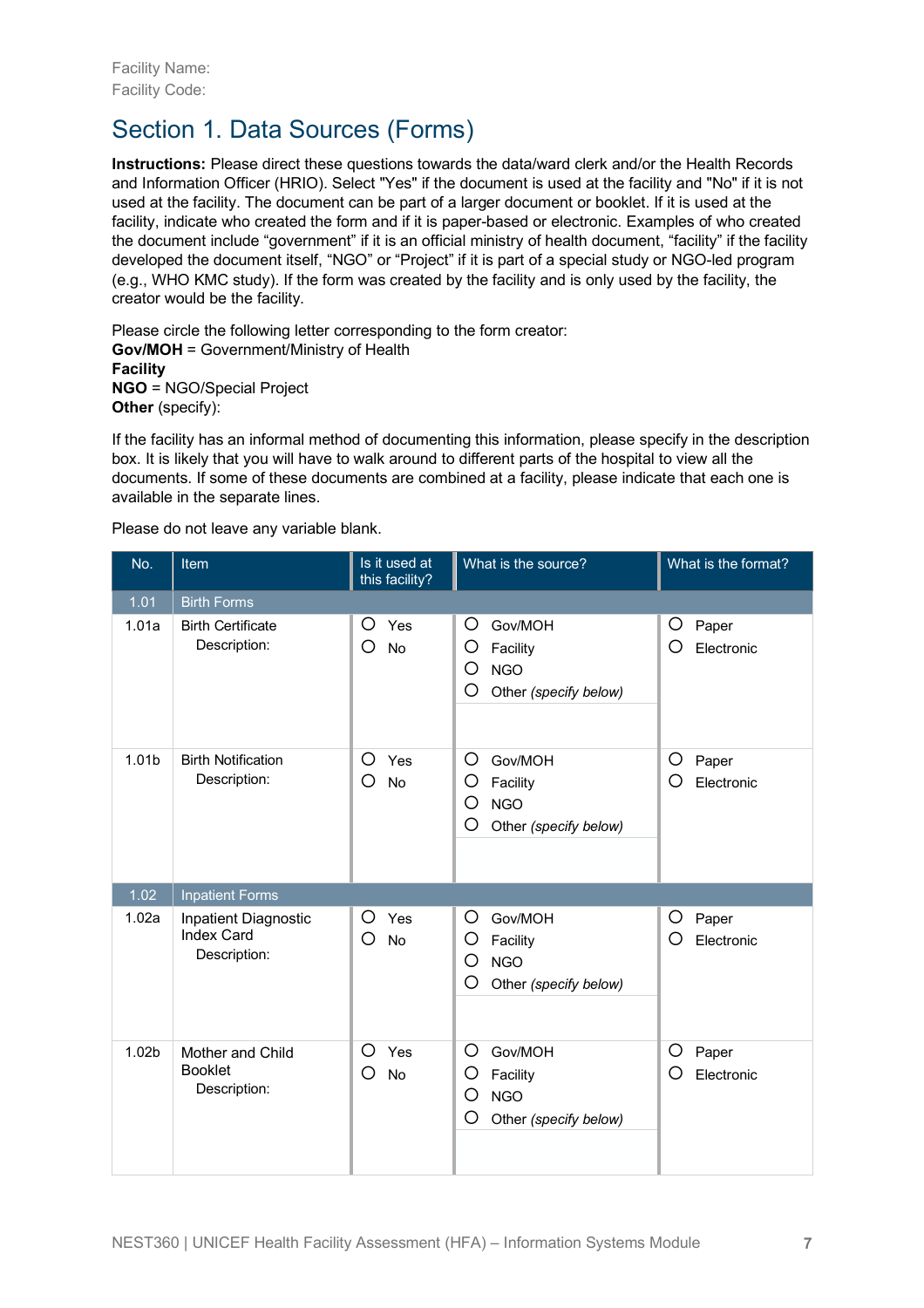| No.   | Item                                                             | Is it used at<br>this facility? | What is the source?                                                                        | What is the format?           |
|-------|------------------------------------------------------------------|---------------------------------|--------------------------------------------------------------------------------------------|-------------------------------|
| 1.02c | Inpatient/Clinical Medical<br><b>Notes</b><br>Description:       | O<br>Yes<br>O<br>No             | O<br>Gov/MOH<br>O<br>Facility<br>O<br><b>NGO</b><br>$\circ$<br>Other (specify below)       | O<br>Paper<br>Ο<br>Electronic |
| 1.02d | Nursing Notes (Cardex)<br>Description:                           | O<br>Yes<br>O<br><b>No</b>      | O<br>Gov/MOH<br>O<br>Facility<br>$\circ$<br><b>NGO</b><br>O<br>Other (specify below)       | O<br>Paper<br>Electronic      |
| 1.02e | Inpatient Unit Perinatal<br>Chart<br>Description:                | O<br>Yes<br>O<br><b>No</b>      | $\circ$<br>Gov/MOH<br>O<br>Facility<br>O<br><b>NGO</b><br>O<br>Other (specify below)       | O<br>Paper<br>О<br>Electronic |
| 1.02f | <b>Treatment Sheet/Chart</b><br>Description:                     | O<br>Yes<br>O<br><b>No</b>      | O<br>Gov/MOH<br>O<br>Facility<br>$\circ$<br><b>NGO</b><br>$\circ$<br>Other (specify below) | O<br>Paper<br>Ω<br>Electronic |
| 1.02g | Labour, Delivery,<br><b>Postnatal Case Notes</b><br>Description: | O<br>Yes<br>O<br><b>No</b>      | O<br>Gov/MOH<br>O<br>Facility<br>O<br><b>NGO</b><br>$\circ$<br>Other (specify below)       | O<br>Paper<br>Electronic      |
| 1.02h | Reporting Form for<br><b>Adverse Events</b><br>Description:      | O<br>Yes<br>Ο<br><b>No</b>      | $\circ$<br>Gov/MOH<br>O<br>Facility<br>O<br><b>NGO</b><br>$\circ$<br>Other (specify below) | O<br>Paper<br>Electronic      |
| 1.02i | <b>Admission Form</b><br>Description:                            | O<br>Yes<br>О<br><b>No</b>      | O<br>Gov/MOH<br>O<br>Facility<br>O<br><b>NGO</b><br>O<br>Other (specify below)             | O<br>Paper<br>Electronic      |
| 1.02j | Prescription Form (CC<br>pathway)<br>Description:                | O<br>Yes<br>O<br>No             | O<br>Gov/MOH<br>O<br>Facility<br>O<br><b>NGO</b><br>O<br>Other (specify below)             | O<br>Paper<br>Electronic      |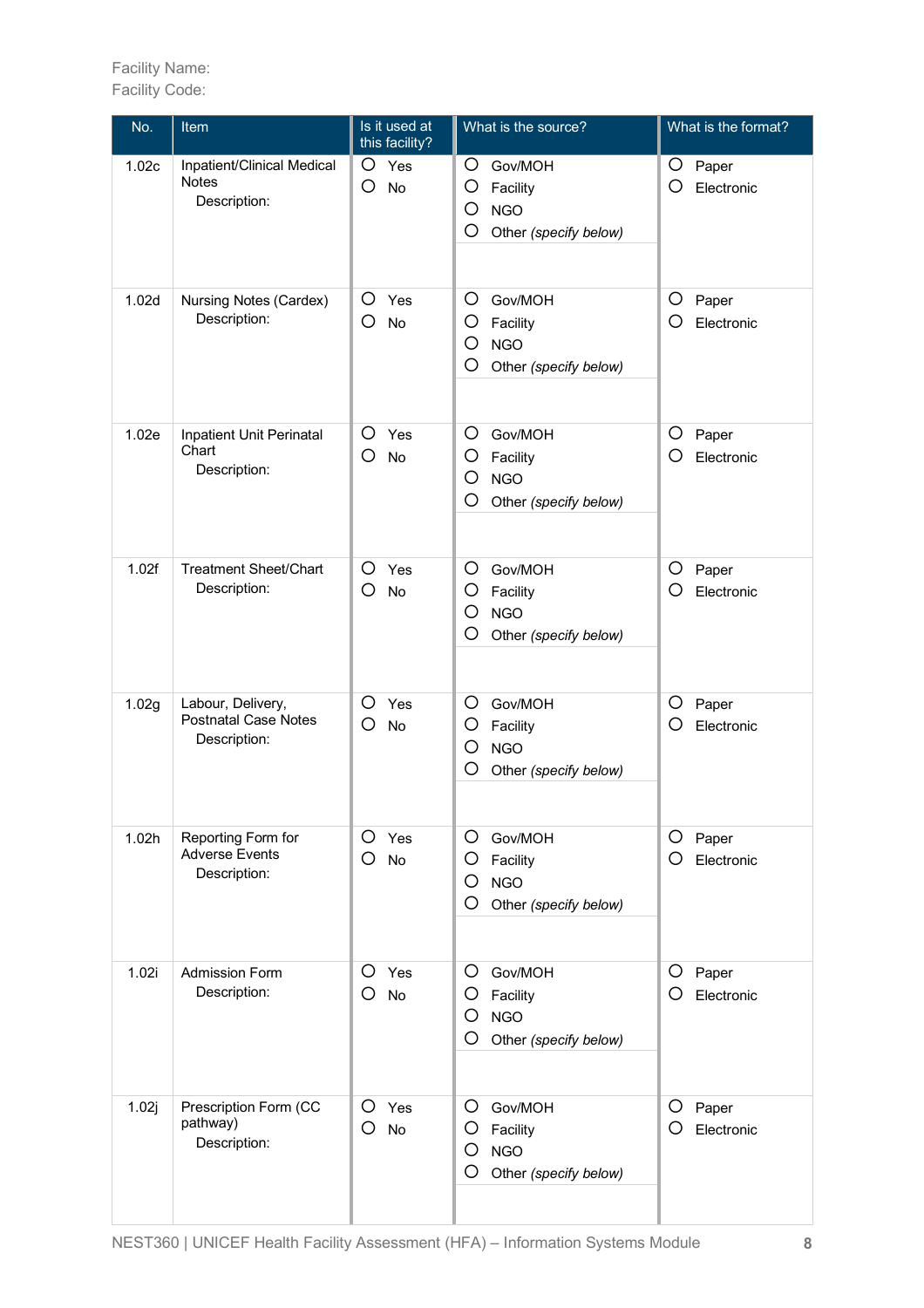| No.   | Item                                                      | Is it used at<br>this facility? | What is the source?                                                                  | What is the format?             |
|-------|-----------------------------------------------------------|---------------------------------|--------------------------------------------------------------------------------------|---------------------------------|
| 1.02k | <b>KMC Chart</b><br>Description:                          | O<br>Yes<br>O<br>No             | O<br>Gov/MOH<br>O<br>Facility<br>O<br><b>NGO</b><br>O<br>Other (specify below)       | O<br>Paper<br>Ο<br>Electronic   |
| 1.021 | Vaccination Record (BCG<br>Polio 0)<br>Description:       | O<br>Yes<br>O<br>No             | O<br>Gov/MOH<br>O<br>Facility<br>O<br><b>NGO</b><br>O<br>Other (specify below)       | O<br>Paper<br>Ω<br>Electronic   |
| 1.02m | Facility/Ward Transfer<br>Form (Referral)<br>Description: | O<br>Yes<br>О<br><b>No</b>      | O<br>Gov/MOH<br>O<br>Facility<br>O<br><b>NGO</b><br>O<br>Other (specify below)       | O<br>Paper<br>Electronic<br>( ) |
| 1.02n | Daily Bed Return Form<br>(Occupancy)<br>Description:      | O<br>Yes<br>O<br><b>No</b>      | O<br>Gov/MOH<br>O<br>Facility<br>$\circ$<br><b>NGO</b><br>O<br>Other (specify below) | O<br>Paper<br>O<br>Electronic   |
| 1.03  | Death and Discharge Forms                                 |                                 |                                                                                      |                                 |
| 1.03a | Discharge Form<br>Description:                            | O<br>Yes<br>O<br><b>No</b>      | Gov/MOH<br>Ő<br>O<br>Facility<br>O<br><b>NGO</b><br>O<br>Other (specify below)       | O<br>Paper<br>Electronic        |
| 1.03b | Neonatal Death Audit<br>Form<br>Description:              | O<br>Yes<br>O<br><b>No</b>      | O<br>Gov/MOH<br>O<br>Facility<br>O<br><b>NGO</b><br>O<br>Other (specify below)       | O<br>Paper<br>Electronic        |
| 1.03c | <b>Perinatal Death Audit</b><br>Form<br>Description:      | O<br>Yes<br>O<br><b>No</b>      | O<br>Gov/MOH<br>O<br>Facility<br>O<br><b>NGO</b><br>O<br>Other (specify below)       | Paper<br>Ő<br>Electronic        |
| 1.03d | Death Certification Form<br>Description:                  | O<br>Yes<br>O<br>No             | O<br>Gov/MOH<br>O<br>Facility<br>O<br><b>NGO</b><br>O<br>Other (specify below)       | O<br>Paper<br>Electronic        |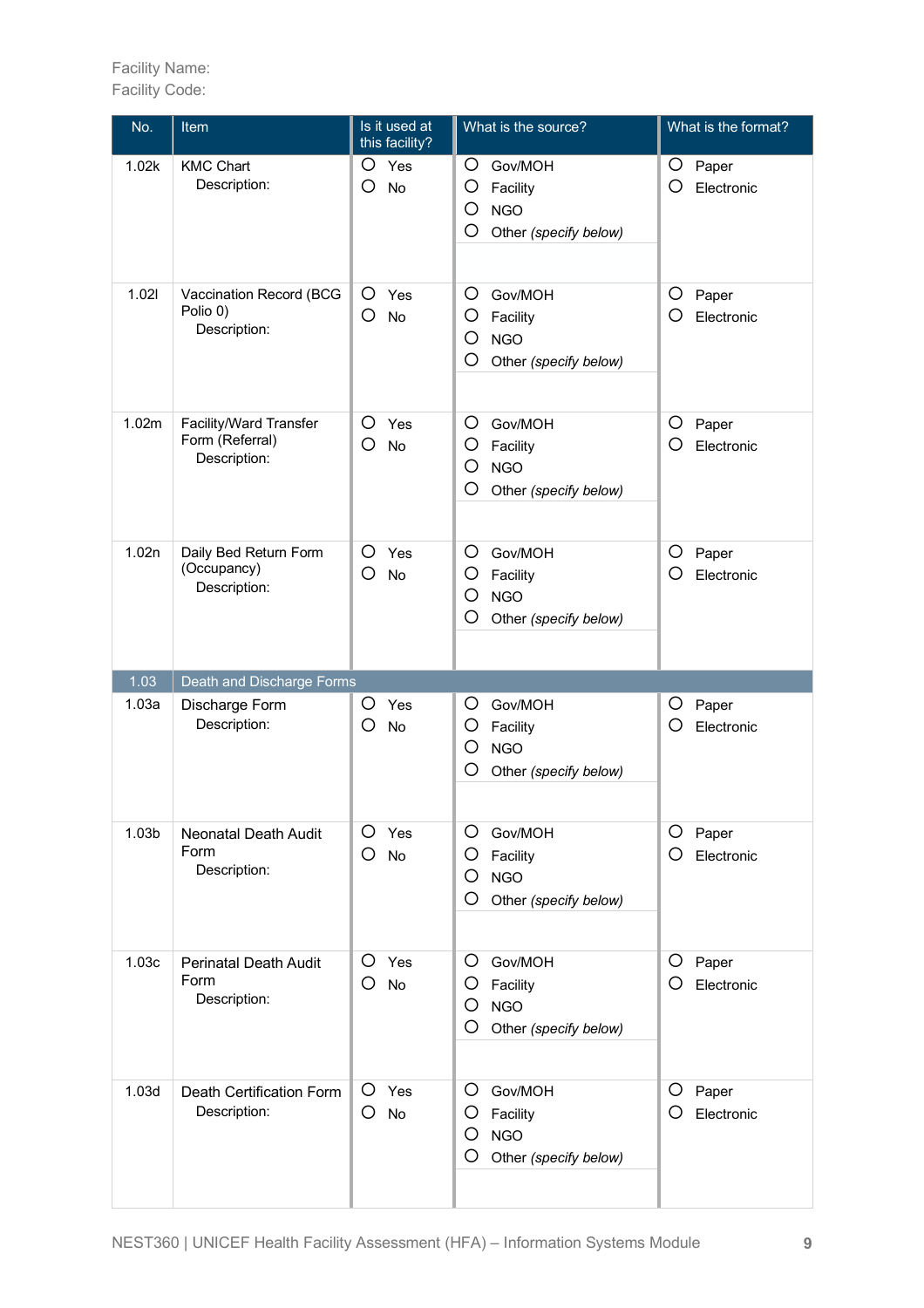| No.   | Item                                                                                                                                | Is it used at<br>this facility? | What is the source?                                                                        | What is the format?           |
|-------|-------------------------------------------------------------------------------------------------------------------------------------|---------------------------------|--------------------------------------------------------------------------------------------|-------------------------------|
| 1.03e | <b>Neonatal Death</b><br>Notification<br>Description:                                                                               | O<br>Yes<br>O<br><b>No</b>      | O<br>Gov/MOH<br>O<br>Facility<br>O<br><b>NGO</b><br>O<br>Other (specify below)             | O<br>Paper<br>Ω<br>Electronic |
| 1.03f | <b>Perinatal Death</b><br>Notification<br>Description:                                                                              | O<br>Yes<br>O<br><b>No</b>      | O<br>Gov/MOH<br>O<br>Facility<br>$\circ$<br><b>NGO</b><br>O<br>Other (specify below)       | O<br>Paper<br>Ο<br>Electronic |
| 1.04  | <b>Other Forms</b>                                                                                                                  |                                 |                                                                                            |                               |
| 1.04a | Neonatal Unit Admission<br>and Discharge Form<br>Description:                                                                       | O<br>Yes<br>O<br><b>No</b>      | O<br>Gov/MOH<br>O<br>Facility<br>$\circ$<br><b>NGO</b><br>$\circ$<br>Other (specify below) | O<br>Paper<br>Ω<br>Electronic |
| 1.04b | Paediatric Admission and<br>Discharge Form<br>Description:                                                                          | O<br>Yes<br>O<br><b>No</b>      | O<br>Gov/MOH<br>O<br>Facility<br>O<br><b>NGO</b><br>O<br>Other (specify below)             | O<br>Paper<br>Electronic      |
| 1.04c | Mortality and Cause of<br>Death Book<br>Description:                                                                                | O<br>Yes<br>O<br><b>No</b>      | O<br>Gov/MOH<br>O<br>Facility<br>O<br><b>NGO</b><br>O<br>Other (specify below)             | O<br>Paper<br>Electronic      |
| 1.04d | Follow-Up Card<br>Description:                                                                                                      | O<br>Yes<br>О<br><b>No</b>      | $\circ$<br>Gov/MOH<br>O<br>Facility<br>O<br><b>NGO</b><br>O<br>Other (specify below)       | O<br>Paper<br>Electronic      |
| 1.04e | Are there any other forms<br>regularly used on the<br>neonatal unit not covered<br>in the previous<br>questions?<br>(specify below) | O<br>Yes<br>O<br>No             | O<br>Gov/MOH<br>O<br>Facility<br>O<br><b>NGO</b><br>O<br>Other (specify below)             | Paper<br>Ő<br>Electronic      |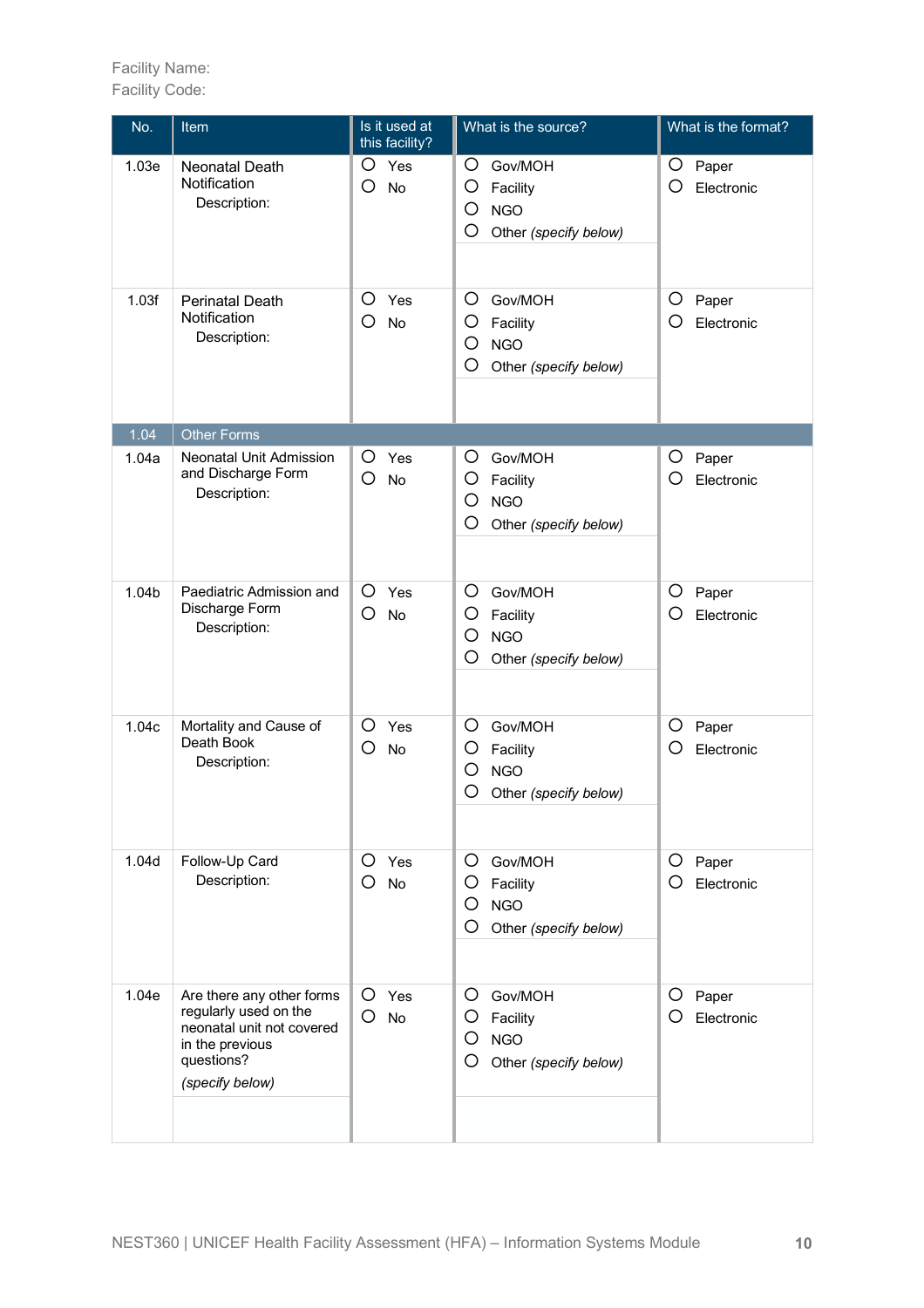# Section 2. Data Sources (Registers and Tally Sheets)

**Instructions:** Please have all participants fill in their names and positions below, before completing the following forms in *Section 2. Data Sources (Registers and Tally Sheets)*.

| Respondents                           |                            |
|---------------------------------------|----------------------------|
| Respondent Name (first and last name) | <b>Respondent Position</b> |
|                                       |                            |
| Respondent Name (first and last name) | <b>Respondent Position</b> |
|                                       |                            |
| Respondent Name (first and last name) | <b>Respondent Position</b> |
|                                       |                            |
| Respondent Name (first and last name) | <b>Respondent Position</b> |
|                                       |                            |
| Respondent Name (first and last name) | <b>Respondent Position</b> |
|                                       |                            |
| Respondent Name (first and last name) | <b>Respondent Position</b> |
|                                       |                            |
| Respondent Name (first and last name) | <b>Respondent Position</b> |
|                                       |                            |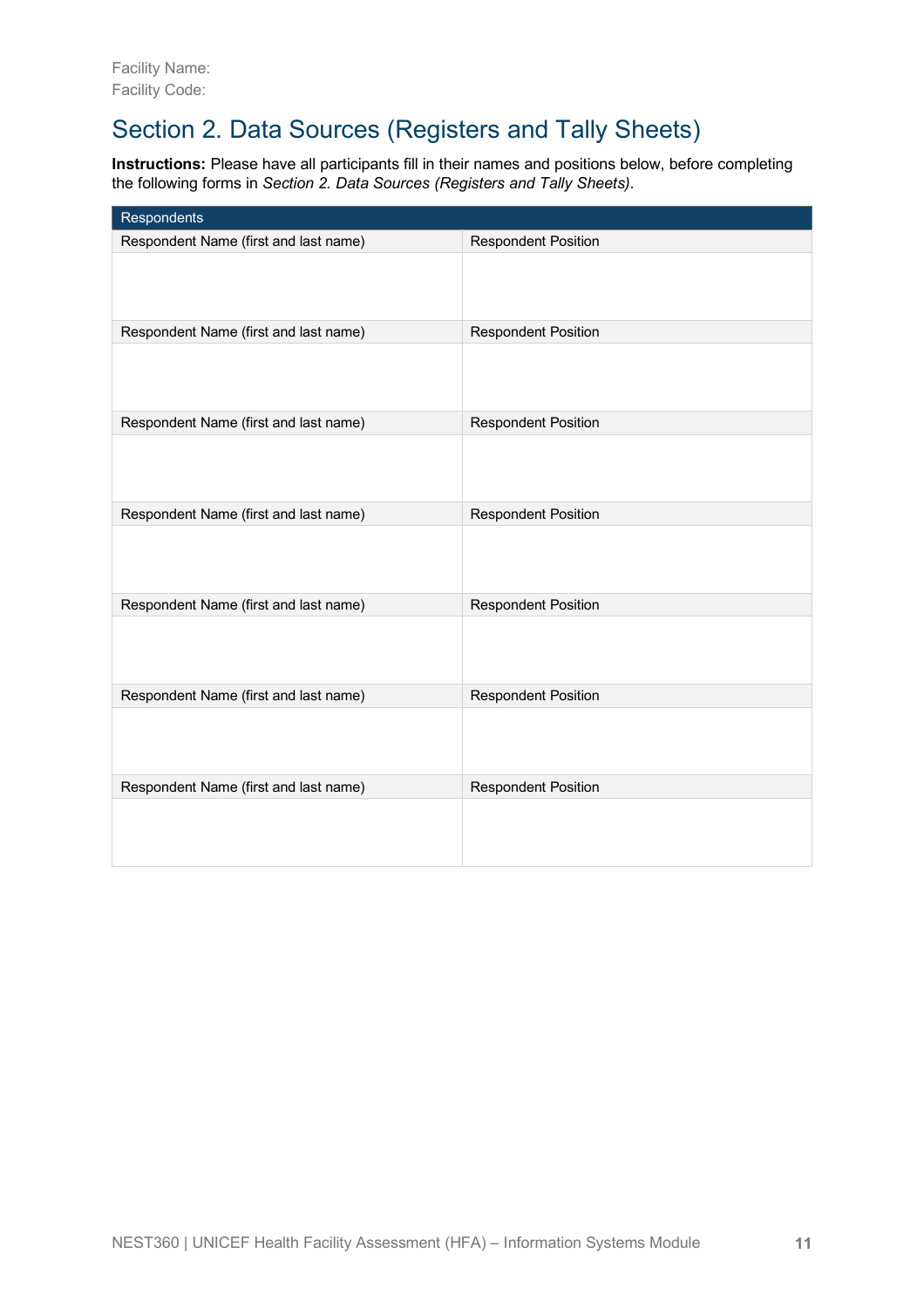# Section 2. Data Sources (Registers and Tally Sheets)

#### **Data Sources (Registers and Tally Sheets) Reference List**

| Form Type                                 | Form Description                                                                                                                                                                                                                           |
|-------------------------------------------|--------------------------------------------------------------------------------------------------------------------------------------------------------------------------------------------------------------------------------------------|
| <b>Labour and Delivery</b>                |                                                                                                                                                                                                                                            |
| Labour and Delivery Ward Register         | This register contains individual patient information<br>for all mothers that are patients on the labour and<br>delivery ward.                                                                                                             |
| <b>PMTCT Labour and Delivery Register</b> | This is specifically for mothers whose HIV status was<br>tested during labour and delivery. This register<br>contains individual patient information for all HIV<br>positive mothers that are patients on the labour and<br>delivery ward. |
| Helping Babies Breathe (HBB) Register     | This register contains individual patient information<br>for asphyxiated neonates.                                                                                                                                                         |
| <b>Newborn and Paediatric</b>             |                                                                                                                                                                                                                                            |
| Neonatal Admissions Register              | This register contains individual patient information<br>for all neonates admitted to the neonatal unit.                                                                                                                                   |
| Neonatal Discharge Register               | This register contains individual patient information<br>for all neonates discharged from the neonatal unit.                                                                                                                               |
| <b>Postnatal Register</b>                 | This register contains individual patient information<br>for all neonates cared for on the postnatal ward or at<br>the postnatal clinic.                                                                                                   |
| Outpatient Register Under 5 years         | This register contains individual patient information<br>for all patients under 5 years old who are cared for at<br>outpatient departments.                                                                                                |
| Inpatient Register Under 5 years          | This register contains individual patient information<br>for all patients under 5 years old who are cared for at<br>intpatient departments.                                                                                                |
| <b>Death and Referral</b>                 |                                                                                                                                                                                                                                            |
| Death/Mortuary Register                   | This register contains individual patient information<br>for all cases in the facility mortuary. This also<br>includes deaths that have not been certified by<br>clinical staff.                                                           |
| Referral/Counter Referral Register        | This register contains individual patient information<br>for all referral cases in a facility.                                                                                                                                             |
| Other Registers                           |                                                                                                                                                                                                                                            |
| Kangaroo Mother Care (KMC) Register       | This register contains individual patient information<br>for all preterm babies admitted for Kangaroo Mother<br>Care.                                                                                                                      |
| Post-natal care (PNC) Register            | This register contains individual patient information<br>for mothers receiving postnatal care.                                                                                                                                             |
| Immunization Permanent Register (EPI)     | This register contains individual patient information<br>for all patients who visit for<br>immunizations/vaccinations.                                                                                                                     |
| Child Welfare Clinic Register             | This register contains individual patient information<br>for all children under 5 years old who visit the child<br>welfare clinic for growth monitoring.                                                                                   |
| HIV Care and Treatment Register           | This register contains individual patient information<br>for records all patients who visit the HIV Care and<br>Treatment clinic.                                                                                                          |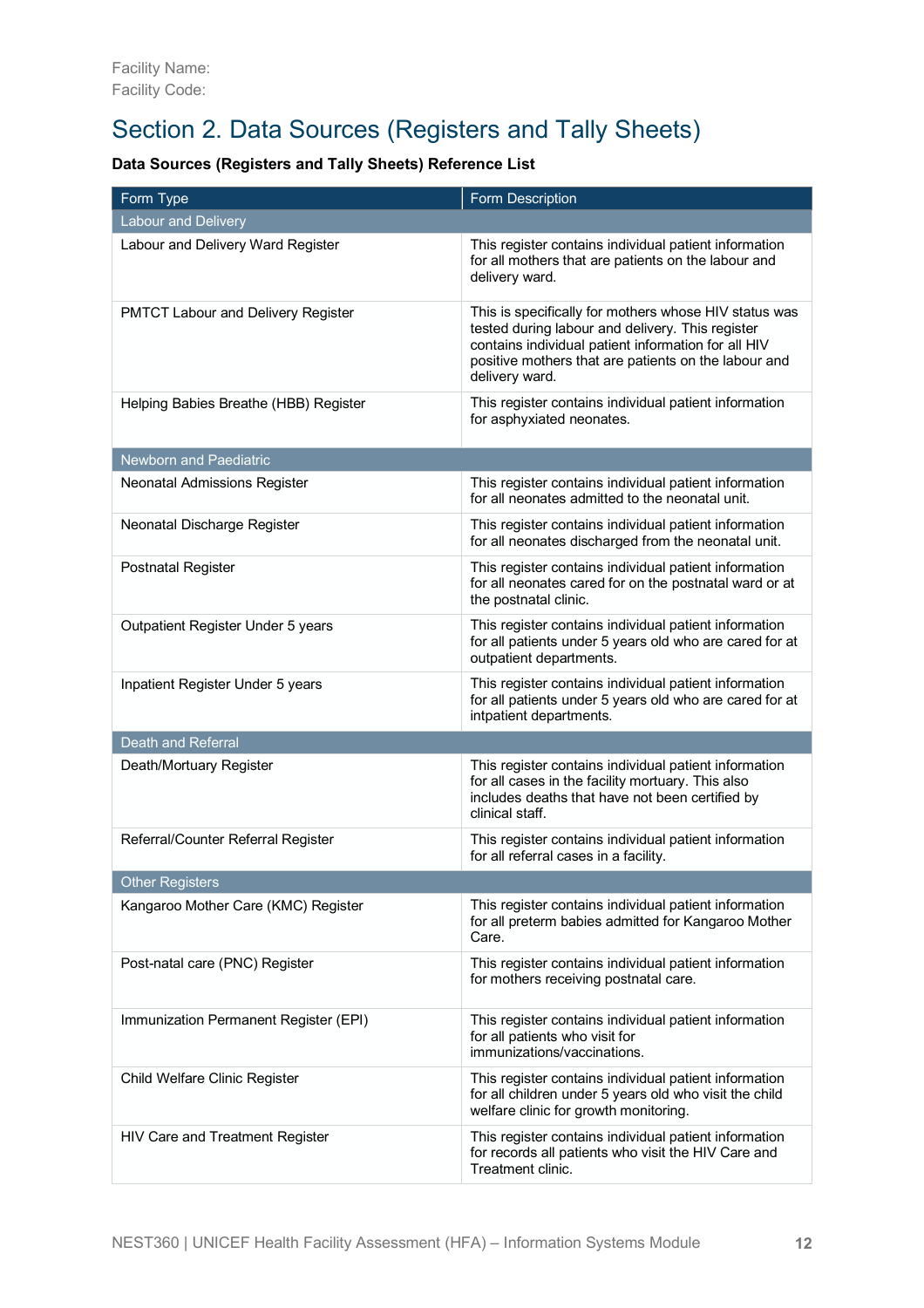| Form Type                                                                                                 | Form Description                                                                                                                                                                                                                                                   |
|-----------------------------------------------------------------------------------------------------------|--------------------------------------------------------------------------------------------------------------------------------------------------------------------------------------------------------------------------------------------------------------------|
| <b>Tally Sheets</b>                                                                                       |                                                                                                                                                                                                                                                                    |
| Under 5 years Daily Outpatient Morbidity Tally Sheet                                                      | This tally sheet includes summary statistics of all<br>children under 5 years old who are cared for at<br>outpatient departments.                                                                                                                                  |
| Immunization Tally Sheet                                                                                  | This tally sheet includes documentation of every time<br>a dose of vaccine is administered. They are used as<br>the basis for monitoring and making regular summary<br>reports of vaccine use. A new tally sheet is usually<br>used for each immunization session. |
| Child Health and Nutrition Information System<br>(CHANIS) Tally Sheet for Child Health Welfare<br>Clinics | This tally sheet includes documentation of every time<br>a child visits the Child Welfare Clinic for growth<br>monitoring. These are used as the basis for<br>monitoring and making regular CHANIS summary<br>reports.                                             |
| <b>Report Sheets</b>                                                                                      |                                                                                                                                                                                                                                                                    |
| Integrated Disease Surveillance and Response<br>(IDSR) Monthly Report                                     | Summary statistics for reporting case-based<br>surveillance of non-communicable diseases. This<br>report is compiled monthly.                                                                                                                                      |
| Integrated Disease Surveillance and Response<br>(IDSR) Weekly Report                                      | Summary statistics for reporting case-based<br>surveillance of non-communicable diseases. This<br>report is compiled weekly.                                                                                                                                       |
| Immunization Services Uptake Summary Report                                                               | Summary statistics for reporting vaccinations given to<br>children and any vaccine logistics. This report is<br>usually compiled monthly and includes data from the<br>Immunization Tally sheets and Permanent Register<br>for Immunization (EPI).                 |
| Integrated Reproductive and Child Health Summary<br>Report                                                | Summary form for reporting reproductive and<br>maternal child health statistics. This report is usually<br>compiled monthly.                                                                                                                                       |
| <b>Burial Permits</b>                                                                                     | An official statement authorizing the removal of the<br>dead body (corpse) from mortuary to the cemetery.                                                                                                                                                          |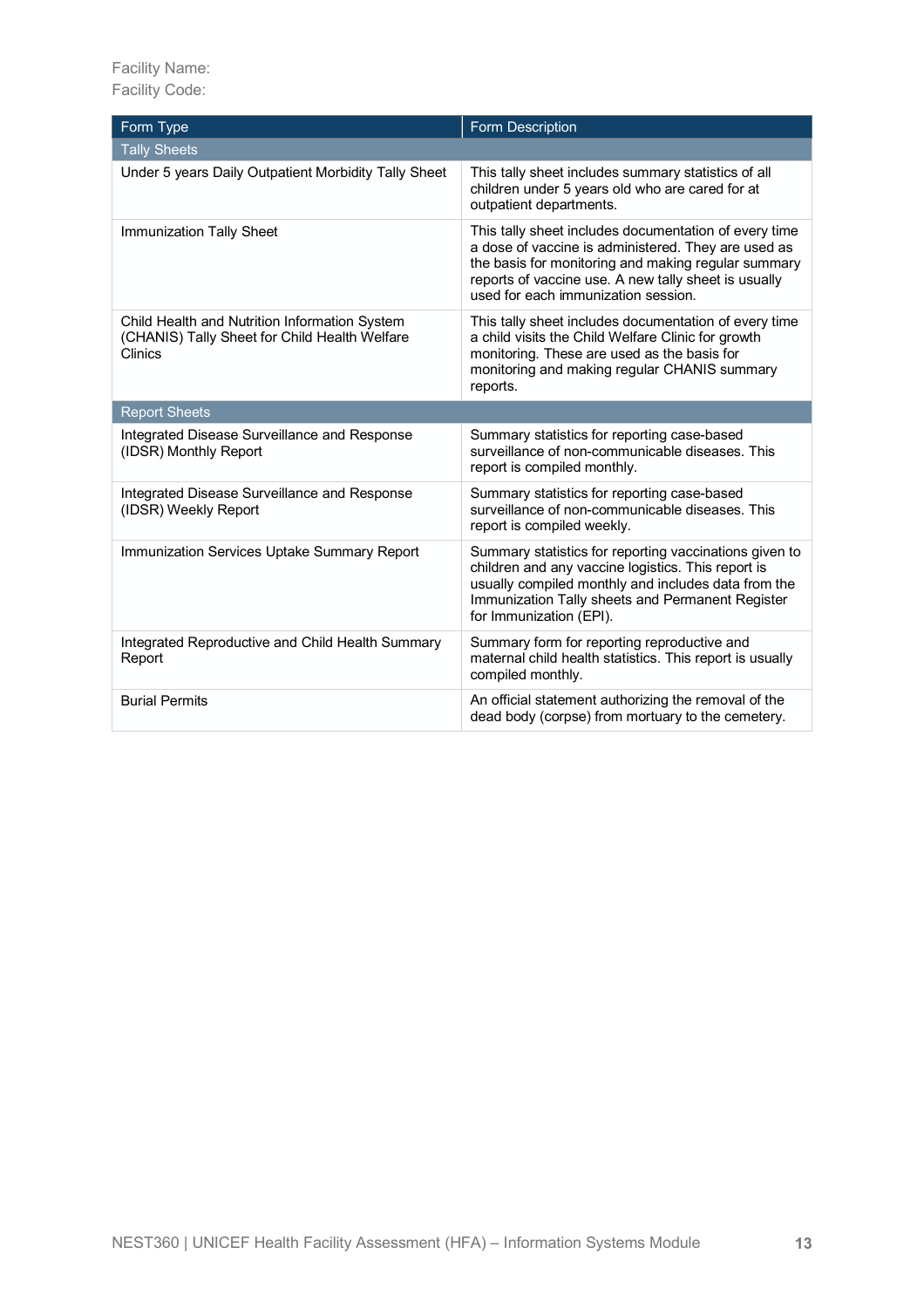# Section 2. Data Sources (Registers and Tally Sheets)

**Instructions:** Please direct these questions towards the data/ward clerk and/or the Health Records and Information Officer (HRIO). Select "Yes" if the document is used at the facility and "No" if it is not used at the facility. The document can be part of a larger document or booklet. If it is used at the facility, indicate who created the register/tally sheet and if it is paper-based or electronic. Examples of who created the document include "government" if it is an official ministry of health document, "facility" if the facility developed the document itself, "NGO" or "Project" if it is part of a special study or NGOled program (e.g., WHO KMC study). If the register/tally sheet was created by the facility and is only used by the facility, the creator would be the facility.

Please circle the following letter corresponding to the form creator:

**Gov/MOH** = Government/Ministry of Health **Facility NGO** = NGO/Special Project **Other** (specify):

If the facility has an informal method of documenting this information, please specify in the description box. It is likely that you will have to walk around to different parts of the hospital to view all the documents. If some of these documents are combined at a facility, please indicate that each one is available in the separate lines.

Please do not leave any variable blank.

#### 2A. Data Sources (Registers and Tally Sheets)

| No.               | <b>Type of Document</b>                                                                                  | Is it used at<br>this facility? | What is the source?                                                            | What is the format?           |
|-------------------|----------------------------------------------------------------------------------------------------------|---------------------------------|--------------------------------------------------------------------------------|-------------------------------|
| 2.01              | <b>Labour and Delivery</b>                                                                               |                                 |                                                                                |                               |
| 2.01a             | Labour and Delivery<br><b>Ward Register</b><br>Description:                                              | Ο<br>Yes<br>O<br><b>No</b>      | O<br>Gov/MOH<br>O<br>Facility<br>O<br><b>NGO</b><br>O<br>Other (specify below) | O<br>Paper<br>О<br>Electronic |
| 2.01 <sub>b</sub> | Prevention of mother to<br>child transmission<br>(PMTCT) Labour and<br>Delivery Register<br>Description: | O<br>Yes<br>O<br><b>No</b>      | O<br>Gov/MOH<br>O<br>Facility<br>O<br><b>NGO</b><br>O<br>Other (specify below) | O<br>Paper<br>O<br>Electronic |
| 2.01c             | <b>Helping Babies Breathe</b><br>(HBB) Register<br>Description:                                          | O<br>Yes<br>Ο<br>No             | O<br>Gov/MOH<br>O<br>Facility<br>O<br><b>NGO</b><br>O<br>Other (specify below) | O<br>Paper<br>O<br>Electronic |
| 2.02              | Newborn and Paediatric                                                                                   |                                 |                                                                                |                               |
| 2.02a             | <b>Neonatal Admissions</b><br>Register<br>Description:                                                   | O<br>Yes<br>O<br>No             | Gov/MOH<br>O<br>O<br>Facility<br>O<br><b>NGO</b><br>O<br>Other (specify below) | O<br>Paper<br>O<br>Electronic |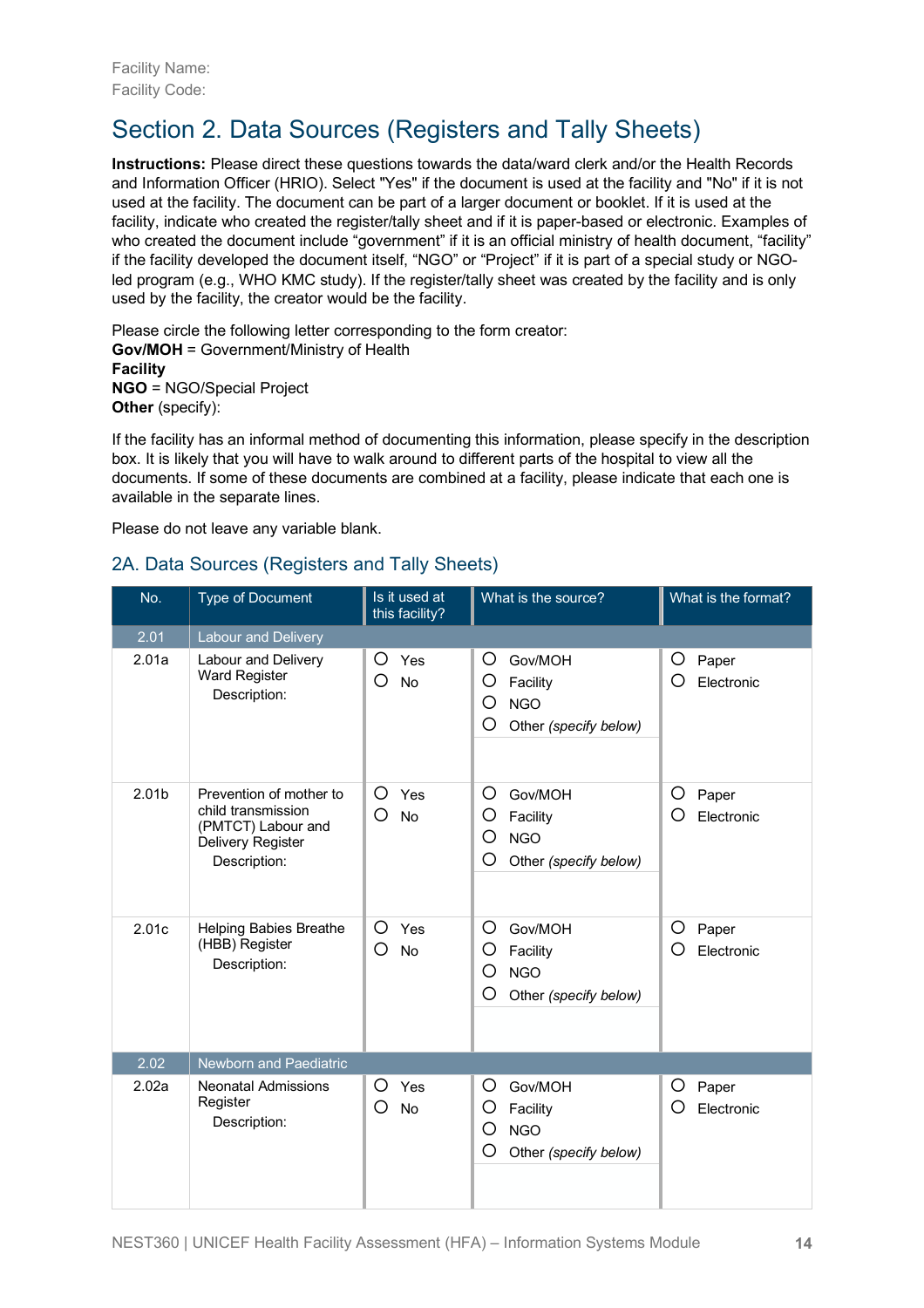| No.               | <b>Type of Document</b>                                     | Is it used at<br>this facility? | What is the source?                                                                  | What is the format?                 |
|-------------------|-------------------------------------------------------------|---------------------------------|--------------------------------------------------------------------------------------|-------------------------------------|
| 2.02 <sub>b</sub> | Neonatal Discharge<br>Register<br>Description:              | O<br>Yes<br>O<br>No             | O<br>Gov/MOH<br>O<br>Facility<br>O<br><b>NGO</b><br>O<br>Other (specify below)       | O<br>Paper<br>O<br>Electronic       |
| 2.02c             | <b>Postnatal Register</b><br>Description:                   | O<br>Yes<br>O<br><b>No</b>      | O<br>Gov/MOH<br>O<br>Facility<br>O<br><b>NGO</b><br>O<br>Other (specify below)       | $\circ$<br>Paper<br>O<br>Electronic |
| 2.02 <sub>d</sub> | <b>Outpatient Register</b><br>Under 5 years<br>Description: | O<br>Yes<br>O<br><b>No</b>      | O<br>Gov/MOH<br>O<br>Facility<br>O<br><b>NGO</b><br>O<br>Other (specify below)       | O<br>Paper<br>O<br>Electronic       |
| 2.02e             | Inpatient Register Under<br>5 years<br>Description:         | O<br>Yes<br>$\circ$<br>No       | O<br>Gov/MOH<br>O<br>Facility<br>$\circ$<br><b>NGO</b><br>O<br>Other (specify below) | O<br>Paper<br>О<br>Electronic       |
| 2.03              | Death and Referral                                          |                                 |                                                                                      |                                     |
| 2.03a             | Death/Mortuary Register<br>Description:                     | O<br>Yes<br>O<br>No             | Gov/MOH<br>O<br>O<br>Facility<br>O<br><b>NGO</b><br>O<br>Other (specify below)       | O<br>Paper<br>O<br>Electronic       |
| 2.03 <sub>b</sub> | Referral/Counter Referral<br>Register<br>Description:       | O<br>Yes<br>O<br><b>No</b>      | O<br>Gov/MOH<br>O<br>Facility<br>O<br><b>NGO</b><br>O<br>Other (specify below)       | O<br>Paper<br>Ο<br>Electronic       |
| 2.04              | <b>Other Registers</b>                                      |                                 |                                                                                      |                                     |
| 2.04a             | <b>KMC Register</b><br>Description:                         | O<br>Yes<br>O<br><b>No</b>      | O<br>Gov/MOH<br>O<br>Facility<br>O<br><b>NGO</b><br>O<br>Other (specify below)       | O<br>Paper<br>O<br>Electronic       |
| 2.04b             | Post-natal care (PNC)<br>Register<br>Description:           | O<br>Yes<br>O<br><b>No</b>      | O<br>Gov/MOH<br>O<br>Facility<br>O<br><b>NGO</b><br>O<br>Other (specify below)       | O<br>Paper<br>O<br>Electronic       |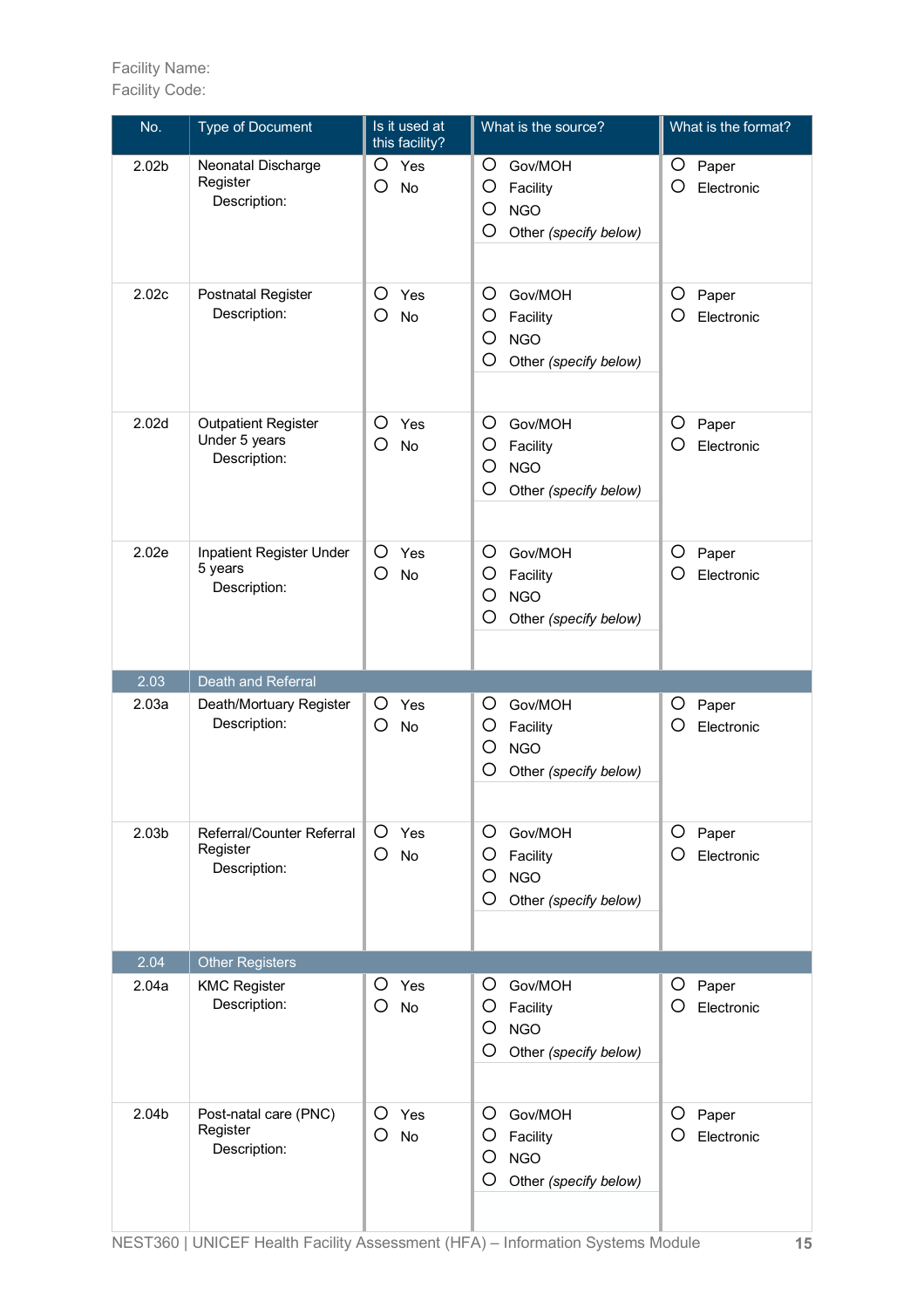| No.               | <b>Type of Document</b>                                                                                                                       | Is it used at<br>this facility?  | What is the source?                                                            | What is the format?           |
|-------------------|-----------------------------------------------------------------------------------------------------------------------------------------------|----------------------------------|--------------------------------------------------------------------------------|-------------------------------|
| 2.04c             | <b>Immunization Permanent</b><br>Register (EPI)<br>Description:                                                                               | O<br>Yes<br>O<br>No              | O<br>Gov/MOH<br>O<br>Facility<br>O<br><b>NGO</b><br>O<br>Other (specify below) | O<br>Paper<br>O<br>Electronic |
| 2.04d             | <b>Child Welfare Clinic</b><br>Register<br>Description:                                                                                       | O<br>Yes<br>O<br><b>No</b>       | O<br>Gov/MOH<br>O<br>Facility<br>O<br><b>NGO</b><br>O<br>Other (specify below) | O<br>Paper<br>O<br>Electronic |
| 2.04e             | <b>HIV Care and Treatment</b><br>Register<br>Description:                                                                                     | O<br>Yes<br>$\circ$<br><b>No</b> | O<br>Gov/MOH<br>O<br>Facility<br>O<br><b>NGO</b><br>O<br>Other (specify below) | O<br>Paper<br>O<br>Electronic |
| 2.04f             | Are there any other<br>registers regularly used<br>on the neonatal unit not<br>covered in the previous<br>questions?<br>(specify below)       | O<br>Yes<br>O<br>No              | O<br>Gov/MOH<br>O<br>Facility<br>O<br><b>NGO</b><br>O<br>Other (specify below) | O<br>Paper<br>О<br>Electronic |
| 2.05              | <b>Tally Sheets</b>                                                                                                                           |                                  |                                                                                |                               |
| 2.05a             | Under 5 years Daily<br><b>Outpatient Morbidity</b><br><b>Tally Sheet</b><br>Description:                                                      | Ο<br>Yes<br>O<br><b>No</b>       | O<br>Gov/MOH<br>O<br>Facility<br>O<br><b>NGO</b><br>O<br>Other (specify below) | O<br>Paper<br>O<br>Electronic |
| 2.05 <sub>b</sub> | Immunization Tally Sheet<br>Description:                                                                                                      | O<br>Yes<br>O<br>No              | O<br>Gov/MOH<br>O<br>Facility<br>O<br><b>NGO</b><br>O<br>Other (specify below) | O<br>Paper<br>Electronic<br>Ő |
| 2.05c             | Child Health and<br><b>Nutrition Information</b><br>System (CHANIS) Tally<br>Sheet for Child Health<br><b>Welfare Clinics</b><br>Description: | O<br>Yes<br>O<br>No              | O<br>Gov/MOH<br>O<br>Facility<br>O<br><b>NGO</b><br>O<br>Other (specify below) | O<br>Paper<br>Ο<br>Electronic |
| 2.05d             | Are there any other tally<br>sheets regularly used on<br>the neonatal unit not<br>covered in the previous<br>questions?<br>(specify below)    | O<br>Yes<br>O<br>No              | O<br>Gov/MOH<br>O<br>Facility<br>O<br><b>NGO</b><br>O<br>Other (specify below) | O<br>Paper<br>Ő<br>Electronic |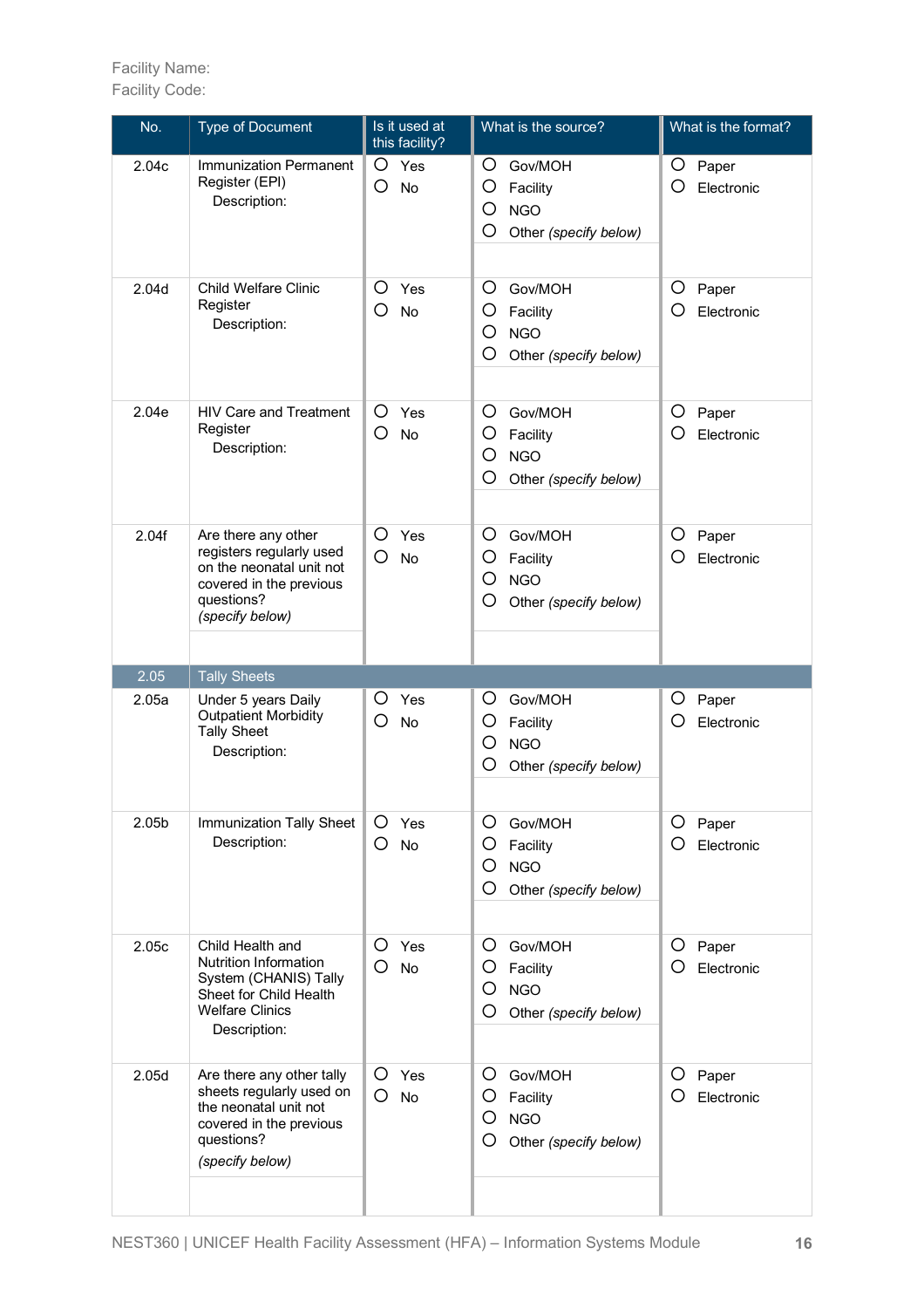Facility Code:

| No.   | <b>Type of Document</b>                                                                                  | Is it used at<br>this facility?  | What is the source?                                                            | What is the format?           |
|-------|----------------------------------------------------------------------------------------------------------|----------------------------------|--------------------------------------------------------------------------------|-------------------------------|
| 2.06  | Reports                                                                                                  |                                  |                                                                                |                               |
| 2.06a | <b>Integrated Disease</b><br>Surveillance and<br>Response (IDSR)<br>Monthly Report<br>Description:       | O<br>Yes<br>O<br><b>No</b>       | Gov/MOH<br>Ő<br>O<br>Facility<br>O<br><b>NGO</b><br>O<br>Other (specify below) | O<br>Paper<br>O<br>Electronic |
| 2.06b | <b>Integrated Disease</b><br>Surveillance and<br>Response (IDSR)<br><b>Weekly Report</b><br>Description: | O<br>Yes<br>O<br><b>No</b>       | Gov/MOH<br>O<br>O<br>Facility<br>O<br><b>NGO</b><br>O<br>Other (specify below) | O<br>Paper<br>O<br>Electronic |
| 2.06c | <b>Immunization Services</b><br><b>Uptake Summary Report</b><br>Description:                             | O<br>Yes<br>$\circ$<br><b>No</b> | O<br>Gov/MOH<br>O<br>Facility<br>O<br><b>NGO</b><br>O<br>Other (specify below) | O<br>Paper<br>O<br>Electronic |
| 2.06d | Integrated Reproductive<br>and Child Health<br><b>Summary Report</b><br>Description:                     | O<br>Yes<br>О<br>No              | O<br>Gov/MOH<br>O<br>Facility<br>O<br><b>NGO</b><br>O<br>Other (specify below) | O<br>Paper<br>O<br>Electronic |
| 2.07  | Other                                                                                                    |                                  |                                                                                |                               |
| 2.07a | <b>Burial Permits</b><br>Description:                                                                    | O<br>Yes<br>О<br>No              | O<br>Gov/MOH<br>O<br>Facility<br>O<br><b>NGO</b><br>O<br>Other (specify below) | O<br>Paper<br>Ο<br>Electronic |

#### 2B. Supply of Forms and Registers

| No.  | Item.                                                                                                                                                                                                                                                                                                   | Response                      |
|------|---------------------------------------------------------------------------------------------------------------------------------------------------------------------------------------------------------------------------------------------------------------------------------------------------------|-------------------------------|
|      | Supply of Forms and Registers                                                                                                                                                                                                                                                                           |                               |
| 2.08 | Does the neonatal unit have sufficient supply of paper registers in<br>stock right now?<br>(Sufficient is defined as allowing for the documentation of all neonates<br>in the register with extra space to enter additional patients or a new<br>register to use if the current one is filled.)         | Yes<br>()<br><b>No</b><br>( ) |
| 2.09 | Did the neonatal unit have a stockout of paper registers in the last 4<br>weeks?                                                                                                                                                                                                                        | Yes<br>No                     |
| 2.10 | Does the neonatal unit have sufficient supply of paper inpatient<br>neonatal forms in stock right now?<br>(Sufficient is defined as having enough empty forms for the<br>documentation of all neonates in the unit with extra space to<br>accommodate additional patients who might be admitted today.) | Yes<br>( )<br><b>No</b>       |
| 2.11 | Did the neonatal unit have a stockout of paper inpatient neonatal forms<br>in the last 4 weeks?                                                                                                                                                                                                         | Yes<br>( )<br>No              |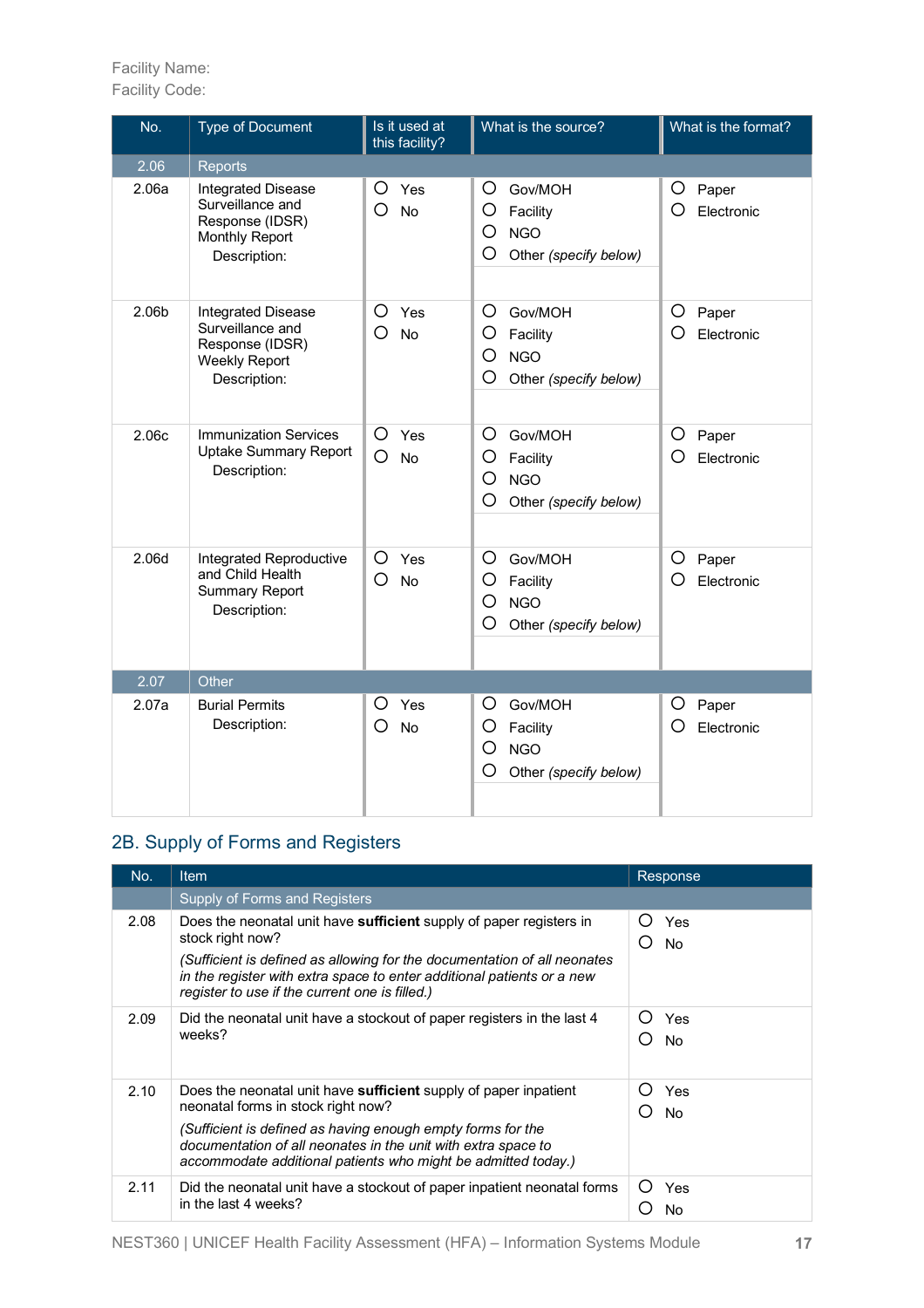#### 2C. Register Completion on Weekends and After Hours

| No.  | <b>Item</b>                                                                                                                                      | Response                               |
|------|--------------------------------------------------------------------------------------------------------------------------------------------------|----------------------------------------|
| 2.12 | Is the neonatal unit register routinely filled on the weekends?<br>(Routinely is defined as having a system in place to ensure it is always      | Yes<br><b>No</b><br>( )                |
|      | done, except in the case of an occasional extenuating circumstance.)                                                                             |                                        |
| 2.13 | Is the neonatal unit register routinely filled <b>after working hours</b> ?                                                                      | Yes<br>()                              |
|      | (Routinely is defined as having a system in place to ensure it is always<br>done, except in the case of an occasional extenuating circumstance.) | <b>No</b><br>( )                       |
| 2.14 | Which cadre of staff is primarily responsible for filling out the neonatal                                                                       | <b>Nurse</b><br>$\left( \quad \right)$ |
|      | unit register?<br>(Select one)                                                                                                                   | Nurse in charge                        |
|      |                                                                                                                                                  | Data Clerk                             |
|      |                                                                                                                                                  | Other (specify below)                  |
|      |                                                                                                                                                  |                                        |
|      |                                                                                                                                                  |                                        |

#### 2D. Register Completeness

**Instructions:** Responses in the table below are for observation only.

| No.  | Item                        | Are all data entry fields<br>complete for the last 4<br>weeks? | Is the register filled up to<br>last night? |
|------|-----------------------------|----------------------------------------------------------------|---------------------------------------------|
| 2.15 | Neonatal unit register      | Yes<br>O<br>O<br><b>No</b>                                     | ∩<br>Yes<br>О<br><b>No</b>                  |
| 2.16 | Neonatal discharge register | ∩<br>Yes<br>O<br><b>No</b>                                     | ∩<br>Yes<br>Ω<br>No                         |
| 2.17 | <b>KMC</b> register         | ∩<br>Yes<br>∩<br><b>No</b>                                     | $\bigcap$<br>Yes<br>∩<br><b>No</b>          |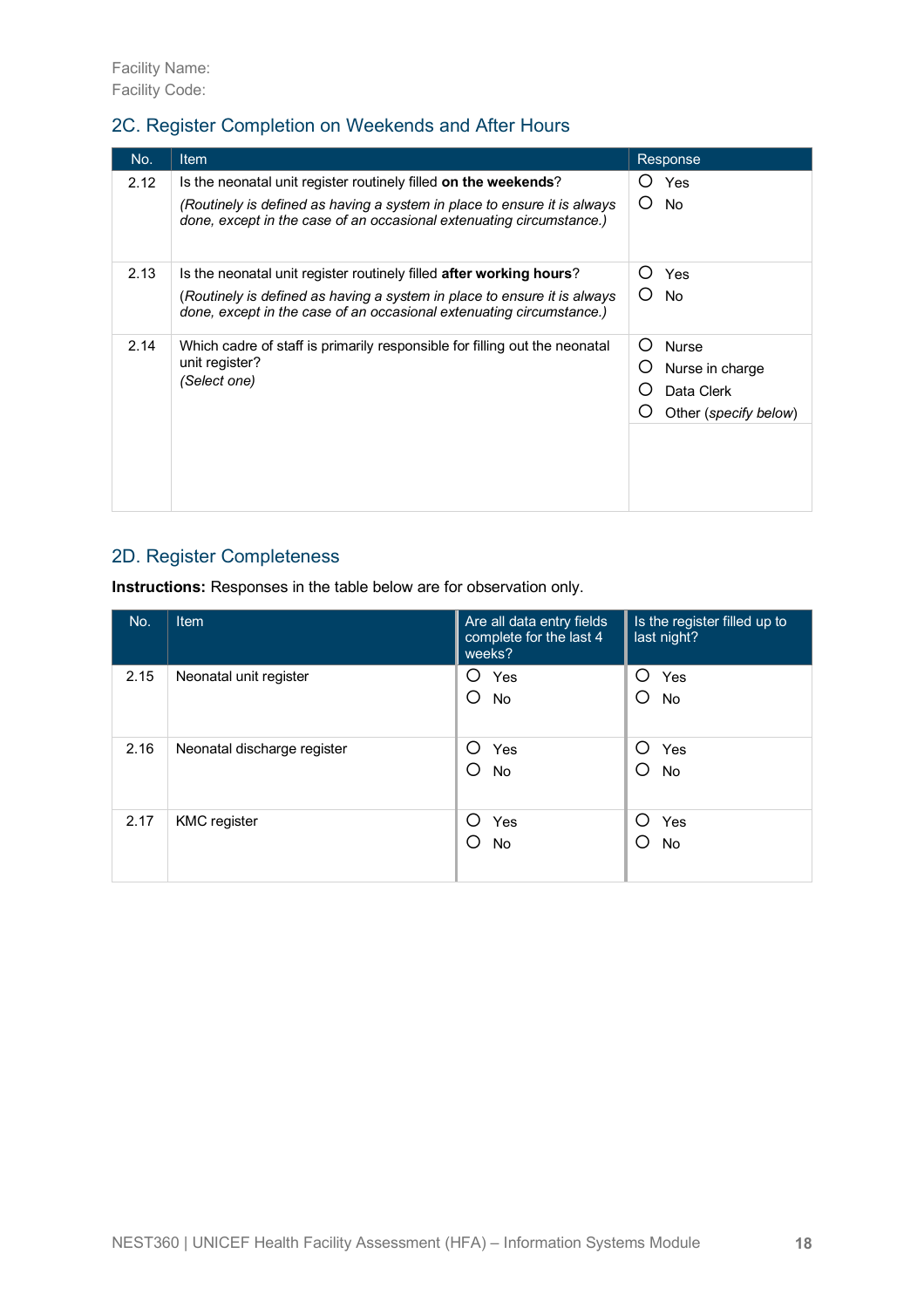### Section 3. Filing Systems

**Instructions:** Please have all participants fill in their names and positions below, before completing the following forms in *Section 3. Filing Systems*

| Respondents                           |                            |
|---------------------------------------|----------------------------|
| Respondent Name (first and last name) | <b>Respondent Position</b> |
|                                       |                            |
| Respondent Name (first and last name) | <b>Respondent Position</b> |
|                                       |                            |
| Respondent Name (first and last name) | <b>Respondent Position</b> |
|                                       |                            |
| Respondent Name (first and last name) | <b>Respondent Position</b> |
|                                       |                            |
| Respondent Name (first and last name) | <b>Respondent Position</b> |
|                                       |                            |
| Respondent Name (first and last name) | <b>Respondent Position</b> |
|                                       |                            |
| Respondent Name (first and last name) | <b>Respondent Position</b> |
|                                       |                            |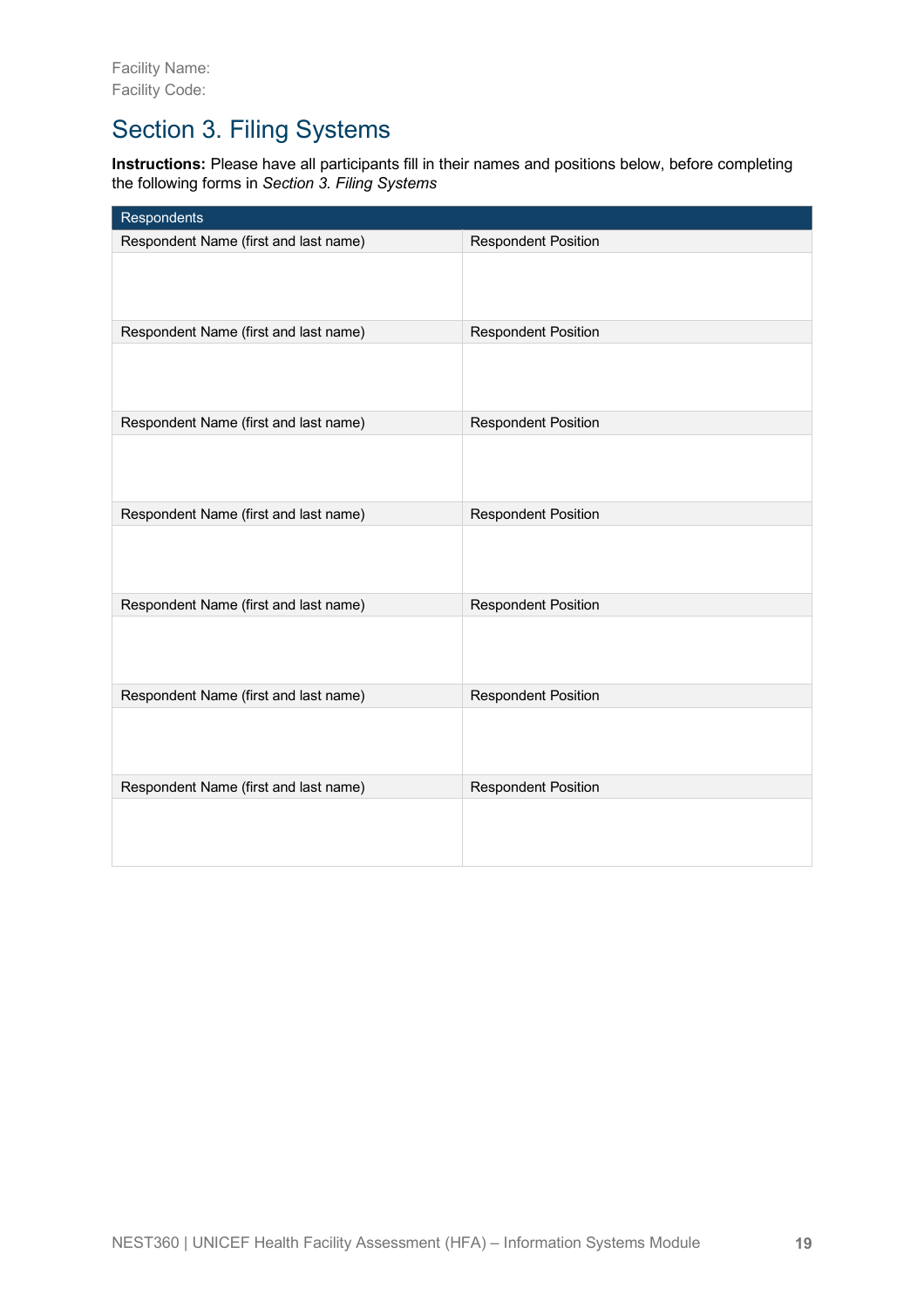### Section 3. Filing Systems

**Instructions:** Direct these questions towards the data clerk and/or the Health Management and Information Officer (HMIO). Please do not leave any variable blank.

| No.  | <b>Item</b>                                                                                                                                                                                                                                                                                                               | Response                                                                                                                                                          | Skip to                                          |
|------|---------------------------------------------------------------------------------------------------------------------------------------------------------------------------------------------------------------------------------------------------------------------------------------------------------------------------|-------------------------------------------------------------------------------------------------------------------------------------------------------------------|--------------------------------------------------|
|      | Filing on the Neonatal Unit                                                                                                                                                                                                                                                                                               |                                                                                                                                                                   |                                                  |
| 3.01 | What filing system is used?<br>(A chronological system is the arrangement of files<br>according to their order in time. The system must be<br>kept on a daily basis, not sorted by month alone. An<br>Identification number is a unique number generated by<br>the facility for each patient.)<br>(Select all that apply) | ப<br>Alphabetical<br>Chronological<br>Identification number<br>$\blacksquare$<br>ΙI<br>None<br>$\overline{\phantom{0}}$<br>Other (specify below)                  |                                                  |
|      |                                                                                                                                                                                                                                                                                                                           |                                                                                                                                                                   |                                                  |
| 3.02 | Where are medical records for babies stored during<br>admission?<br>(Select all that apply)                                                                                                                                                                                                                               | ΙI<br><b>Bedside</b><br>Nurse's Station<br>Other (specify below)                                                                                                  |                                                  |
| 3.03 | Who has access to medical records for babies on the<br>neonatal unit?<br>(Select all that apply)                                                                                                                                                                                                                          | ΙI<br><b>Nurses</b><br>Doctors<br><b>Clinical Officers</b><br>Mothers/guardians<br>$\Box$<br>Other medical staff<br>H<br>Data clerk/HRIO<br>Other (specify below) |                                                  |
|      |                                                                                                                                                                                                                                                                                                                           |                                                                                                                                                                   |                                                  |
| 3.04 | Who has access to the active neonatal admissions<br>register?<br>(Select all that apply)                                                                                                                                                                                                                                  | <b>Nurses</b><br><b>Doctors</b><br><b>Clinical Officers</b><br>Mothers/guardians<br>Other medical staff<br>Data clerk/HRIO<br>Other (specify below)               |                                                  |
|      |                                                                                                                                                                                                                                                                                                                           |                                                                                                                                                                   |                                                  |
| 3.05 | Storage of Medical Records for Babies Discharged Alive<br>How long are old records stored for babies discharged                                                                                                                                                                                                           | Ő<br>Less than 1 year                                                                                                                                             |                                                  |
|      | alive?<br>(Select one)                                                                                                                                                                                                                                                                                                    | $1 - 3$ years<br>Ő<br>More than 3 years                                                                                                                           |                                                  |
| 3.06 | Where are medical records for babies discharged alive<br>stored after discharge?<br>(Onsite storage can be anywhere in the facility, not just<br>the neonatal unit. This is for long-term storage, after<br>records have been processed by the HRIO or audit<br>team.) (Select one)                                       | Onsite<br>( )<br>Offsite<br>O<br>Unknown                                                                                                                          | If "Offsite"<br>or<br>"Unknown",<br>skip to 3.11 |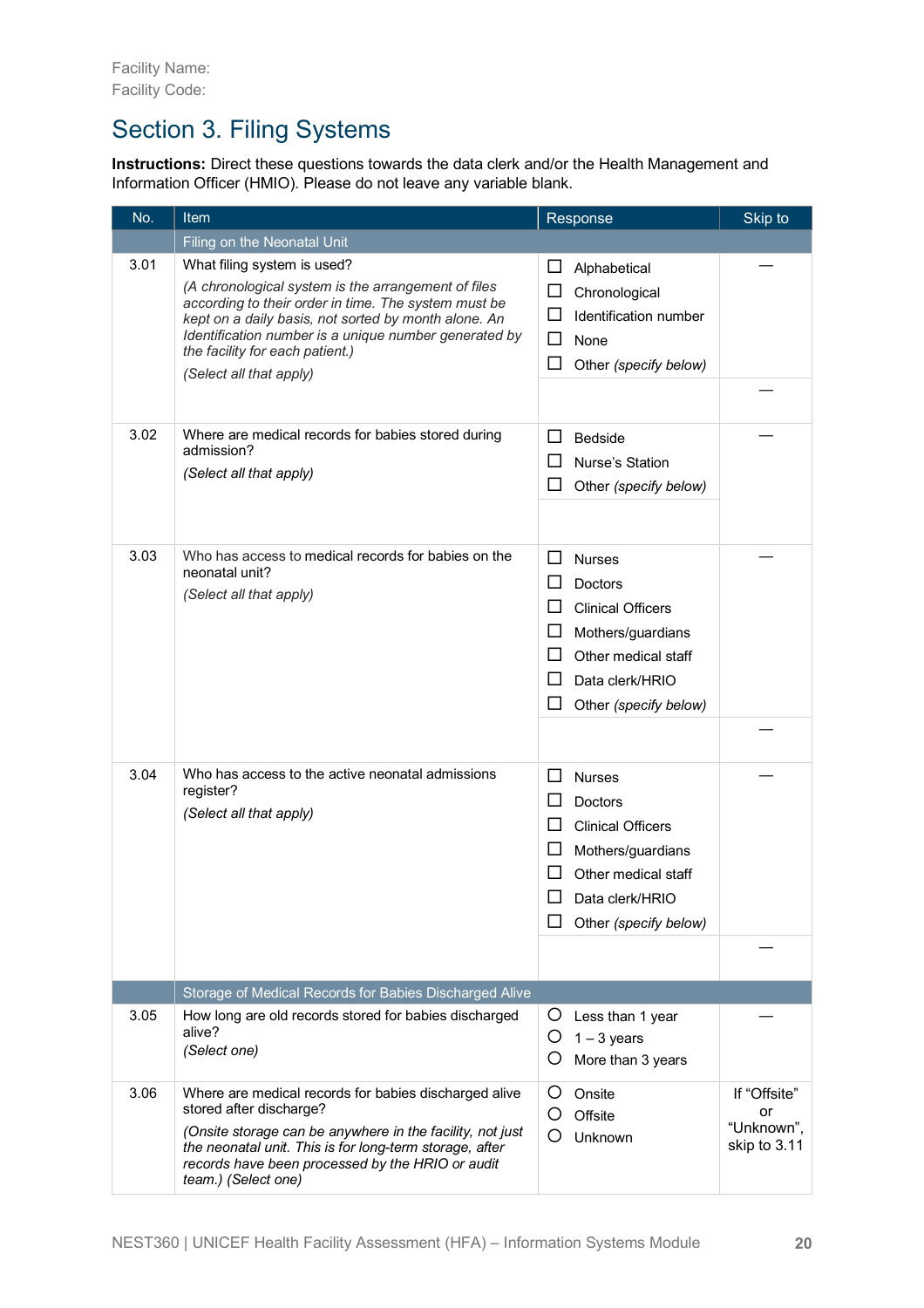Facility Name: Facility Code:

| No.  | <b>Item</b>                                                                                                                                                                                                                                                                                   | Response                                                                                                                                                                 | Skip to                                         |
|------|-----------------------------------------------------------------------------------------------------------------------------------------------------------------------------------------------------------------------------------------------------------------------------------------------|--------------------------------------------------------------------------------------------------------------------------------------------------------------------------|-------------------------------------------------|
| 3.07 | Where onsite are medical records for babies discharged<br>alive stored after discharge?<br>(Central storage can be anywhere records are stored in<br>the facility. This is for long-term storage, after records<br>have been processed by the HRIO or audit team.)<br>(Select all that apply) | Neonatal unit<br>Central storage<br>Data clerk's office<br><b>HMIS</b> office<br>ப<br>Other (specify below)                                                              | If not<br>"Central<br>storage",<br>skip to 3.11 |
| 3.08 | Who has access to medical records for babies<br>discharged alive after they go to central storage?<br>(Select all that apply)                                                                                                                                                                 | <b>HMIO/HRIO</b><br>ப<br>Data clerks<br>ப<br>$\Box$<br>Hospital<br>management/ Admin<br>Research<br>ப<br>organisations (after<br>approval)<br>Other (specify below)<br>ப |                                                 |
| 3.09 | Who is responsible for bringing medical records for<br>babies discharged alive to the central storage?<br>(Select one)                                                                                                                                                                        | O<br><b>HMIO/HRIO</b><br>O<br>Data clerks<br>O<br>Other (specify below)                                                                                                  |                                                 |
| 3.10 | Who is responsible for managing/overseeing medical<br>records for babies discharged alive in central storage?<br>(Select one)                                                                                                                                                                 | Ő<br><b>HMIO/HRIO</b><br>O<br>Data clerks<br>O<br>Other (specify below)                                                                                                  |                                                 |
| 3.11 | Please summarise how medical records for babies<br>discharged alive are transferred from the neonatal unit<br>to long-term storage:                                                                                                                                                           |                                                                                                                                                                          |                                                 |
|      | Storage of Medical Records for Deceased Babies after Discharge                                                                                                                                                                                                                                |                                                                                                                                                                          |                                                 |
| 3.12 | Where are medical records for deceased babies stored<br>after discharge?<br>(Central storage can be anywhere records are stored in<br>the facility. This is for long-term storage, after records<br>have been processed by the HRIO or audit team.)<br>(Select all that apply)                | П<br>Neonatal unit<br>Central storage<br>ப<br>Data clerk's office<br><b>HMIS</b> office<br>Other (specify below)                                                         |                                                 |
| 3.13 | Who has access to medical records for deceased<br>babies after they go to central storage?<br>(Select all that apply)                                                                                                                                                                         | <b>HMIO/HRIO</b><br>⊔<br>ப<br>Data clerks<br>Hospital<br>management/ Admin<br>Research<br>organisations (after<br>approval)<br>Other (specify below)                     |                                                 |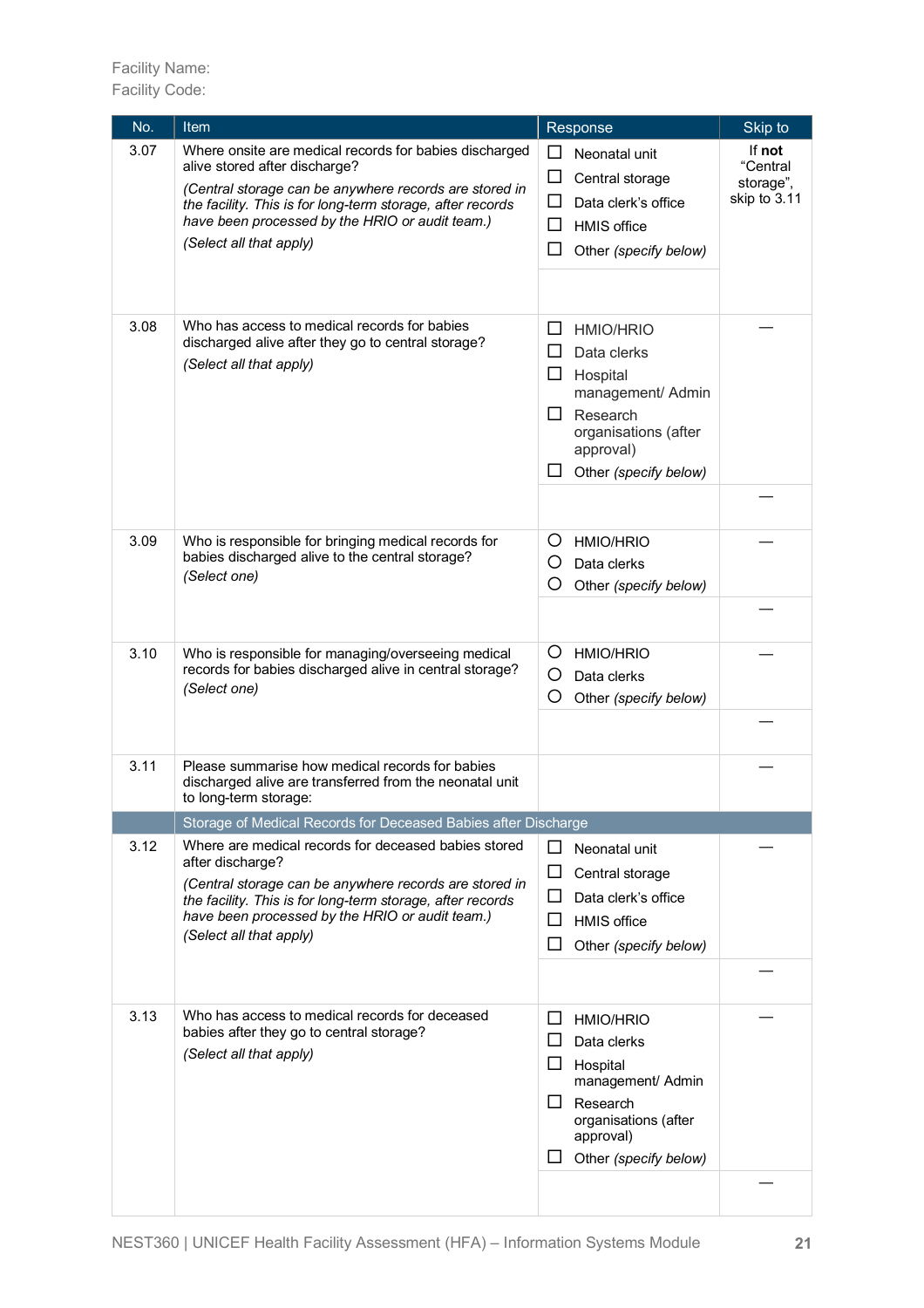| No.  | Item                                                                                                                                                                  | Response                                                                                                                                                                   | Skip to                                         |
|------|-----------------------------------------------------------------------------------------------------------------------------------------------------------------------|----------------------------------------------------------------------------------------------------------------------------------------------------------------------------|-------------------------------------------------|
| 3.14 | Who is responsible for bringing medical records for<br>deceased babies to the central storage?<br>(Select one)                                                        | <b>HMIO/HRIO</b><br>$\left( \right)$<br>O<br>Data clerks<br>O<br>Other (specify below)                                                                                     |                                                 |
| 3.15 | Who is responsible for managing/overseeing medical<br>records for deceased babies in central storage?                                                                 | Ő<br><b>HMIO/HRIO</b><br>Ő<br>Data clerks<br>O<br>Other (specify below)                                                                                                    |                                                 |
| 3.16 | How long are old records stored for deceased babies?                                                                                                                  | Ő<br>Less than 1 year<br>O<br>$1 - 3$ years<br>O<br>More than 3 years                                                                                                      |                                                 |
| 3.17 | Please summarise how medical records for deceased<br>babies are transferred from the neonatal unit to long-<br>term storage:                                          |                                                                                                                                                                            |                                                 |
|      | Storage of Neonatal Admissions Register                                                                                                                               |                                                                                                                                                                            |                                                 |
| 3.18 | Where are old/inactive neonatal admissions registers<br>stored?<br>(Central storage can be anywhere records are stored in<br>the facility)<br>(Select all that apply) | ΙI<br>Neonatal unit<br>Central storage<br>ப<br>Data clerk's office<br><b>HMIS</b> office<br>ப<br>Other (specify below)<br>ப                                                | If not<br>"Central<br>storage",<br>skip to 3.22 |
|      |                                                                                                                                                                       |                                                                                                                                                                            |                                                 |
| 3.19 | Who has access to neonatal registers after they go to<br>central storage?<br>(Select all that apply)                                                                  | <b>HMIO/HRIO</b><br>$\mathsf{L}$<br>Data clerks<br>Hospital<br>management/ Admin<br>Research<br>$\mathsf{L}$<br>organisations (after<br>approval)<br>Other (specify below) |                                                 |
|      |                                                                                                                                                                       |                                                                                                                                                                            |                                                 |
| 3.20 | Who is responsible for bringing neonatal registers to the<br>central storage?<br>(Select one)                                                                         | Ő<br><b>HMIO/HRIO</b><br>Ő<br>Data clerks<br>Ő<br>Other (specify below)                                                                                                    |                                                 |
| 3.21 | Who is responsible for managing/overseeing<br>old/inactive neonatal registers in central storage?<br>(Select one)                                                     | <b>HMIO/HRIO</b><br>O<br>Ő<br>Data clerks<br>Ő<br>Other (specify below)                                                                                                    |                                                 |
| 3.22 | Please summarise how old/inactive neonatal<br>admissions registers are transferred from the neonatal<br>unit to long-term storage:                                    |                                                                                                                                                                            |                                                 |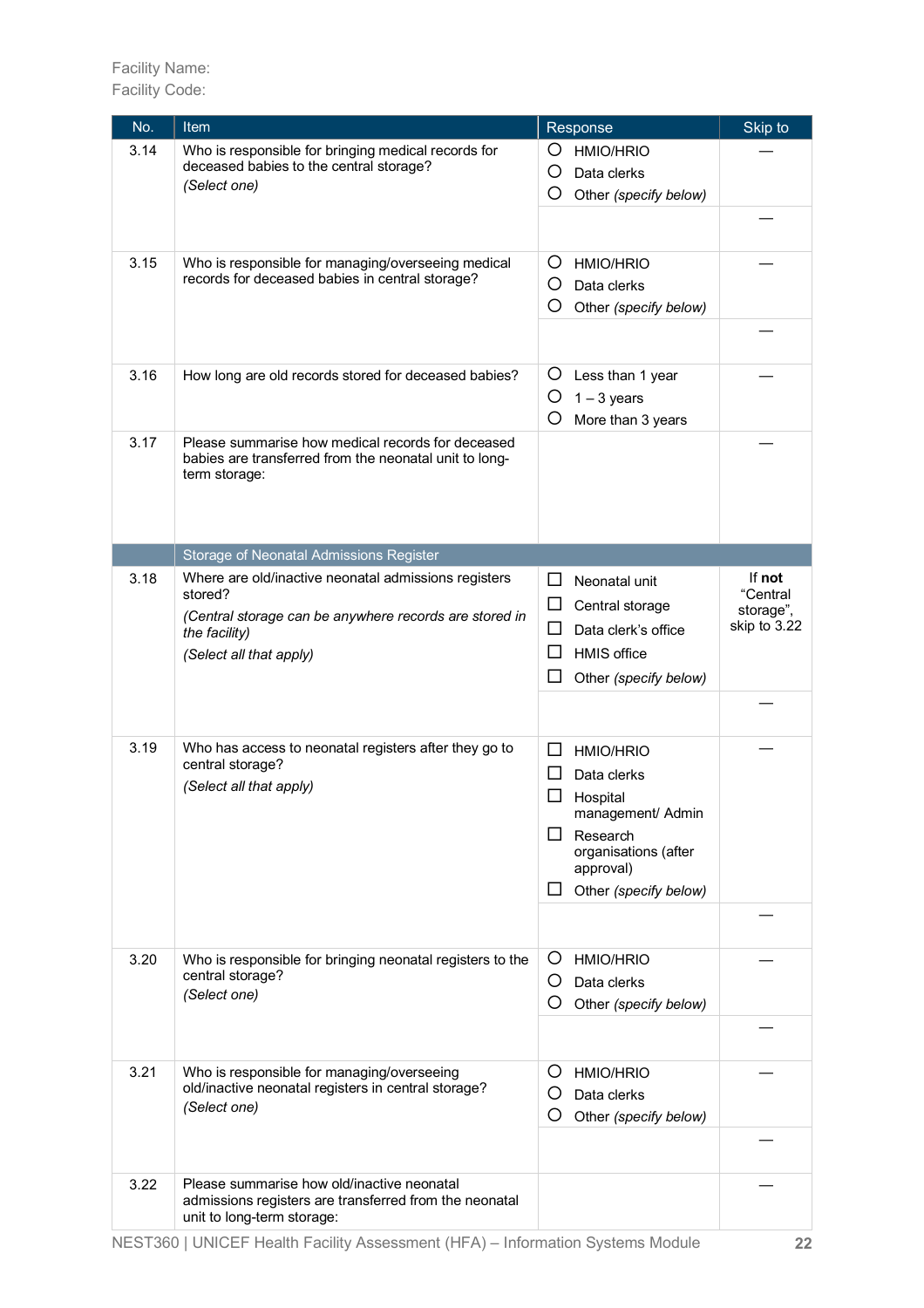| No.  | Item                                                                                                                                                                                                | Response                                                                                                                                                                                                            | Skip to |
|------|-----------------------------------------------------------------------------------------------------------------------------------------------------------------------------------------------------|---------------------------------------------------------------------------------------------------------------------------------------------------------------------------------------------------------------------|---------|
|      | Other                                                                                                                                                                                               |                                                                                                                                                                                                                     |         |
| 3.23 | What, if any, logistical challenges have you faced with<br>medical records?<br>(Read all response options aloud. Select all that apply)                                                             | Shortage of registers<br>ப<br>Shortage of storage<br>ப<br>space<br>ப<br>Missing patient<br>notes/records<br>ப<br>Infestations (e.g.,<br>mice, rats, silverfish)<br>None<br>Other (specify below)                    |         |
| 3.24 | Is the baby given a unique record ID at the facility?<br>(A system that uses yearly serial numbers that go back<br>to 01 at the start of each year does not count as a<br>unique record ID system.) | Ő<br>Yes<br>Ο<br>No                                                                                                                                                                                                 |         |
| 3.25 | When is the unique record ID given to the baby?<br>(Select one)                                                                                                                                     | O<br>Immediately at<br>birth/on admission<br>Ő<br>On first office working<br>day after<br>birth/admission<br>O After discharge<br>O<br>Other (specify below)                                                        |         |
| 3.26 | When is the unique record ID given to the baby?<br>(Select one)                                                                                                                                     | O<br>Medical staff<br>O<br>Hospital admin<br>Ő<br>Data clerk<br>O<br>Other (specify below)                                                                                                                          |         |
| 3.27 | How are baby and mothers' medical records linked?<br>(Select all that apply)                                                                                                                        | Mother's unique ID<br>ப<br>number written in<br>baby's medical file<br>$\Box$<br>Baby's unique ID<br>number written in<br>mother's medical file<br>Baby and mother not<br>ப<br>linked<br>Other (specify below)<br>ப |         |
|      |                                                                                                                                                                                                     |                                                                                                                                                                                                                     |         |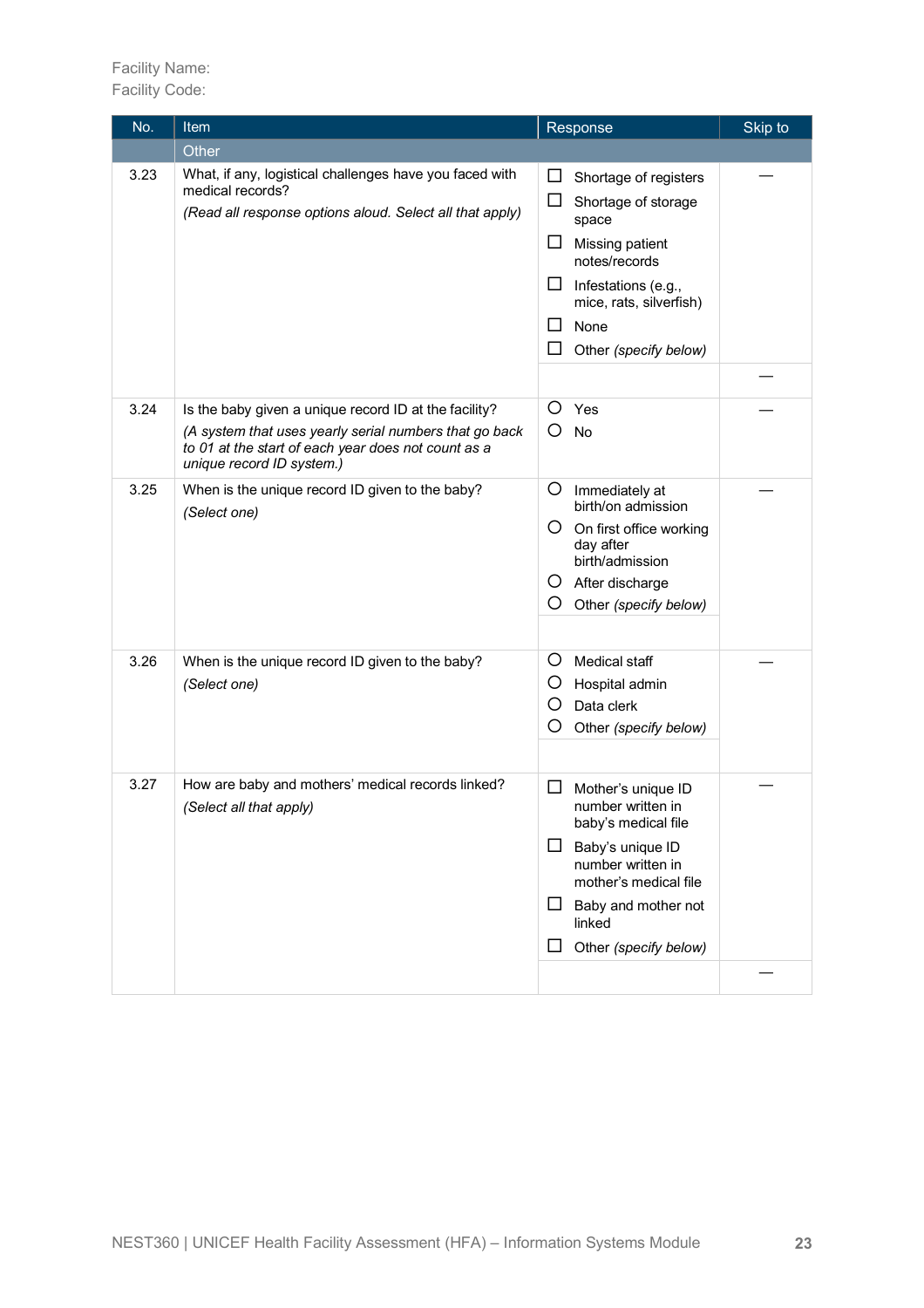Facility Name: Facility Code:

| No.  | <b>Item</b>                                                                                                                                     | Response                                                                                                                                                                                                                                                                                    | Skip to |
|------|-------------------------------------------------------------------------------------------------------------------------------------------------|---------------------------------------------------------------------------------------------------------------------------------------------------------------------------------------------------------------------------------------------------------------------------------------------|---------|
| 3.28 | How are multiple babies' medical records linked to each<br>other?<br>(Select all that apply)                                                    | Mother's unique ID<br>ப<br>number written in<br>each baby's medical<br>file<br>Each baby's unique<br>ID number written in<br>mother's medical file<br>Each baby's unique<br>ID numbers written in<br>other baby's medical<br>file<br>Multiple babies not<br>linked<br>Other (specify below) |         |
| 3.29 | For observation only: Are documents on the neonatal<br>unit filed away neatly and the surface spaces (e.g.,<br>tables, examination areas) tidy? | $\left( \right)$<br>Yes<br><b>No</b><br>- 1                                                                                                                                                                                                                                                 |         |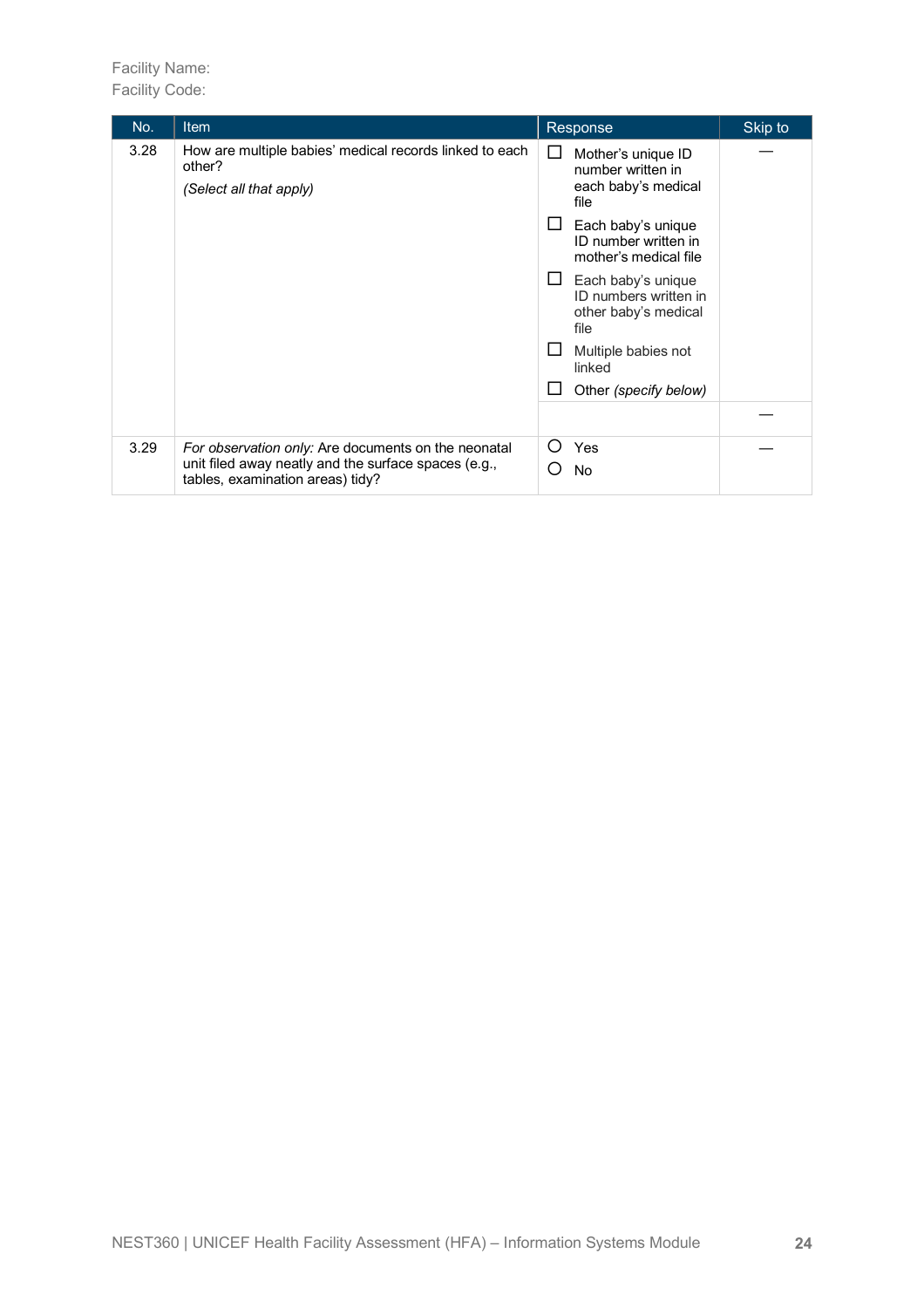### Section 4. Neonatal Data Clerks

**Instructions:** Please have all participants fill in their names and positions below, before completing the following forms in *Section 4. Neonatal Data Clerks*.

| Respondents                           |                            |
|---------------------------------------|----------------------------|
| Respondent Name (first and last name) | <b>Respondent Position</b> |
|                                       |                            |
| Respondent Name (first and last name) | <b>Respondent Position</b> |
|                                       |                            |
| Respondent Name (first and last name) | <b>Respondent Position</b> |
|                                       |                            |
| Respondent Name (first and last name) | <b>Respondent Position</b> |
|                                       |                            |
| Respondent Name (first and last name) | <b>Respondent Position</b> |
|                                       |                            |
| Respondent Name (first and last name) | <b>Respondent Position</b> |
|                                       |                            |
| Respondent Name (first and last name) | <b>Respondent Position</b> |
|                                       |                            |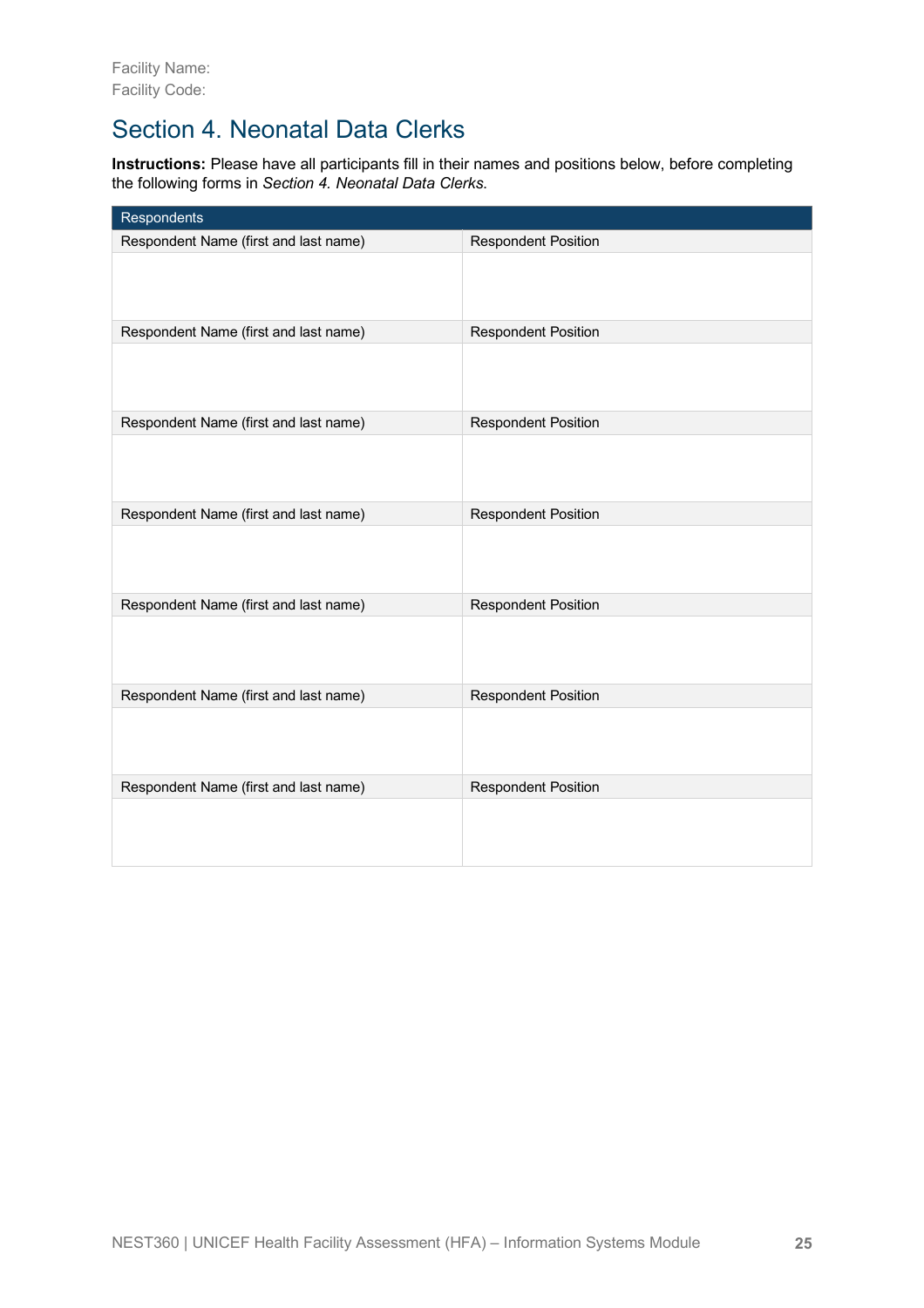### Section 4. Neonatal Data Clerks

**Instructions:** Direct these questions towards the data clerk and/or the Health Management and Information Officer (HMIO).

| No.  | <b>Item</b>                                                               | Response                | Skip to      |
|------|---------------------------------------------------------------------------|-------------------------|--------------|
| 4.01 | How many neonatal ward clerks are currently<br>employed by this facility? | Number:                 |              |
| 4.02 | Which days of the week do you usually work?                               | $\Box$<br>Monday        |              |
|      | (Select all that apply)                                                   | Tuesday                 |              |
|      |                                                                           | Wednesday               |              |
|      |                                                                           | Thursday                |              |
|      |                                                                           | Friday                  |              |
|      |                                                                           | Saturday                |              |
|      |                                                                           | Sunday                  |              |
| 4.03 | Does this facility have a ward clerk exclusively                          | Yes<br>()               | If "Yes",    |
|      | responsible for the neonatal unit?                                        | ( )<br><b>No</b>        | skip to 4.06 |
| 4.04 | Does this facility have a ward clerk exclusively                          | ( )<br>Yes              | If "Yes",    |
|      | responsible for the neonatal unit and maternity ward<br>combined?         | <b>No</b><br>( )        | skip to 4.06 |
| 4.05 | Is it the nurses' responsibility to perform these duties?                 | $\left( \right)$<br>Yes |              |
|      |                                                                           | O<br>No                 |              |
| 4.06 | Have you received a copy of your job description?                         | Yes                     |              |
|      |                                                                           | No                      |              |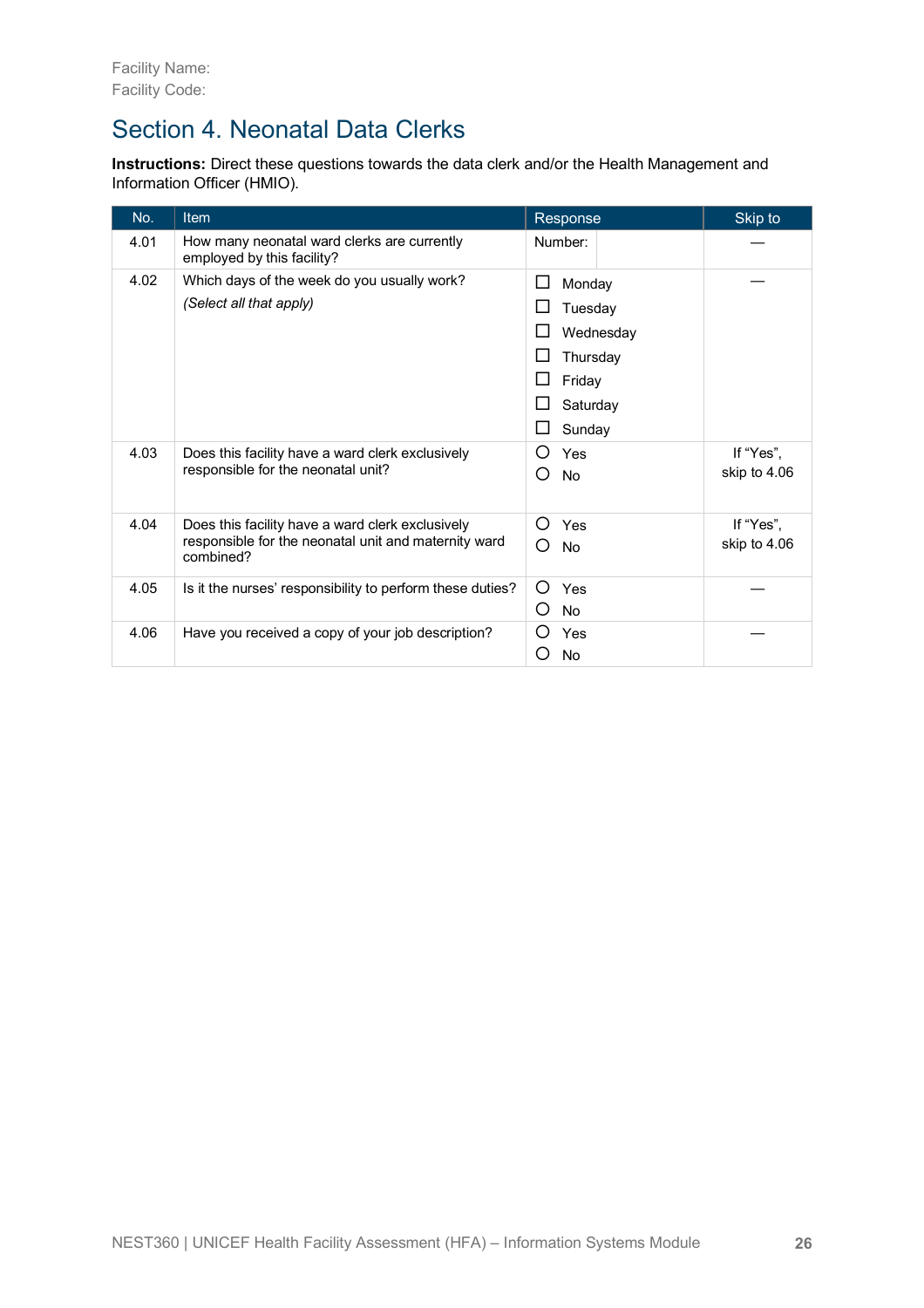# Section 5. Summary Data for Reporting

**Instructions:** Please have all participants fill in their names and positions below, before completing the following forms in *Section 5. Summary Data for Reporting*.

| Respondents                           |                            |
|---------------------------------------|----------------------------|
| Respondent Name (first and last name) | <b>Respondent Position</b> |
|                                       |                            |
| Respondent Name (first and last name) | <b>Respondent Position</b> |
|                                       |                            |
| Respondent Name (first and last name) | <b>Respondent Position</b> |
|                                       |                            |
| Respondent Name (first and last name) | <b>Respondent Position</b> |
|                                       |                            |
| Respondent Name (first and last name) | <b>Respondent Position</b> |
|                                       |                            |
| Respondent Name (first and last name) | <b>Respondent Position</b> |
|                                       |                            |
| Respondent Name (first and last name) | <b>Respondent Position</b> |
|                                       |                            |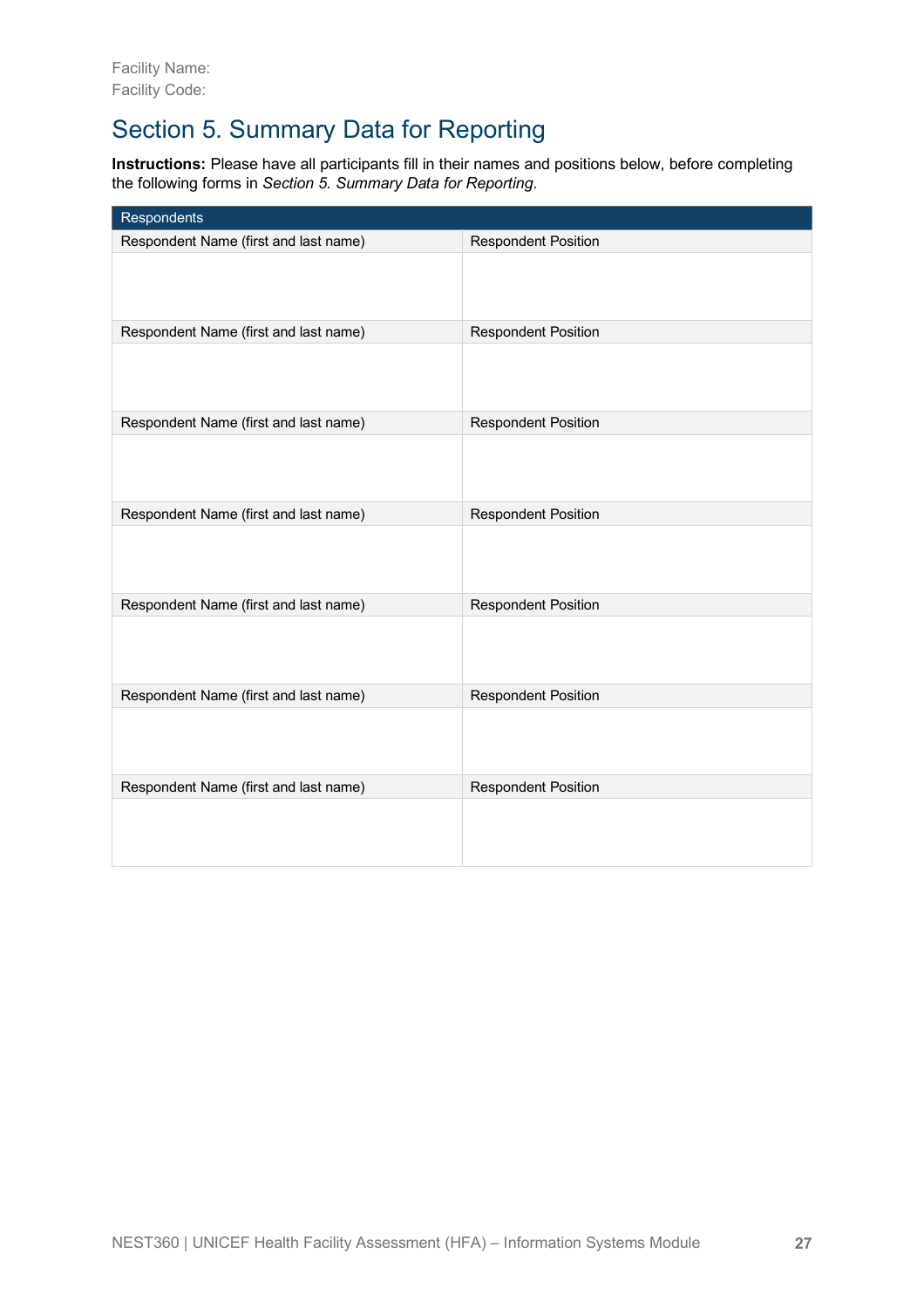# Section 5. Summary Data for Reporting

**Instructions:** Direct these questions towards the HMIO. Please do not leave any variable blank.

| No.   | Item<br>Response                                                        |                                                                                                                                              |                                     |  |  |
|-------|-------------------------------------------------------------------------|----------------------------------------------------------------------------------------------------------------------------------------------|-------------------------------------|--|--|
| 5.01  | Does this facility routinely calculate the following indicators?        |                                                                                                                                              |                                     |  |  |
|       | (Read all options out loud)                                             |                                                                                                                                              | If "No",                            |  |  |
| 5.01a | O<br>O<br>No<br>Institutional delivery rate<br>Yes                      |                                                                                                                                              |                                     |  |  |
| 5.01b | O<br>$\circ$<br>Neonatal mortality rate<br>Yes<br>No                    |                                                                                                                                              | skip to 5.03                        |  |  |
| 5.01c | Neonatal mortality rate stratified by weight                            | O<br>O<br>Yes<br>No                                                                                                                          |                                     |  |  |
| 5.01d | Institutional low birth weight rate                                     | O<br>O<br><b>No</b><br>Yes                                                                                                                   |                                     |  |  |
| 5.01e | Stillbirth rate                                                         | O<br>O<br><b>No</b><br>Yes                                                                                                                   |                                     |  |  |
| 5.01f | Neonatal bed occupancy rate                                             | O<br>O<br><b>No</b><br>Yes                                                                                                                   |                                     |  |  |
| 5.01g | Referral rate                                                           | O<br>O<br>Yes<br>No                                                                                                                          |                                     |  |  |
| 5.01h | Left-against-medical-advice rate                                        | O<br>O<br>Yes<br>No                                                                                                                          |                                     |  |  |
| 5.02  | How frequently are indicators calculated?<br>(Select one)               | O<br>Daily<br>O<br>Weekly<br>O<br>Monthly<br>O<br>Quarterly<br>O<br>Annually<br>O<br>Irregularly<br>Ο<br>Never                               |                                     |  |  |
|       |                                                                         | O<br>Other (specify below)                                                                                                                   |                                     |  |  |
|       |                                                                         |                                                                                                                                              |                                     |  |  |
|       |                                                                         |                                                                                                                                              |                                     |  |  |
|       | DHIS2                                                                   |                                                                                                                                              |                                     |  |  |
| 5.03  | Does this facility submit summary data electronically<br>(e.g., DHIS2)? | Ő<br>Yes<br>O<br>No                                                                                                                          | If "No", skip<br>to next<br>section |  |  |
| 5.04  | Does the facility have a DHIS2 office?                                  | O<br>Yes<br>О<br><b>No</b>                                                                                                                   | If "No",<br>skip to 5.06            |  |  |
| 5.05  | How many staff currently work in the DHIS2 office?                      | Number:                                                                                                                                      |                                     |  |  |
| 5.06  | Who is responsible for DHIS2 data entry?<br>(Select one)                | O<br>Data clerks<br>O<br>Nurse<br>HMIO/HRIO<br>O<br>Other (specify below)                                                                    |                                     |  |  |
| 5.07  | How frequently are neonatal data reported to DHIS2?<br>(Select one)     | O<br>Daily<br>O<br>Weekly<br>O<br>Monthly<br>O<br>Quarterly<br>O<br>Annually<br>O<br>Irregularly<br>O<br>Never<br>O<br>Other (specify below) |                                     |  |  |
| 5.08  | Is the data checked by the nurse in charge before<br>submission?        | O<br>Yes<br>O<br>No                                                                                                                          |                                     |  |  |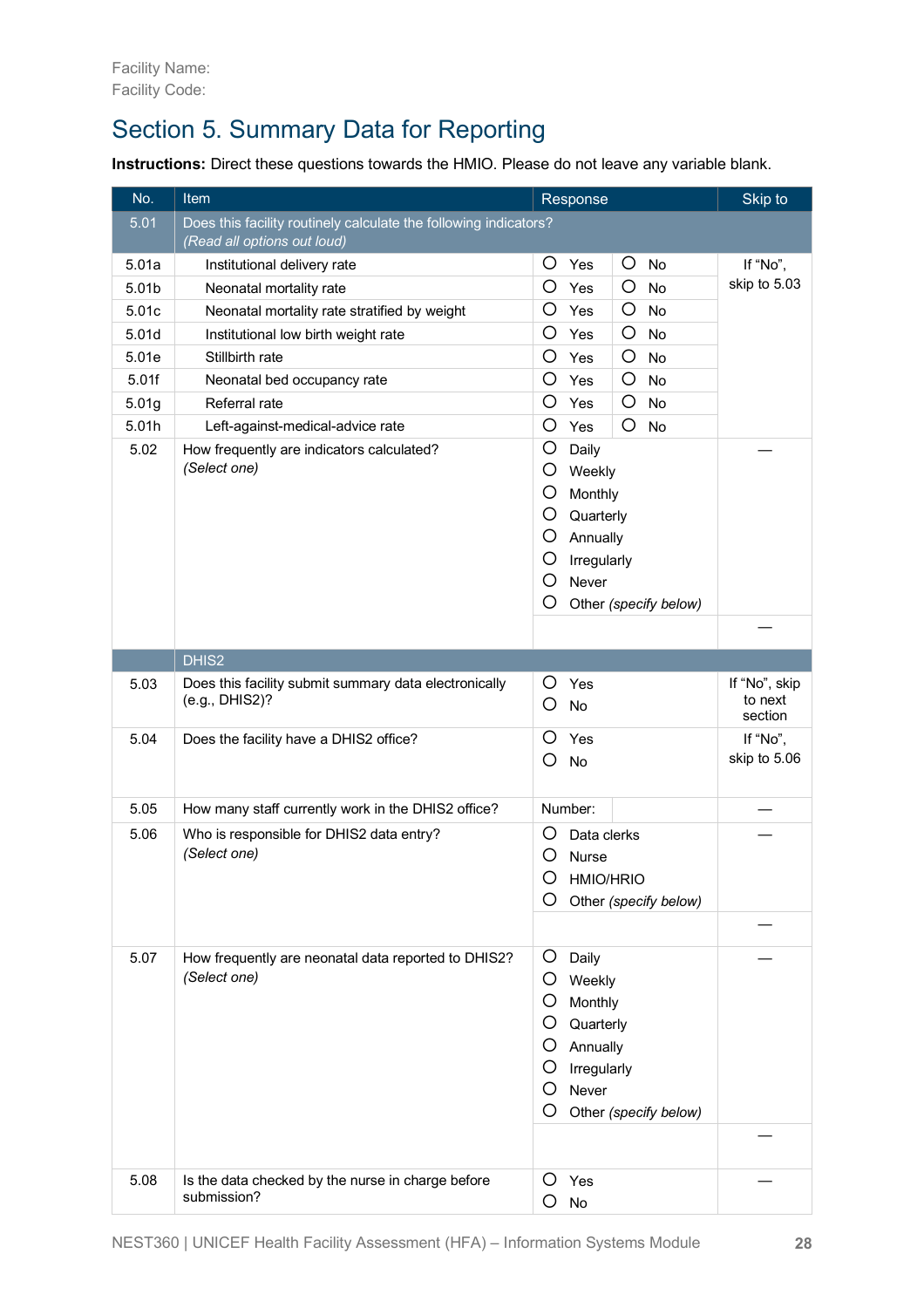# Section 6. Maternal Perinatal Death Surveillance and Response

**Instructions:** Please have all participants fill in their names and positions below, before completing the following forms in *Section 6. Maternal Perinatal Death Surveillance and Response*.

| Respondents                           |                            |
|---------------------------------------|----------------------------|
| Respondent Name (first and last name) | <b>Respondent Position</b> |
|                                       |                            |
| Respondent Name (first and last name) | <b>Respondent Position</b> |
|                                       |                            |
| Respondent Name (first and last name) | <b>Respondent Position</b> |
|                                       |                            |
| Respondent Name (first and last name) | <b>Respondent Position</b> |
|                                       |                            |
| Respondent Name (first and last name) | <b>Respondent Position</b> |
|                                       |                            |
| Respondent Name (first and last name) | <b>Respondent Position</b> |
|                                       |                            |
| Respondent Name (first and last name) | <b>Respondent Position</b> |
|                                       |                            |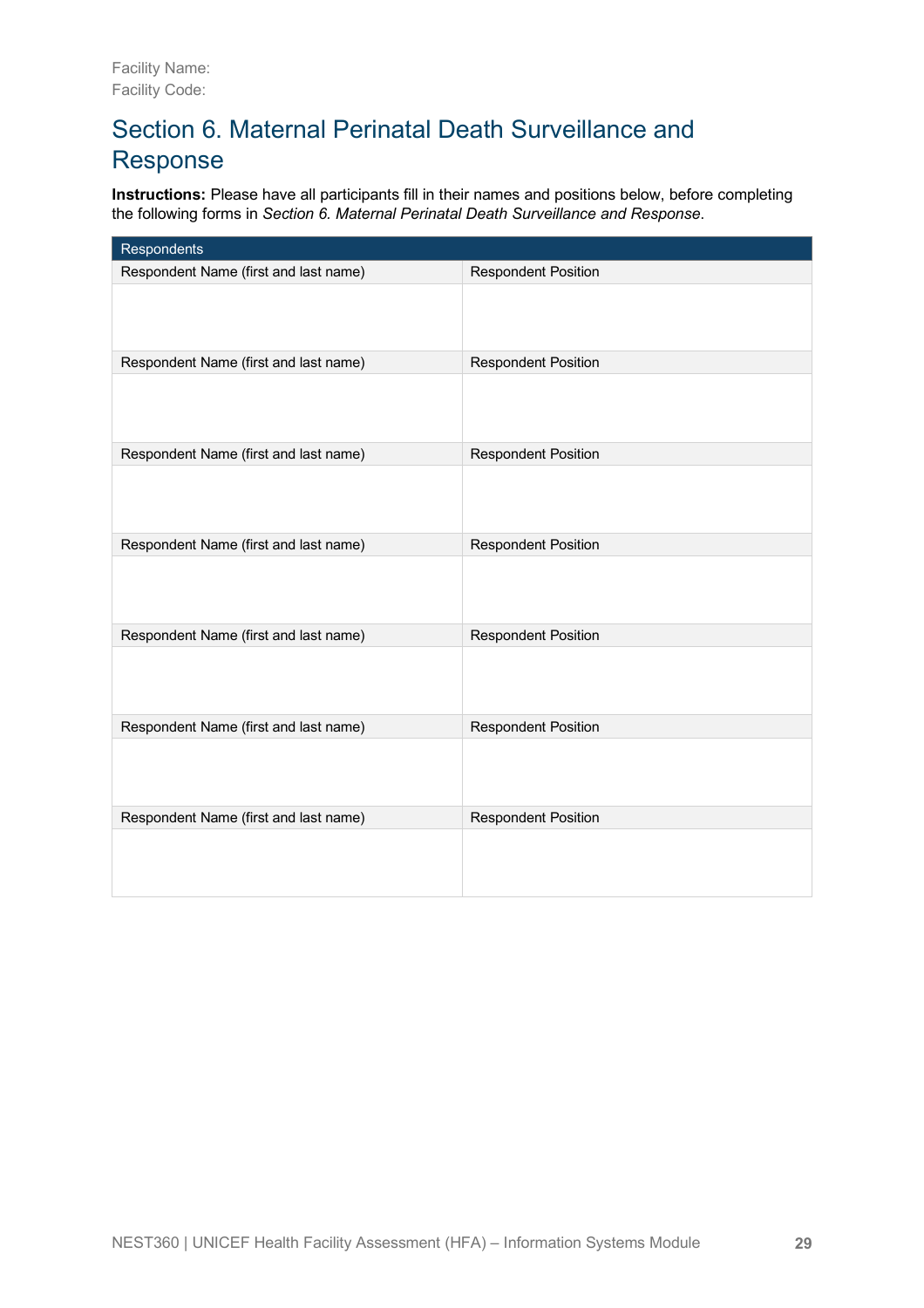# Section 6. Maternal Perinatal Death Surveillance and Response

**Instructions:** Direct these questions towards the data clerk and/or the Health Management and Information Officer (HMIO). Please do not leave any variable blank. If a guideline is available, continue to ask if it is easily accessible. All guidelines must be seen in order to select "Yes" to being available and to being easily accessible. In order to select "Yes" to easily accessible the nurse must know where the guideline is stored and able to retrieve it quickly. Note that some of these guidelines might be found on the labour and delivery ward. If any guideline is part of a larger protocol, that counts as being available. For some questions, you will need to observe specific items/spaces at the facility.

| No.               | Item                                                                                                                                                                                        | Skip to<br>Response                                                                                                                                        |
|-------------------|---------------------------------------------------------------------------------------------------------------------------------------------------------------------------------------------|------------------------------------------------------------------------------------------------------------------------------------------------------------|
| 6.01              | Do you have the WHO MPDSR or relevant national<br>quidelines?                                                                                                                               | If "Not<br>Ő<br>Available and easily<br>available",<br>accessible<br>skip to<br>Ő<br>Available, but not easily<br>6.09<br>accessible<br>Not available<br>O |
| 6.02              | Select all national tools or WHO "tools for implementation" that the facility is using.<br>(Documents must be observed to select "Yes")                                                     |                                                                                                                                                            |
| 6.02a             | Terms of reference for review committee for MPDSR<br>(e.g., SOP or protocol for MPDSR, This can include<br>relevant national guidelines or WHO MPDSR tools for<br>implementation - Annex 2) | O<br>Yes<br>O<br>No                                                                                                                                        |
| 6.02 <sub>b</sub> | Sample meeting code of practice<br>(e.g., relevant national guidelines or WHO MPDSR tools<br>for implementation - Annex 3)                                                                  | O<br>Yes<br>O<br><b>No</b>                                                                                                                                 |
| 6.02c             | Individual death care review/clinical summary forms<br>(e.g., relevant national guidelines or WHO MPDSR tools<br>for implementation - Annex 12 or 13)                                       | O<br>Yes<br>O<br><b>No</b>                                                                                                                                 |
| 6.03              | Which, if any, of the following items from the minimal perinatal dataset are reported to the national<br>level? (WHO MPDSR tools for implementation - Annex 14)                             |                                                                                                                                                            |
| 6.03a             | Mother's obstetric history (gravida, parity)                                                                                                                                                | Yes<br>O<br>O<br>No<br>O<br>Unknown                                                                                                                        |
| 6.03b             | Mother's medical history                                                                                                                                                                    | O<br>Yes<br>Ő<br>No<br>Unknown<br>O                                                                                                                        |
| 6.03c             | Mother's age                                                                                                                                                                                | $\circ$<br>Yes<br>O<br>No<br>O<br>Unknown                                                                                                                  |
| 6.03d             | Single or multiple pregnancy                                                                                                                                                                | O<br>Yes<br>No<br>O<br>O<br>Unknown                                                                                                                        |
| 6.03e             | Antenatal care history (number of visits)                                                                                                                                                   | O<br>Yes<br>Ω<br>No<br>Unknown<br>Ő                                                                                                                        |
| 6.03f             | HIV status                                                                                                                                                                                  | O<br>Yes<br>O.<br>No<br>O Unknown                                                                                                                          |
| 6.03g             | Gestational age (and method of determination)                                                                                                                                               | Ő<br>Yes<br>No<br>O<br>O<br>Unknown                                                                                                                        |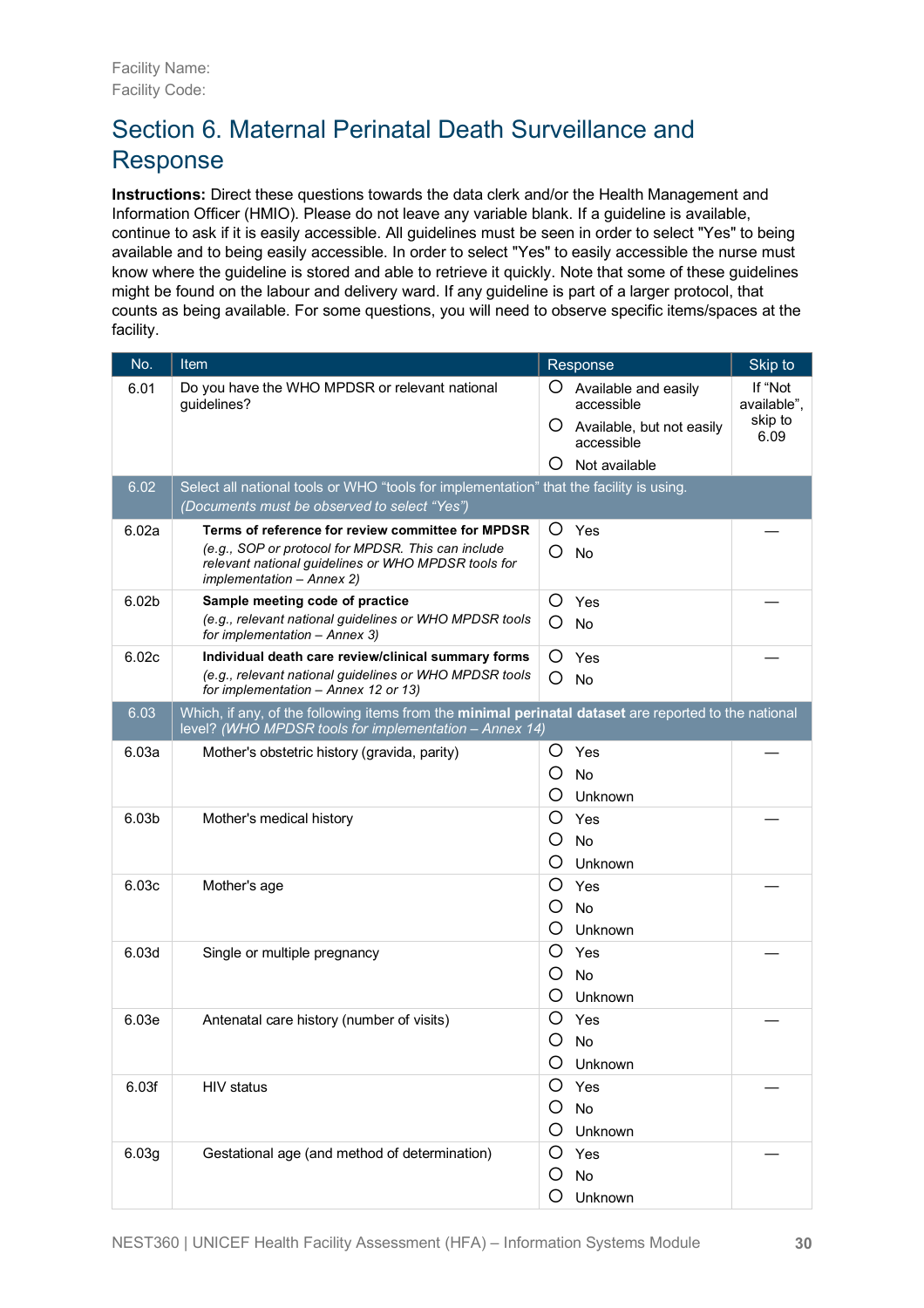| No.   | Item                                                                                                                 | Response              | Skip to |
|-------|----------------------------------------------------------------------------------------------------------------------|-----------------------|---------|
| 6.03h | Place of delivery                                                                                                    | O Yes                 |         |
|       |                                                                                                                      | O<br><b>No</b>        |         |
|       |                                                                                                                      | O<br>Unknown          |         |
| 6.03i | Date and time of birth                                                                                               | O<br>Yes              |         |
|       |                                                                                                                      | O<br><b>No</b>        |         |
|       |                                                                                                                      | O<br>Unknown          |         |
| 6.03j | Attendant at delivery                                                                                                | O<br>Yes              |         |
|       |                                                                                                                      | O<br><b>No</b>        |         |
|       |                                                                                                                      | O<br>Unknown          |         |
| 6.03k | Mode of delivery                                                                                                     | O<br>Yes              |         |
|       |                                                                                                                      | O<br><b>No</b>        |         |
|       |                                                                                                                      | O<br>Unknown          |         |
| 6.031 | Sex of baby                                                                                                          | O<br>Yes              |         |
|       |                                                                                                                      | O<br><b>No</b>        |         |
|       |                                                                                                                      | O<br>Unknown          |         |
| 6.03m | Birthweight                                                                                                          | O<br>Yes              |         |
|       |                                                                                                                      | O<br>No               |         |
|       |                                                                                                                      | O<br>Unknown          |         |
| 6.03n | Date and time of death (if applicable)                                                                               | O<br>Yes              |         |
|       |                                                                                                                      | O<br><b>No</b>        |         |
|       |                                                                                                                      | O<br>Unknown          |         |
| 6.030 | Type of death (antepartum stillbirth, intrapartum                                                                    | O<br>Yes              |         |
|       | stillbirth, neonatal death)                                                                                          | O<br><b>No</b>        |         |
|       |                                                                                                                      | O<br>Unknown          |         |
|       |                                                                                                                      | O<br>Yes              |         |
| 6.03p | Cause of death using ICD-10/11 or ICD-PM                                                                             | <b>No</b><br>O        |         |
|       |                                                                                                                      | О<br>Unknown          |         |
|       | Other                                                                                                                |                       |         |
| 6.04  |                                                                                                                      |                       |         |
|       | Which, if any, standardised cause of death classification<br>does the facility use for neonatal deaths? For example, | ICD-PM<br>ப           |         |
|       | ICD-PM or another.                                                                                                   | ⊔<br><b>ICD-10</b>    |         |
|       | (Select all that apply)                                                                                              | <b>ICD-11</b>         |         |
|       |                                                                                                                      | None                  |         |
|       |                                                                                                                      | Other (specify below) |         |
|       |                                                                                                                      |                       |         |
|       |                                                                                                                      |                       |         |
| 6.05  | Are neonatal deaths/stillbirths that occur outside the                                                               | Ő<br>Yes              |         |
|       | hospital (e.g., brought dead) or in the community                                                                    | O<br><b>No</b>        |         |
|       | included in the MPDSR process?                                                                                       |                       |         |
| 6.06  | Does the facility have an MPDSR "champion" or                                                                        | Ő<br>Yes              |         |
|       | lead?                                                                                                                | O<br><b>No</b>        |         |
| 6.07  | How is MPDSR information communicated to the sub-                                                                    | Regular reports<br>ப  |         |
|       | national level (e.g., district, county)?                                                                             | Regular meetings      |         |
|       | (Select al that apply)                                                                                               | None                  |         |
|       |                                                                                                                      | Other (specify below) |         |
|       |                                                                                                                      |                       |         |
|       |                                                                                                                      |                       |         |
| 6.08  | Does the facility receive feedback from the sub-national                                                             | Ő<br>Yes              |         |
|       | level (e.g., district, county) on MPDSR information?                                                                 | O<br><b>No</b>        |         |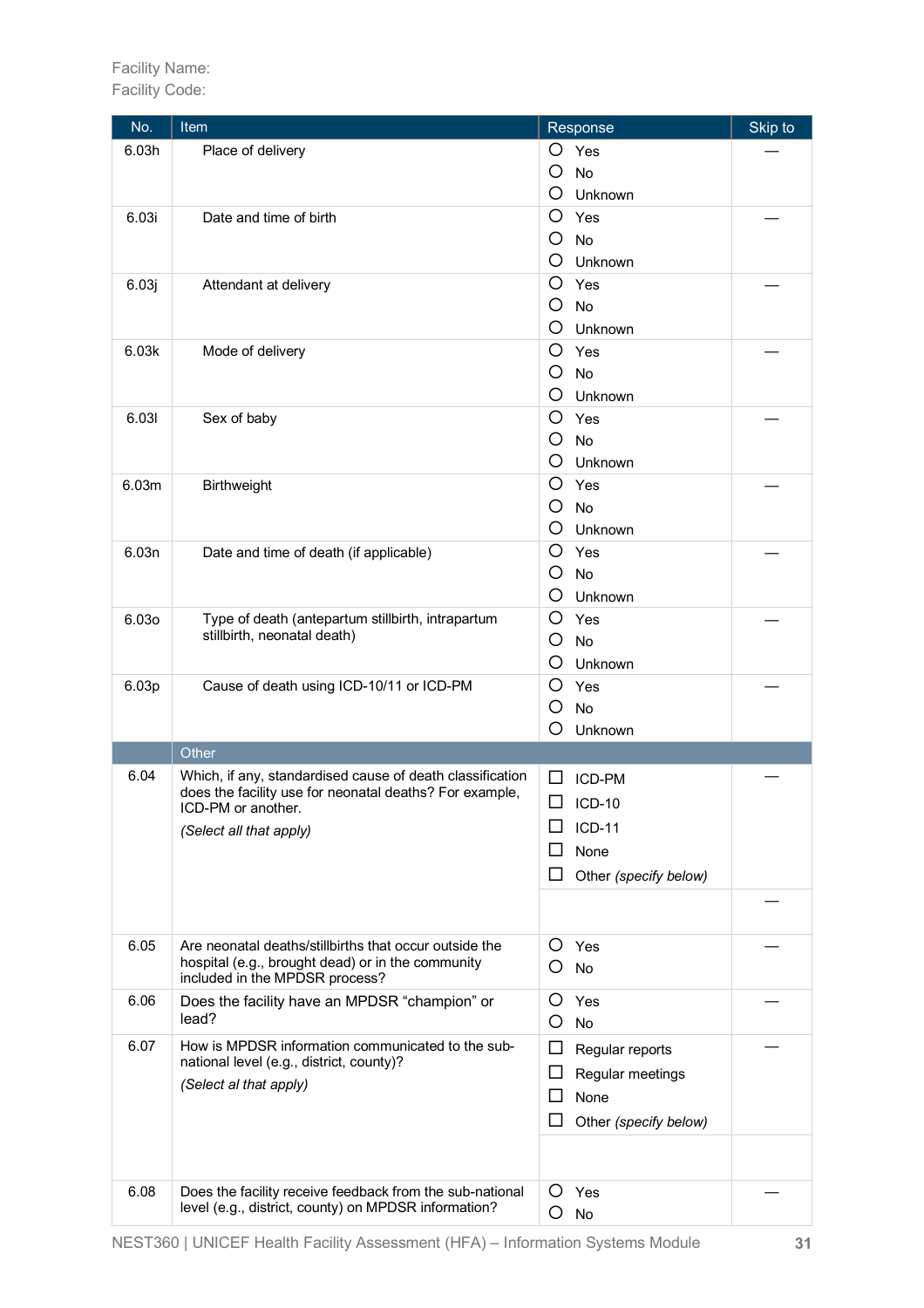# Section 7. Civil Registration and Vital Statistics (CRVS)

**Instructions:** Please have all participants fill in their names and positions below, before completing the following forms in *Section 7. Civil Registration and Vital Statistics (CRVS)*.

| Respondents                           |                            |
|---------------------------------------|----------------------------|
| Respondent Name (first and last name) | <b>Respondent Position</b> |
|                                       |                            |
| Respondent Name (first and last name) | <b>Respondent Position</b> |
|                                       |                            |
| Respondent Name (first and last name) | <b>Respondent Position</b> |
|                                       |                            |
| Respondent Name (first and last name) | <b>Respondent Position</b> |
|                                       |                            |
| Respondent Name (first and last name) | <b>Respondent Position</b> |
|                                       |                            |
| Respondent Name (first and last name) | <b>Respondent Position</b> |
|                                       |                            |
| Respondent Name (first and last name) | <b>Respondent Position</b> |
|                                       |                            |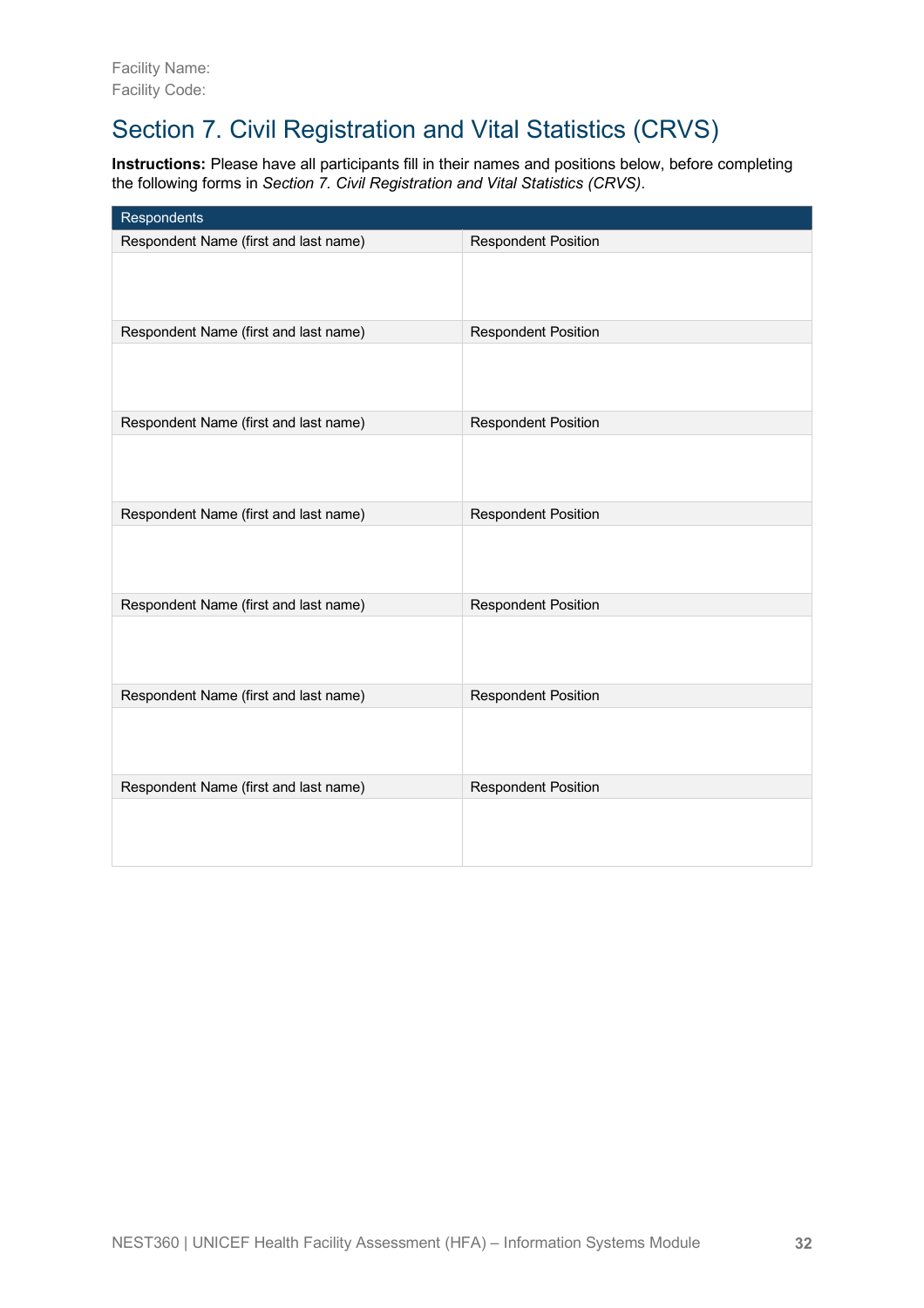# Section 7. Civil Registration and Vital Statistics (CRVS)

**Instructions:** Direct these questions towards the data clerk and/or the Health Management and Information Officer (HMIO). Please do not leave any variable blank. If a guideline is available, continue to ask if it is easily accessible. All guidelines must be seen in order to select "Yes" to being available and to being easily accessible. In order to select "Yes" to easily accessible the nurse must know where the guideline is stored and able to retrieve it quickly. Note that some of these guidelines might be found on the labour and delivery ward. If any guideline is part of a larger protocol, that counts as being available. For some questions, you will need to observe specific items/spaces at the facility.

| No.  | <b>Item</b>                                                                                                                     | Response                                                                                                      | Skip to |
|------|---------------------------------------------------------------------------------------------------------------------------------|---------------------------------------------------------------------------------------------------------------|---------|
| 7.01 | Does the facility have an onsite Civil Registration and<br>Vital Statistics (CRVS) office/registrar?                            | Yes<br>$\left( \right)$<br>◯<br><b>No</b>                                                                     |         |
| 7.02 | Who is responsible for submitting data to the CRVS<br>system?<br>(Select one)                                                   | Ő<br><b>CRVS Officer</b><br>O<br><b>HMIO/HRIO</b><br>O)<br>Hospital Admin<br>Other (specify below)<br>Ő       |         |
| 7.03 | Does the health facility have written, up-to-date<br>guidelines for registering neonatal death and stillbirths?<br>(Select one) | Ő<br>Available and easily<br>accessible<br>Ő<br>Available, but not easily<br>accessible<br>Ω<br>Not available |         |
| 7.04 | Are births and deaths notified to the civil authority?                                                                          | Ω<br>Yes<br>∩<br><b>No</b>                                                                                    |         |
| 7.05 | Are births and deaths captured in the health<br>management information system (HMIS)?                                           | Ω<br>Yes<br>No                                                                                                |         |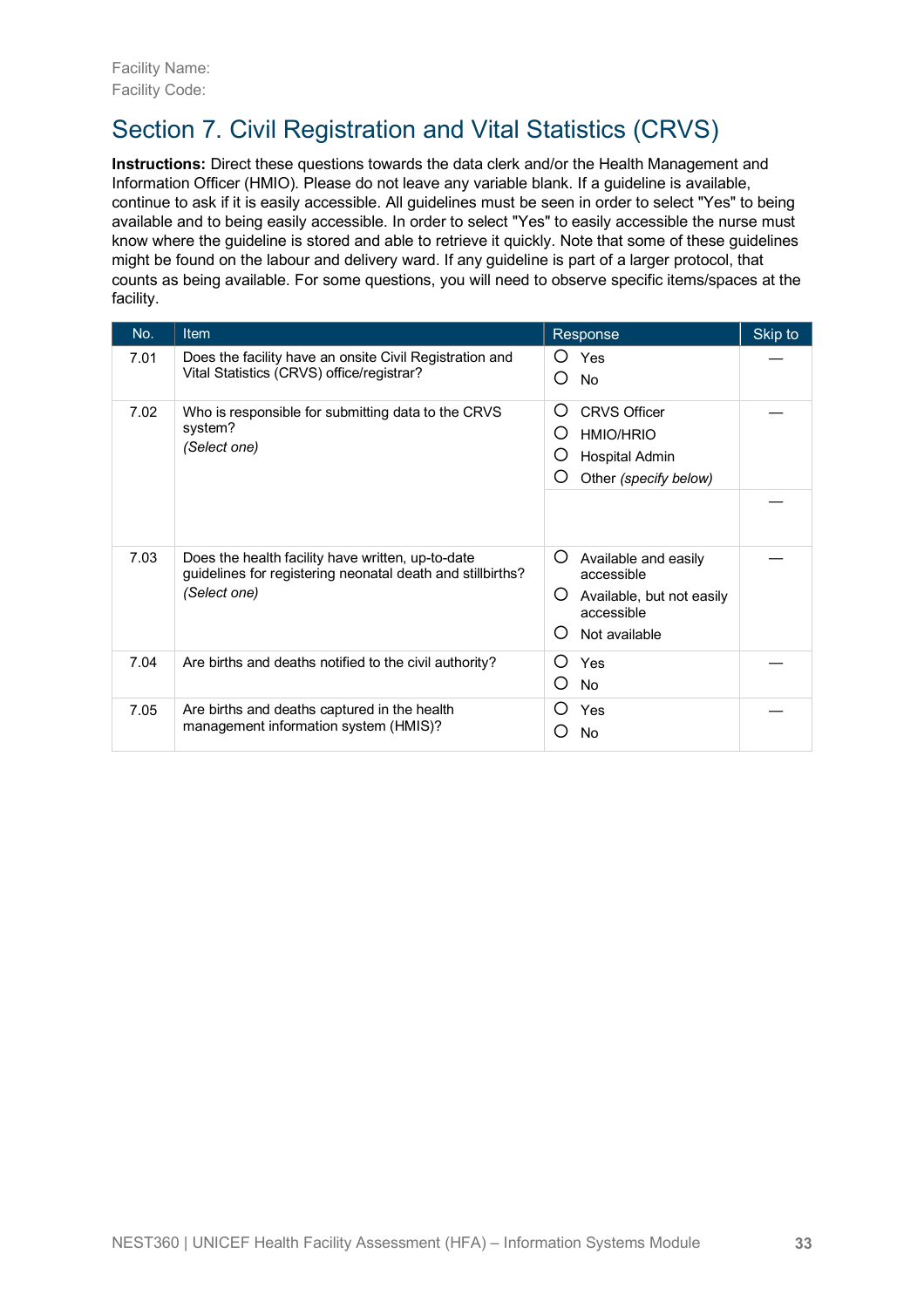## Section 8. Electronic Information Systems and Infrastructure

**Instructions:** Please have all participants fill in their names and positions below, before completing the following forms in *Section 8. Electronic Information Systems and Infrastructure*.

| Respondents                           |                            |
|---------------------------------------|----------------------------|
| Respondent Name (first and last name) | <b>Respondent Position</b> |
|                                       |                            |
| Respondent Name (first and last name) | <b>Respondent Position</b> |
|                                       |                            |
| Respondent Name (first and last name) | <b>Respondent Position</b> |
|                                       |                            |
| Respondent Name (first and last name) | <b>Respondent Position</b> |
|                                       |                            |
| Respondent Name (first and last name) | <b>Respondent Position</b> |
|                                       |                            |
| Respondent Name (first and last name) | <b>Respondent Position</b> |
|                                       |                            |
| Respondent Name (first and last name) | <b>Respondent Position</b> |
|                                       |                            |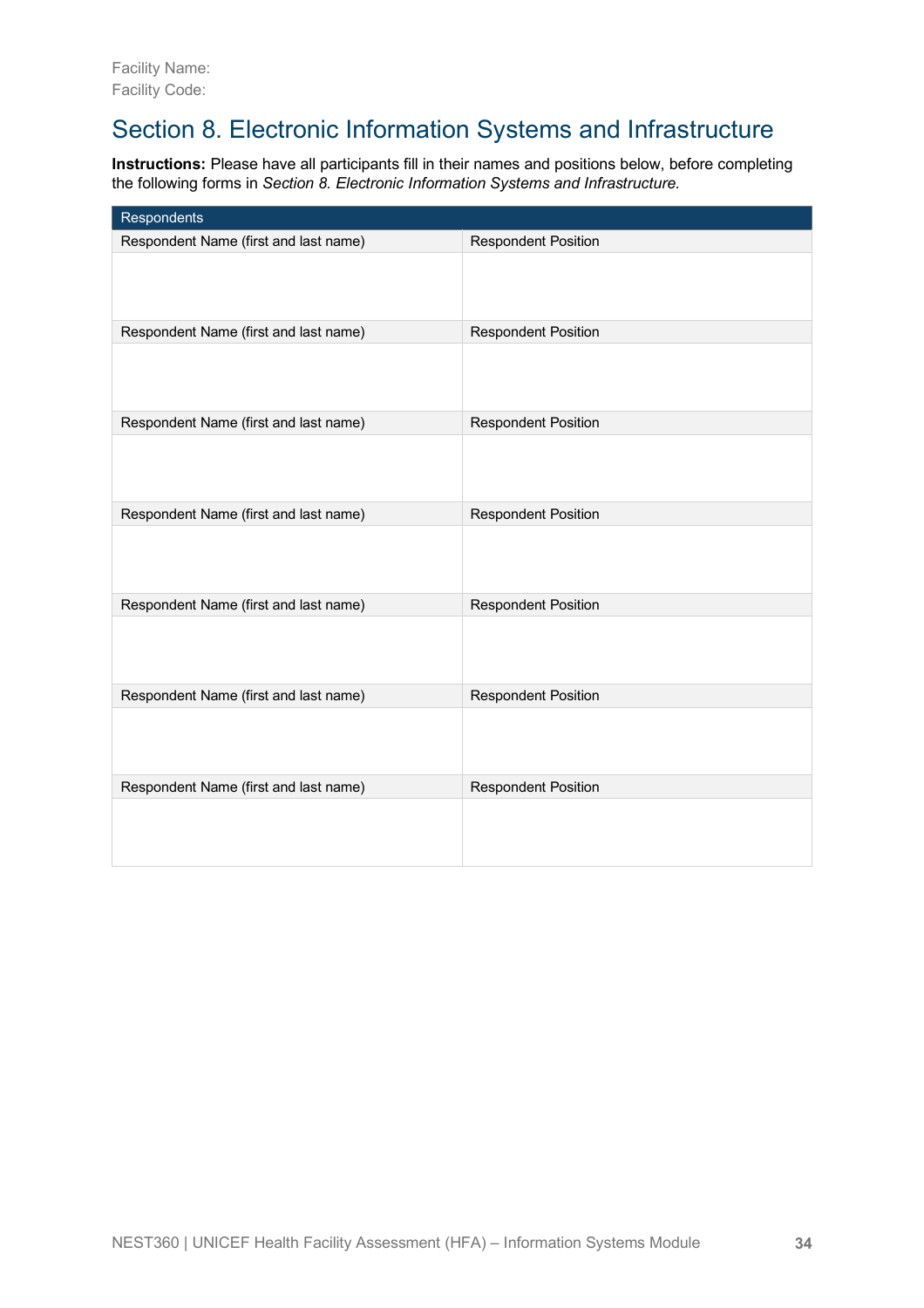### Section 8. Electronic Information Systems and Infrastructure

**Instructions:** Direct these questions towards the IT Officer. Please do not leave any variable blank

Onsite Backup is a manual backup to a local storage device, such as a USB, CD, external hard drive, or other physical drive. Offsite Backup (cloud based) is a remote backup to an internet-based server. Offsite backup (other) can include a physical backup to a local storage device that is stored offsite or a not cloud-based remote backup to another secure server.

#### 8A. Electronic Information Systems

| No.  | Item                                |                                                         |                                           |                                                                       |                                    |
|------|-------------------------------------|---------------------------------------------------------|-------------------------------------------|-----------------------------------------------------------------------|------------------------------------|
| 8.01 | Patient Administration System (PAS) |                                                         |                                           |                                                                       |                                    |
|      | Does facility have<br>this system?  | System<br>Name/Vendor:                                  | Is there a<br>vendor support<br>contract? | What, if any, system<br>backups are there?<br>(Select all that apply) | Is system<br>storage<br>encrypted? |
|      | O<br>Yes                            |                                                         | O<br>Yes                                  | □<br>Onsite                                                           | O<br>Yes                           |
|      | O<br>No<br>О<br>Unknown             |                                                         | O<br><b>No</b><br>O)<br>Unknown           | ப<br>Offsite (cloud<br>based)                                         | O<br><b>No</b><br>O<br>Unknown     |
|      |                                     |                                                         |                                           | □<br>Offsite (other)<br>П<br>None                                     |                                    |
| 8.02 |                                     | Financial Management System and/or Billing System (FMS) |                                           |                                                                       |                                    |
|      | Does facility have<br>this system?  | System<br>Name/Vendor:                                  | Is there a<br>vendor support<br>contract? | What, if any, system<br>backups are there?<br>(Select all that apply) | Is system<br>storage<br>encrypted? |
|      | O<br>Yes                            |                                                         | O<br>Yes                                  | □<br>Onsite                                                           | O<br>Yes                           |
|      | O<br><b>No</b>                      |                                                         | O<br>No                                   | ப<br>Offsite (cloud                                                   | O<br><b>No</b>                     |
|      | Ο<br>Unknown                        |                                                         | C)<br>Unknown                             | based)                                                                | O<br>Unknown                       |
|      |                                     |                                                         |                                           | Offsite (other)<br>ப<br>П<br>None                                     |                                    |
| 8.03 | Laboratory Information System (LIS) |                                                         |                                           |                                                                       |                                    |
|      | Does facility have<br>this system?  | System<br>Name/Vendor:                                  | Is there a<br>vendor support<br>contract? | What, if any, system<br>backups are there?<br>(Select all that apply) | Is system<br>storage<br>encrypted? |
|      | O<br>Yes                            |                                                         | Ω<br>Yes                                  | □<br>Onsite                                                           | O<br>Yes                           |
|      | О<br>No<br>О<br>Unknown             |                                                         | Ο<br>No<br>O<br>Unknown                   | Offsite (cloud<br>⊔                                                   | O<br>No<br>O<br>Unknown            |
|      |                                     |                                                         |                                           | based)<br>ப<br>Offsite (other)                                        |                                    |
|      |                                     |                                                         |                                           | ΙI<br>None                                                            |                                    |
| 8.04 |                                     | Picture Archiving and Communications System (PACS)      |                                           |                                                                       |                                    |
|      | Does facility have<br>this system?  | System<br>Name/Vendor:                                  | Is there a<br>vendor support<br>contract? | What, if any, system<br>backups are there?<br>(Select all that apply) | Is system<br>storage<br>encrypted? |
|      | O<br>Yes                            |                                                         | O<br>Yes                                  | ப<br>Onsite                                                           | O<br>Yes                           |
|      | O<br>No<br>О                        |                                                         | O<br>No                                   | Offsite (cloud                                                        | O<br>No<br>O                       |
|      | Unknown                             |                                                         | Unknown                                   | based)<br>$\Box$<br>Offsite (other)                                   | Unknown                            |
|      |                                     |                                                         |                                           | □<br>None                                                             |                                    |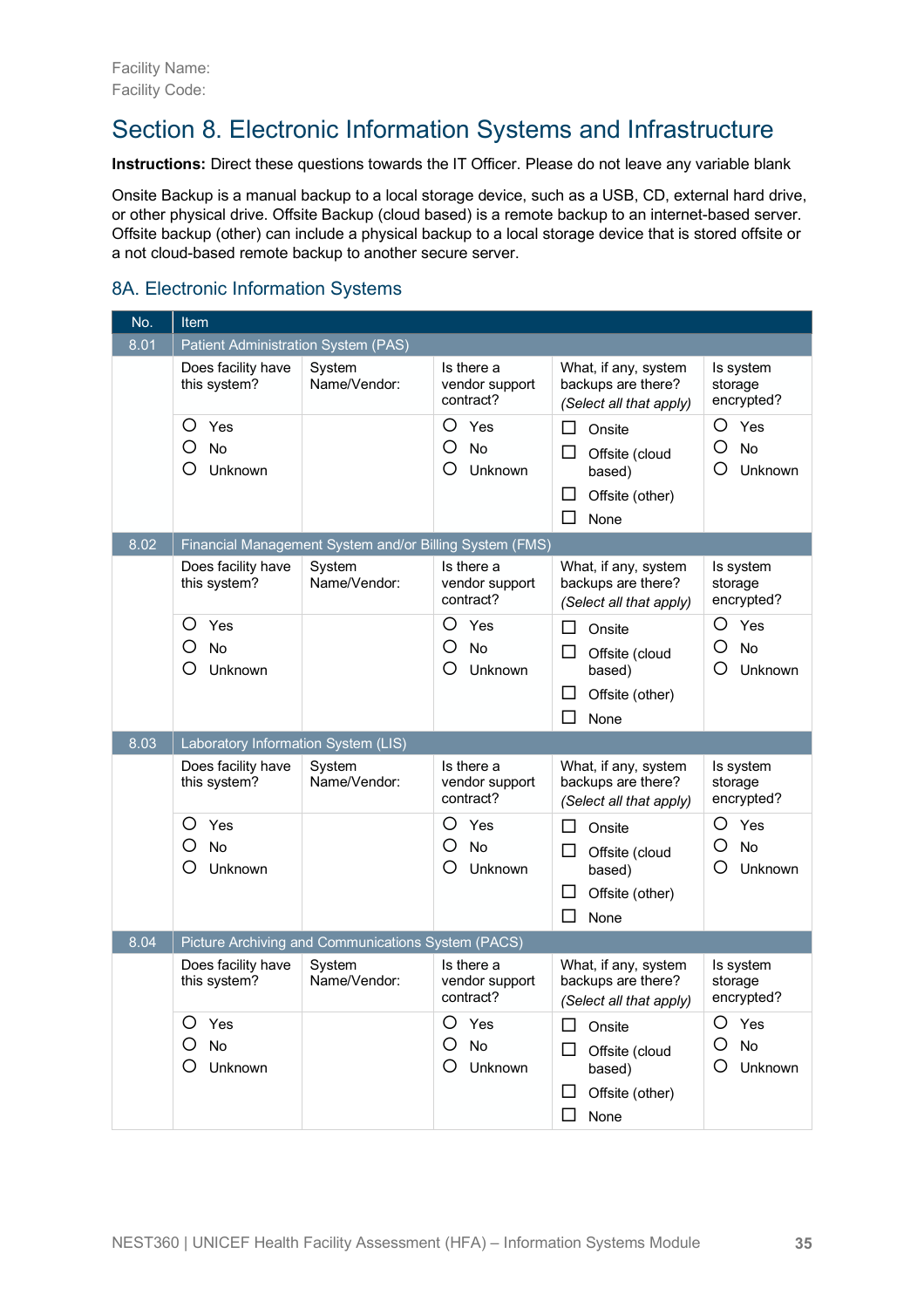Facility Name: Facility Code:

| No.  | Item                                       |                                                                    |                                           |                                                                                        |                                            |
|------|--------------------------------------------|--------------------------------------------------------------------|-------------------------------------------|----------------------------------------------------------------------------------------|--------------------------------------------|
| 8.05 |                                            | <b>Outpatient Electronic Medical Records (EMR)</b>                 |                                           |                                                                                        |                                            |
|      | Does facility have<br>this system?         | System<br>Name/Vendor:                                             | Is there a<br>vendor support<br>contract? | What, if any, system<br>backups are there?<br>(Select all that apply)                  | Is system<br>storage<br>encrypted?         |
|      | Ο<br>Yes<br>О<br><b>No</b><br>Ο<br>Unknown |                                                                    | O<br>Yes<br>O<br>No<br>( )<br>Unknown     | ப<br>Onsite<br>Offsite (cloud<br>ப<br>based)<br>ப<br>Offsite (other)<br>П<br>None      | O<br>Yes<br>O<br><b>No</b><br>O<br>Unknown |
| 8.06 |                                            | Inpatient Electronic Medical Records (EMR)                         |                                           |                                                                                        |                                            |
|      | Does facility have<br>this system?         | System<br>Name/Vendor:                                             | Is there a<br>vendor support<br>contract? | What, if any, system<br>backups are there?<br>(Select all that apply)                  | Is system<br>storage<br>encrypted?         |
|      | O<br>Yes<br>Ο<br>No<br>О<br>Unknown        |                                                                    | Ω<br>Yes<br>O<br>No<br>( )<br>Unknown     | □<br>Onsite<br>Offsite (cloud<br>ப<br>based)<br>Offsite (other)<br>ப<br>П<br>None      | O<br>Yes<br>O<br>No<br>O<br>Unknown        |
| 8.07 |                                            | Comprehensive Care Clinics (CCC) Electronic Medical Records (EMR)  |                                           |                                                                                        |                                            |
|      | Does facility have<br>this system?         | System<br>Name/Vendor:                                             | Is there a<br>vendor support<br>contract? | What, if any, system<br>backups are there?<br>(Select all that apply))                 | Is system<br>storage<br>encrypted?         |
|      | Ο<br>Yes<br>Ω<br>No<br>О<br>Unknown        |                                                                    | O<br>Yes<br>Ο<br>No<br>Ω<br>Unknown       | П<br>Onsite<br>Offsite (cloud<br>ப<br>based)<br>Offsite (other)<br>ΙI<br>None          | O<br>Yes<br>O<br>No<br>O<br>Unknown        |
| 8.08 | Pharmacy Information System (PIS)          |                                                                    |                                           |                                                                                        |                                            |
|      | Does facility have<br>this system?         | System<br>Name/Vendor:                                             | Is there a<br>vendor support<br>contract? | What, if any, system<br>backups are there?<br>(Select all that apply)                  | Is system<br>storage<br>encrypted?         |
|      | Ο<br>Yes<br>О<br>No<br>О<br>Unknown        |                                                                    | O<br>Yes<br>Ο<br>No<br>O<br>Unknown       | □<br>Onsite<br>$\Box$<br>Offsite (cloud<br>based)<br>ப<br>Offsite (other)<br>□<br>None | O<br>Yes<br>O<br>No<br>O<br>Unknown        |
| 8.09 |                                            | National Health Management Information System (NHIS) (e.g., DHIS2) |                                           |                                                                                        |                                            |
|      | Does facility have<br>this system?         | System<br>Name/Vendor:                                             | Is there a<br>vendor support<br>contract? | What, if any, system<br>backups are there?<br>(Select all that apply)                  | Is system<br>storage<br>encrypted?         |
|      | O<br>Yes<br>Ο<br>No<br>О<br>Unknown        |                                                                    | O<br>Yes<br>Ο<br>No<br>O<br>Unknown       | □<br>Onsite<br>□<br>Offsite (cloud<br>based)<br>ப<br>Offsite (other)<br>$\Box$<br>None | O<br>Yes<br>O<br>No<br>O<br>Unknown        |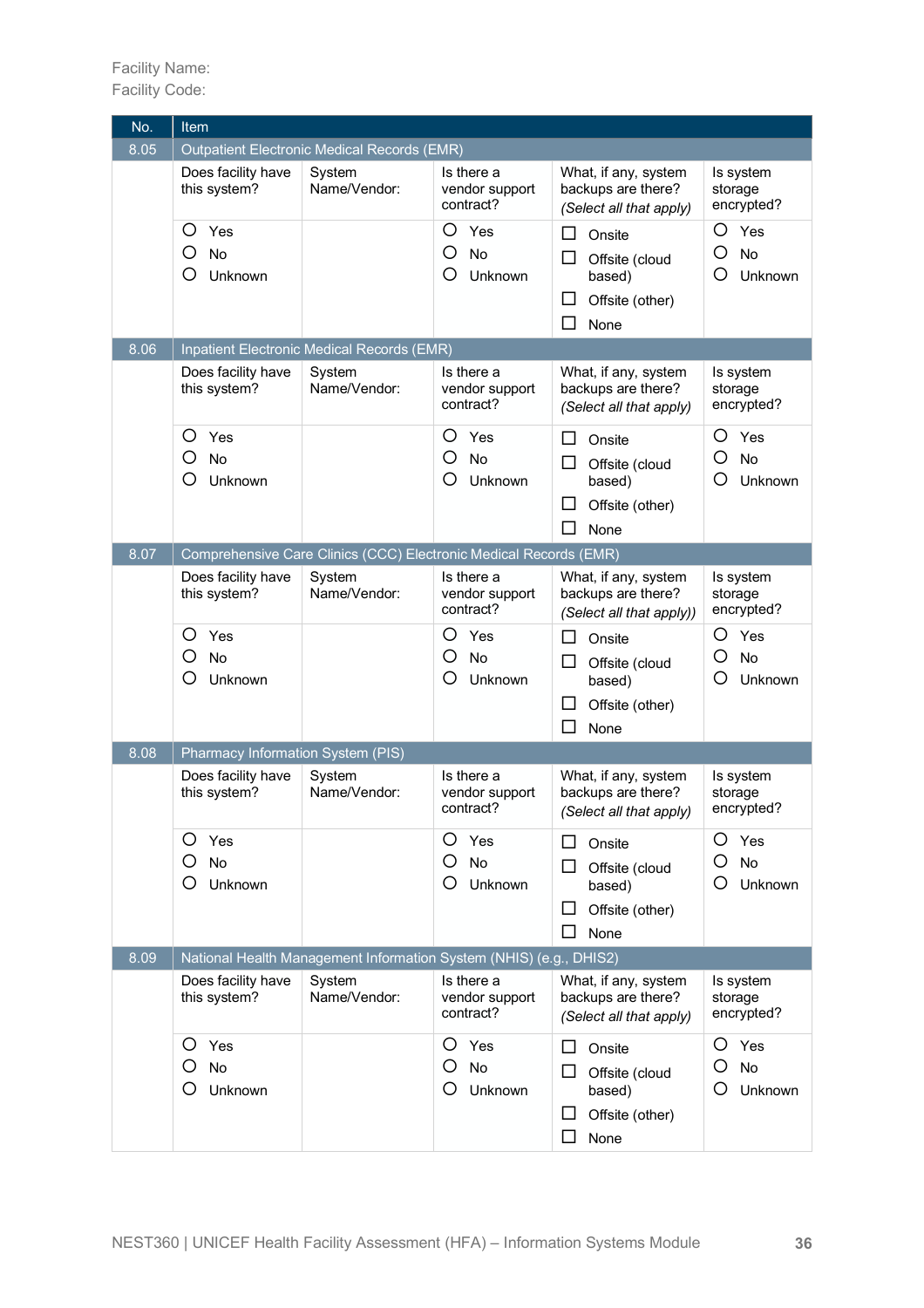#### 8B. Supporting Infrastructure

| No.  | <b>Item</b>                                                                                    | Response         |
|------|------------------------------------------------------------------------------------------------|------------------|
| 8.10 | Backup power for Information Systems                                                           | Yes              |
|      | (This can include a fuel-generator, battery<br>inverter, or solar power)                       | <b>No</b>        |
| 8.11 | <b>Wired Network</b>                                                                           | Yes              |
|      | (This uses cables to connect devices, such as<br>laptop or desktop computers, to the internet) | <b>No</b><br>( ) |
| 8.12 | <b>IT Support Staff</b>                                                                        | Yes              |
|      |                                                                                                | No               |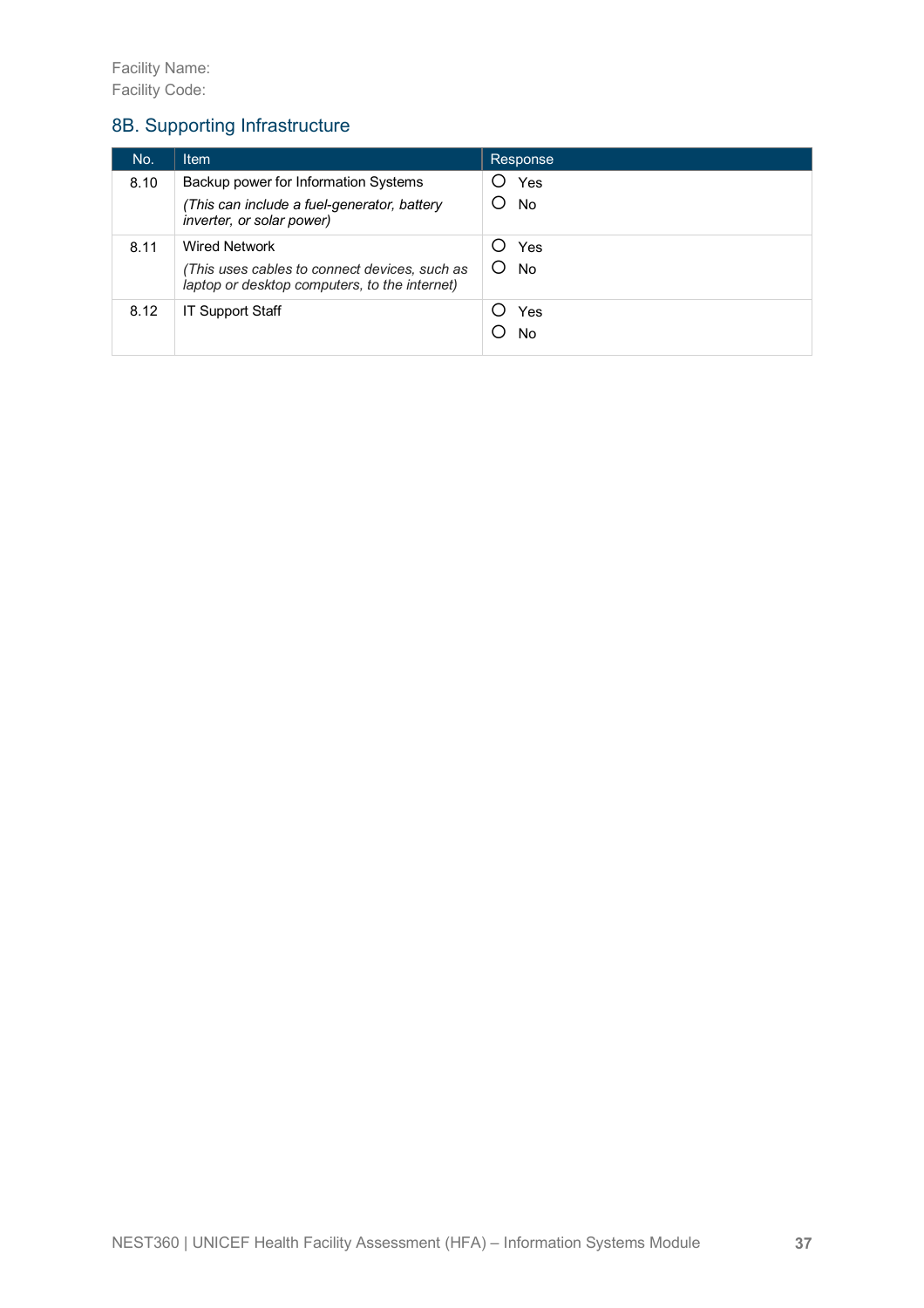### Appendix A. Indicator Variables

**Instructions:** Please have all participants fill in their names and positions below, before completing the following forms in *Appendix A. Indicator Variables*.

| Respondents                           |                            |
|---------------------------------------|----------------------------|
| Respondent Name (first and last name) | <b>Respondent Position</b> |
|                                       |                            |
| Respondent Name (first and last name) | <b>Respondent Position</b> |
|                                       |                            |
| Respondent Name (first and last name) | <b>Respondent Position</b> |
|                                       |                            |
| Respondent Name (first and last name) | <b>Respondent Position</b> |
|                                       |                            |
| Respondent Name (first and last name) | <b>Respondent Position</b> |
|                                       |                            |
| Respondent Name (first and last name) | <b>Respondent Position</b> |
|                                       |                            |
| Respondent Name (first and last name) | <b>Respondent Position</b> |
|                                       |                            |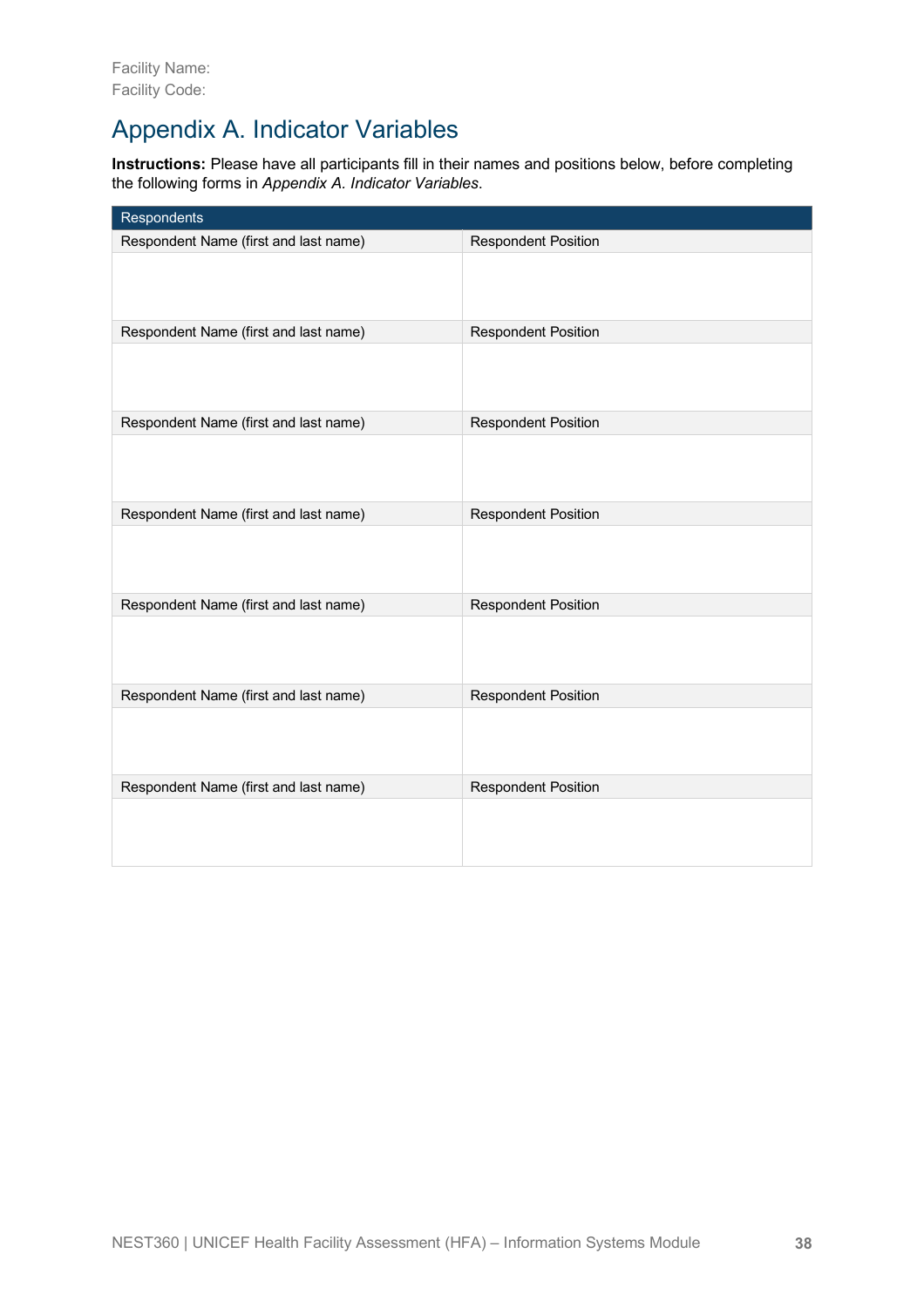### Appendix A. Indicator Variables

**Instructions:** Direct these questions towards the ward/data clerk. You might need to follow-up with the nurse to answer some of the questions. Please indicate if this variable is recorded for each newborn at the facility by circling yes or no. If yes, then write the name of the document where it is recorded (e.g., discharge register, inpatient notes). If the variable is collected at the facility but the document name is unknown, write "unknown"

**Note:** In countries with standard forms across all facilities, this section does not need to be done at every facility.

| No.  | Variable                                               | Are the following collected<br>at this facility? |           | Document name where<br>variable is recorded |
|------|--------------------------------------------------------|--------------------------------------------------|-----------|---------------------------------------------|
|      |                                                        | Yes                                              | <b>No</b> |                                             |
| 0.01 | Baby Hospital ID / Registration<br>Number              | □                                                | □         |                                             |
| 0.02 | Readmission                                            | □                                                | □         |                                             |
| 0.03 | Geographical information on the<br>patient's residence | $\Box$                                           | $\Box$    |                                             |
| 0.04 | Date of birth                                          | $\Box$                                           | $\Box$    |                                             |
| 0.05 | Time of birth                                          | □                                                | $\Box$    |                                             |
| 0.06 | Date of admission                                      | □                                                | $\Box$    |                                             |
| 0.07 | Time of admission                                      | □                                                | □         |                                             |
| 0.08 | <b>Birth location</b>                                  | □                                                | $\Box$    |                                             |
| 0.09 | Weight on admission                                    | □                                                | □         |                                             |
| 0.10 | Reason for admission                                   | □                                                | $\Box$    |                                             |
| 0.11 | Maternal date of birth                                 | П                                                | П         |                                             |
| 0.12 | Maternal age                                           | $\Box$                                           | $\Box$    |                                             |
| 0.13 | Mother alive                                           | □                                                | $\Box$    |                                             |
| 0.14 | Newborn from a singleton delivery                      | П                                                | $\Box$    |                                             |
| 0.15 | Mode of delivery                                       | □                                                | □         |                                             |
| 0.16 | Antenatal Corticosteroids<br>administered              | $\Box$                                           | $\Box$    |                                             |
| 0.17 | Maternal HIV status                                    | □                                                | $\Box$    |                                             |
| 0.18 | Maternal chronic condition                             | □                                                | $\Box$    |                                             |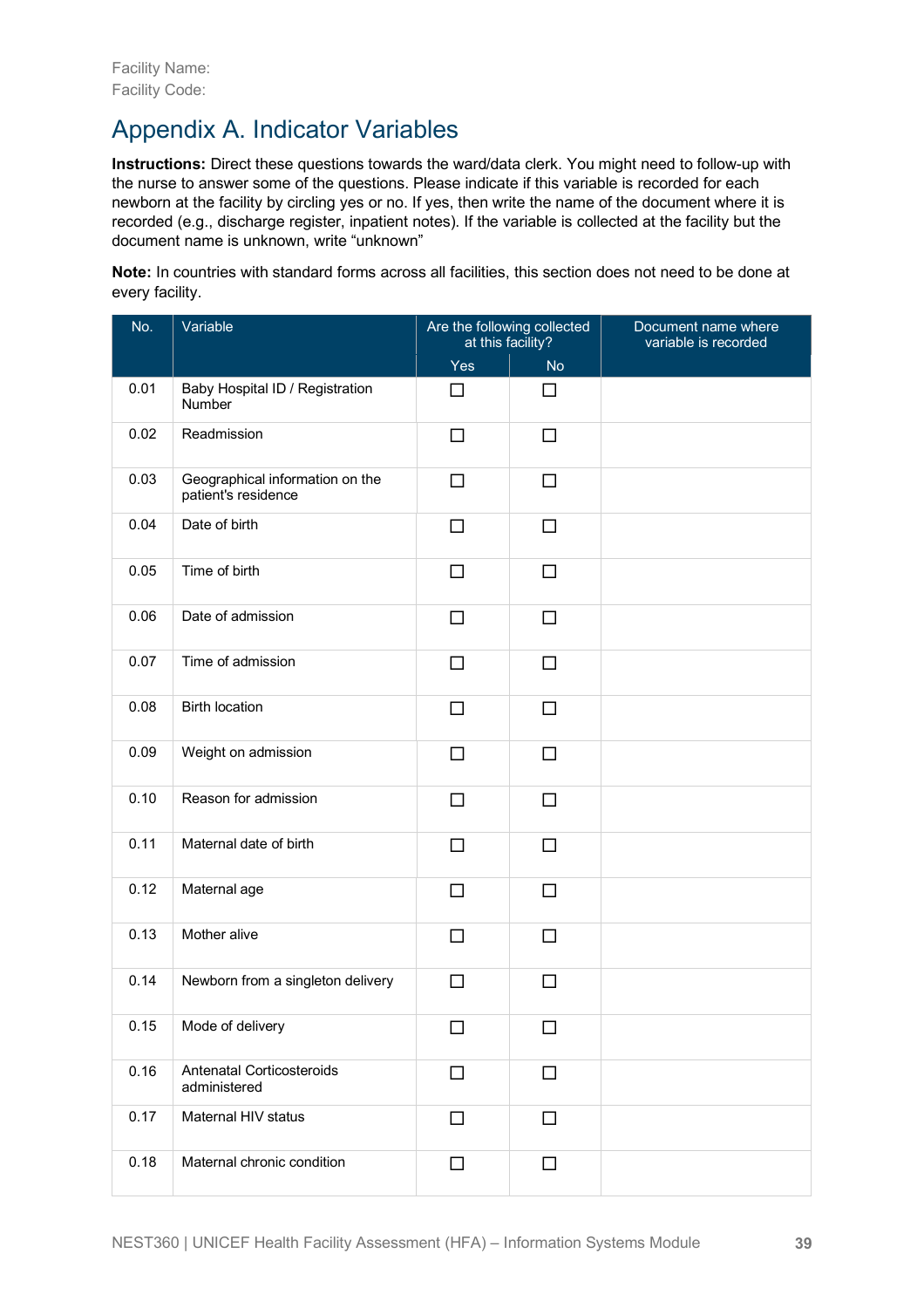| No.  | Variable                                                                                                            | Are the following collected<br>at this facility? |           | Document name where<br>variable is recorded |
|------|---------------------------------------------------------------------------------------------------------------------|--------------------------------------------------|-----------|---------------------------------------------|
|      |                                                                                                                     | Yes                                              | <b>No</b> |                                             |
| 0.19 | Mother tested for SARS-CoV-2<br>$(COVID-19)$                                                                        | □                                                | П         |                                             |
| 0.20 | Mother presumed infected with<br>SARS-CoV-2 (COVID-19) based on<br>signs and symptoms                               | □                                                | □         |                                             |
| 0.21 | Newborn tested for SARS-CoV-2<br>$(COVID-19)$                                                                       | $\Box$                                           | П         |                                             |
| 0.22 | Birth weight                                                                                                        | □                                                | □         |                                             |
| 0.23 | Gestational age                                                                                                     | □                                                | $\Box$    |                                             |
| 0.24 | Sex                                                                                                                 | □                                                | $\Box$    |                                             |
| 0.25 | Temperature on admission                                                                                            | □                                                | $\Box$    |                                             |
| 0.26 | Oxygen saturation on admission                                                                                      | □                                                | □         |                                             |
| 0.27 | Signs of severe respiratory distress<br>(e.g., severe in-drawing, grunting,<br>high respiratory rate (>80 breaths)) | $\Box$                                           | □         |                                             |
| 0.28 | Cord chlorhexidine administered                                                                                     | □                                                | $\Box$    |                                             |
| 0.29 | Vitamin K administered                                                                                              | П                                                | □         |                                             |
| 0.30 | Blood sugar on admission                                                                                            | П                                                | □         |                                             |
| 0.31 | Blood culture for suspected sepsis                                                                                  | $\Box$                                           | $\Box$    |                                             |
| 0.32 | CSF culture for suspected<br>meningitis                                                                             | □                                                | □         |                                             |
| 0.33 | <b>KMC</b> administered                                                                                             | П                                                | П         |                                             |
| 0.34 | Oxygen therapy administered                                                                                         | □                                                | $\Box$    |                                             |
| 0.35 | CPAP administered                                                                                                   | □                                                | □         |                                             |
| 0.36 | Mechanical ventilation administered                                                                                 | $\Box$                                           | □         |                                             |
| 0.37 | Antibiotics administered                                                                                            | п                                                | □         |                                             |
| 0.38 | Treatment of apnoea administered                                                                                    | П                                                | □         |                                             |
| 0.39 | Phototherapy administered                                                                                           | П                                                | П         |                                             |
| 0.40 | IV fluids administered                                                                                              | □                                                | $\Box$    |                                             |